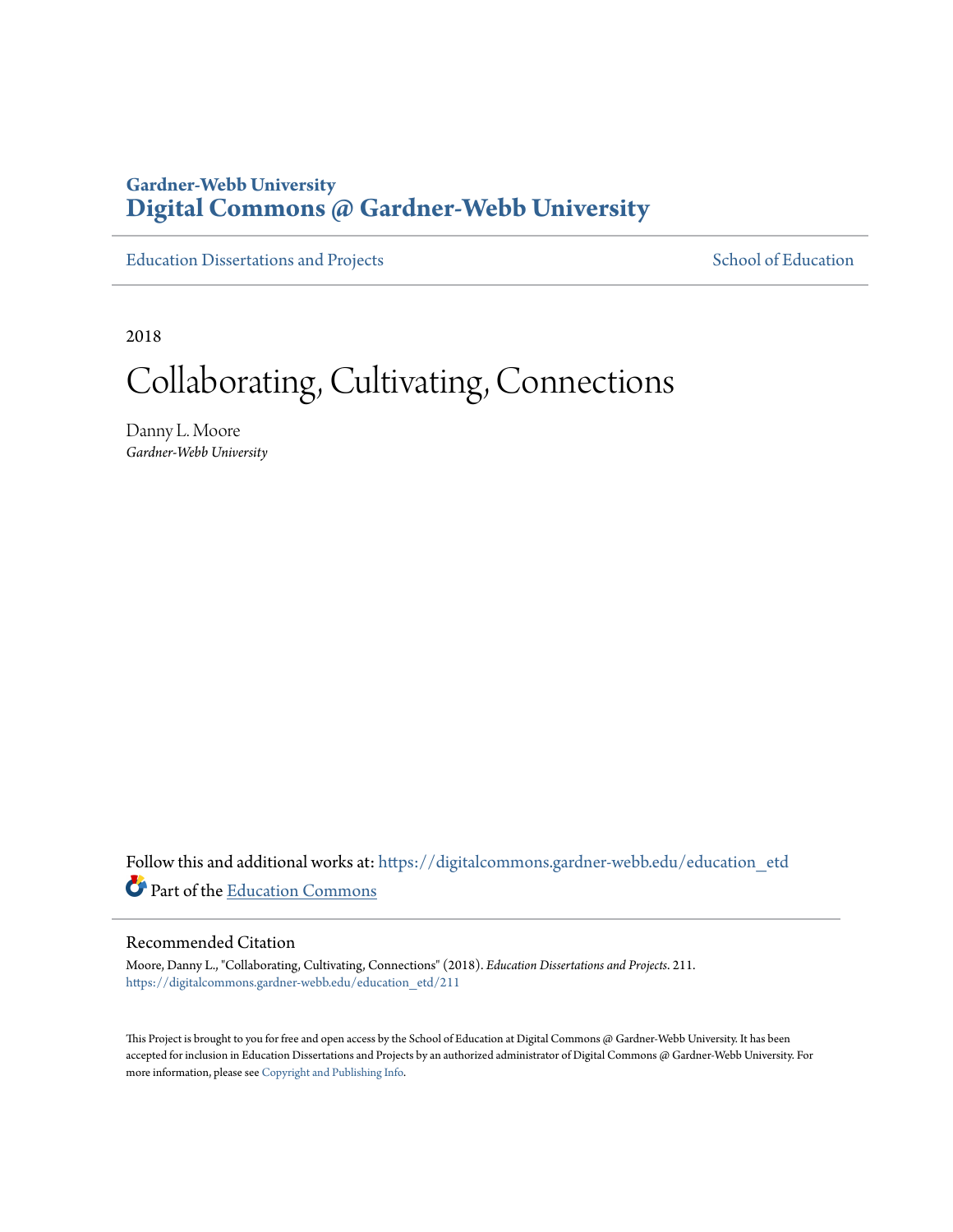# **Consultancy Project Executive Summary**

| Organization:             | Gardner-Webb University School of Education |
|---------------------------|---------------------------------------------|
| Project Title:            | Collaborating, Cultivating, Connections     |
| Candidate:                | Danny L. Moore                              |
| <b>Consultancy Coach:</b> | Steven Bingham                              |
| Defense Date:             | 09 July 2018                                |
| Authorized by:            | LaRonda Whiteside, Assistant Superintendent |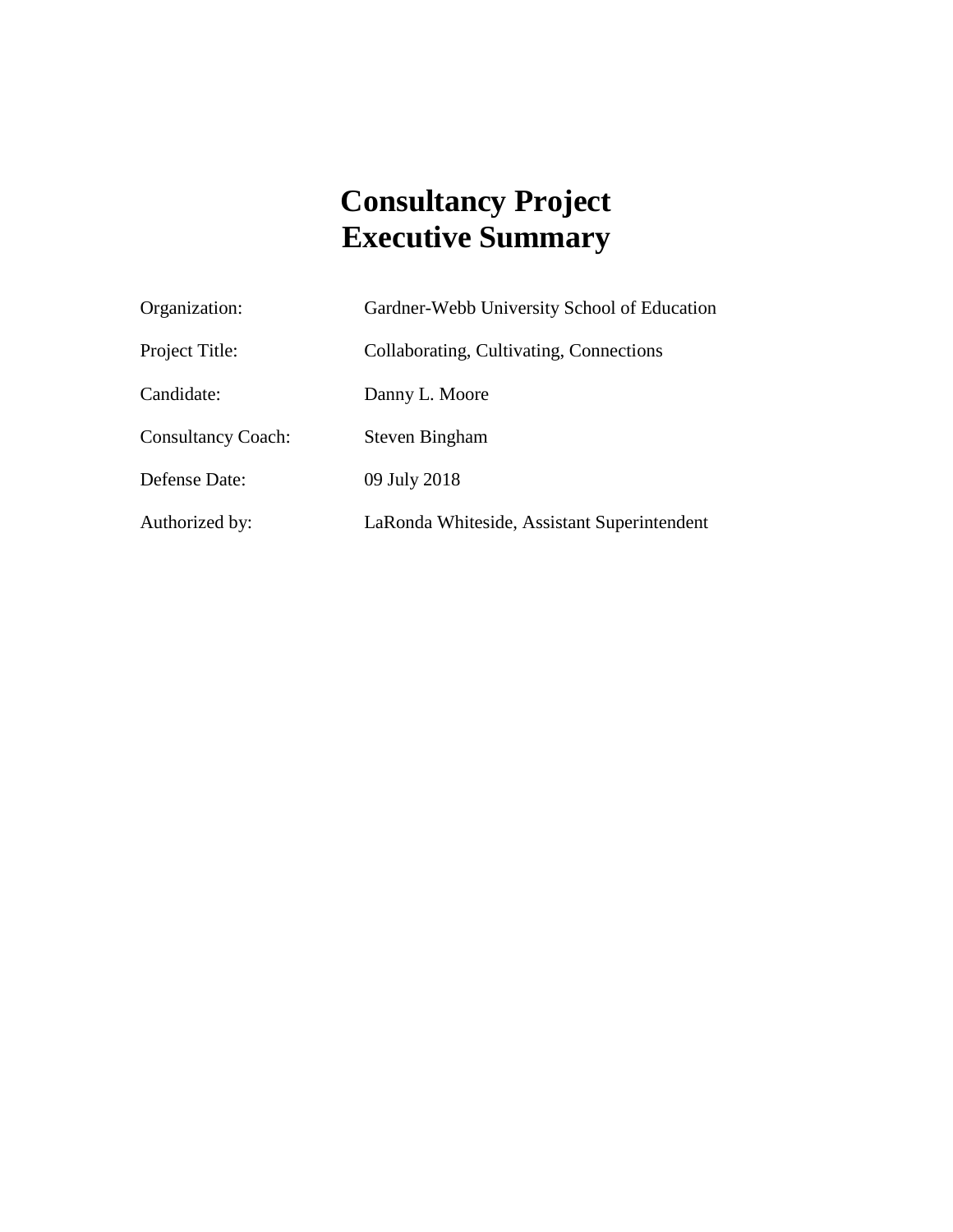# **Amendment History**

| Version | <b>Issue Date</b> | Changes                                                                                                                                    |
|---------|-------------------|--------------------------------------------------------------------------------------------------------------------------------------------|
| First   | 1 June 2018       | Initial version.                                                                                                                           |
| Second  | 4 June 2018       | The major changes were the tables were enclosed,<br>alignment was changed to the left, the Table of                                        |
|         |                   | Contents numbers were inputted, and the document<br>was changed according to the Table of Contents to<br>reflect what was in the document. |
| Third   |                   | 15 June 2018 The correct APA format for the references were<br>done, typographic errors corrected, descriptors<br>added.                   |
| Fourth  |                   | 19 June 2018 Changed page numbers                                                                                                          |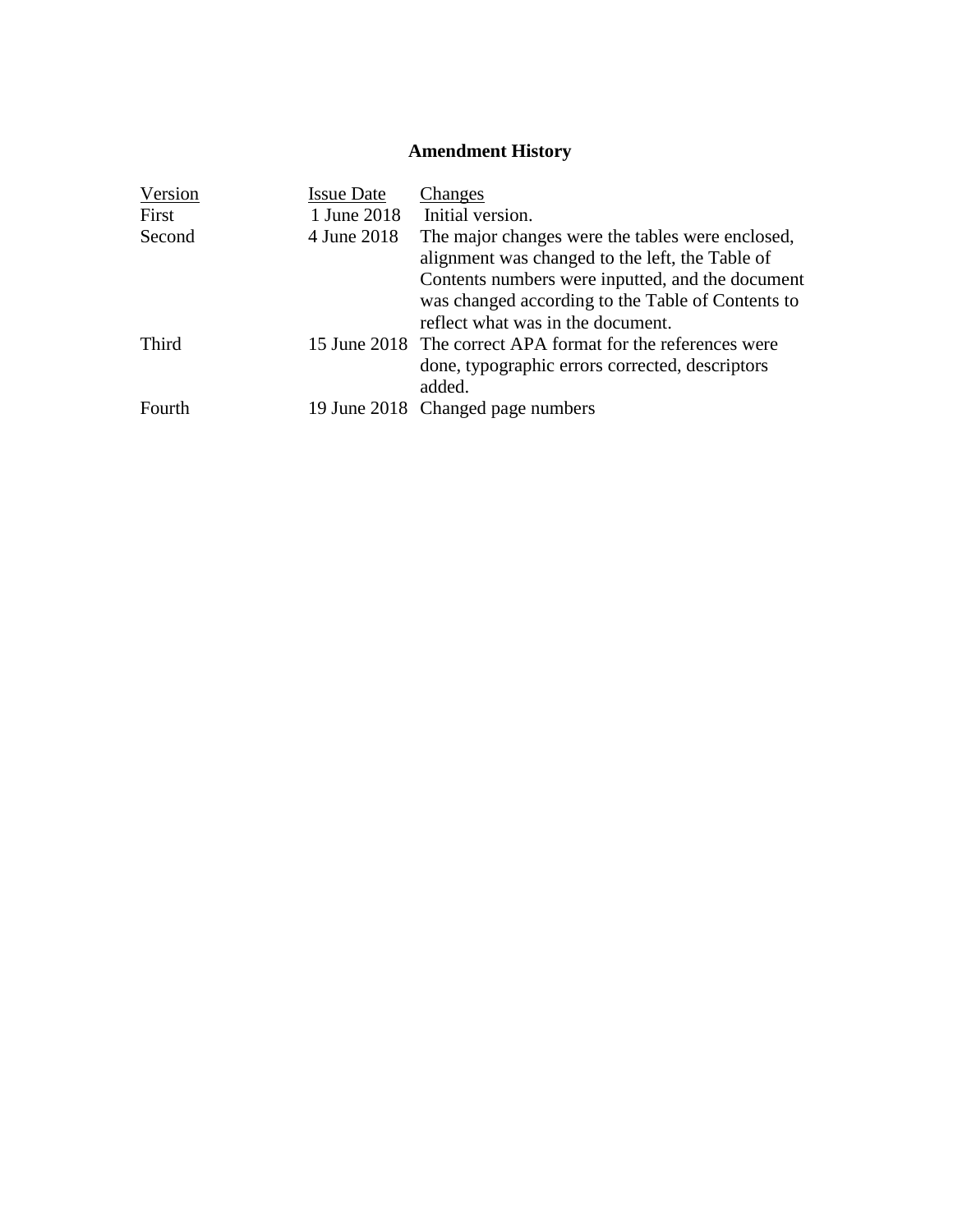#### **Acknowledgements**

There are a few people I want to recognize for their support during my Gardner-Webb studies. It has been a task to handle all the classwork and also be a leader at Northview Middle School. First of all, I want to thank all my professors at Gardner-Webb for giving the knowledge and guidance to be a student in the DEOL program. I want to thank my family for supporting me with all the long hours that I had to work and help with babysitting. I want to thank my church family for praying for me as I went through the program and giving me that strength to keep. I want to thank my Northview Middle School family for working with me while I worked in the DEOL program. The time and effort put into this program were due to the hard work and dedication of these people who supported those efforts, and without them I would not have accomplished this major feat.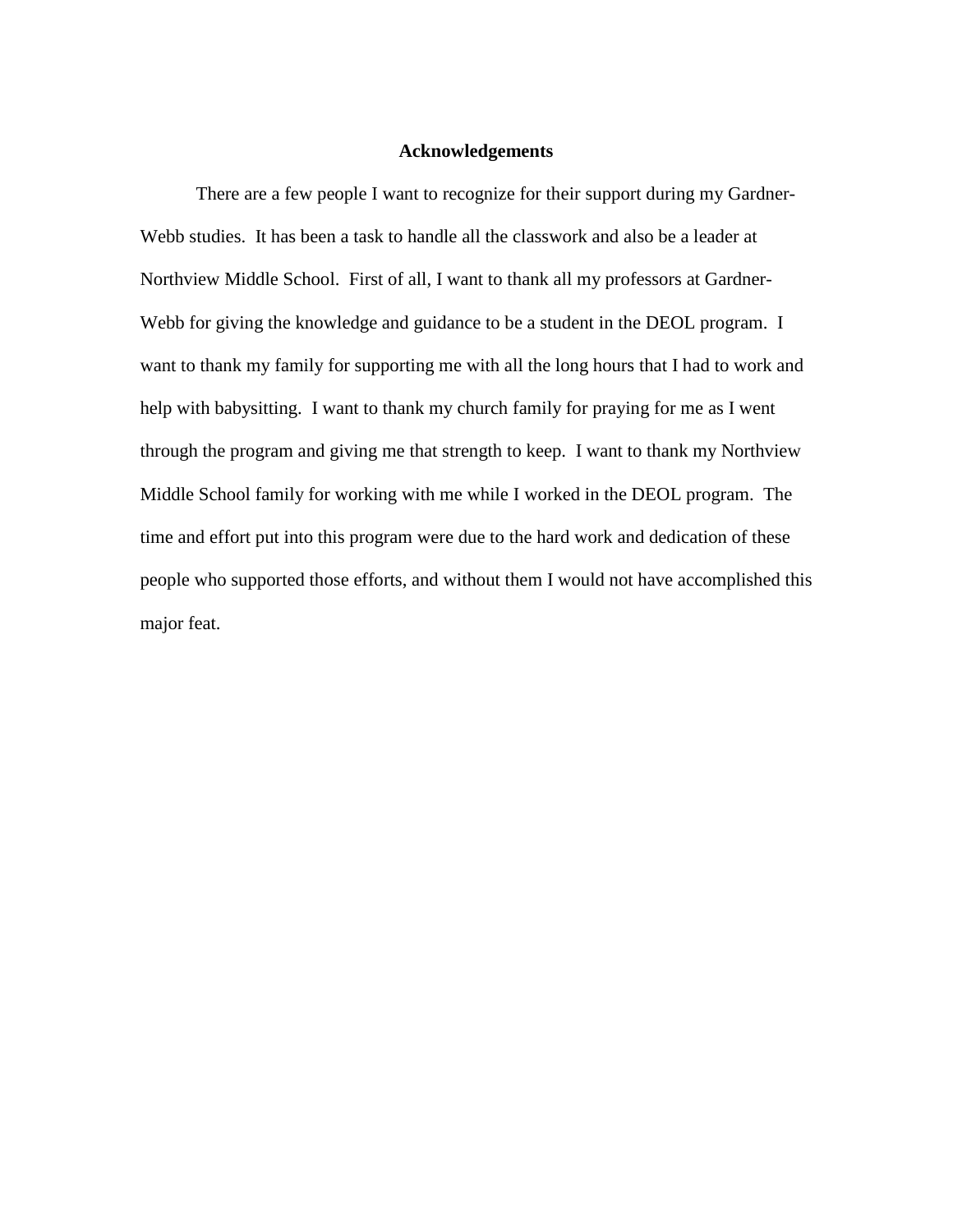## **Abstract**

Collaborating, Cultivating, Connections. Moore, Danny L., 2018: Consultancy Project, Gardner-Webb University, Digital Commons/Middle School/Teacher Support/Diversity/ Mentoring/Student Support/

In 2013, Northview Middle School was seen as a focus school with the student achievement gap that had not closed within 3 years, and the main factor was the underperforming subgroups. The Black males were severely underperforming on all core subject areas and creating discipline issues within the classroom environment. At this rate, these students would mostly not graduate from school and end up in the school-toprison pipeline.

Black male students who have not had success in the regular public schools may have low self-esteem and poor grades and may not be engaged in school; that is the reason for the professional development class. Knowledge of Black male students in the classroom by the teachers would increase that lack of self-esteem and confidence that eventually leads to discipline issues. The professional development on diversity which includes discipline issues in the classroom will result in better grades and a general positive attitude toward school.

Research has indicated that mentoring a student in school mainly improves the way the student views school. Anderson (2007) indicated that mentoring should not be treated as the key to a student's success or demise in schools, yet it should be tested as one factor in a complex string of factors. I believe Anderson summed it up best in his research by indicating that a mentor provides support and guidance for a child or youth in his or her personal, academic, and other areas of life. With this research, we can anticipate a change with Black males throughout Hickory Public Schools. The implementation of this project would support the schools and the district with positive student achievement.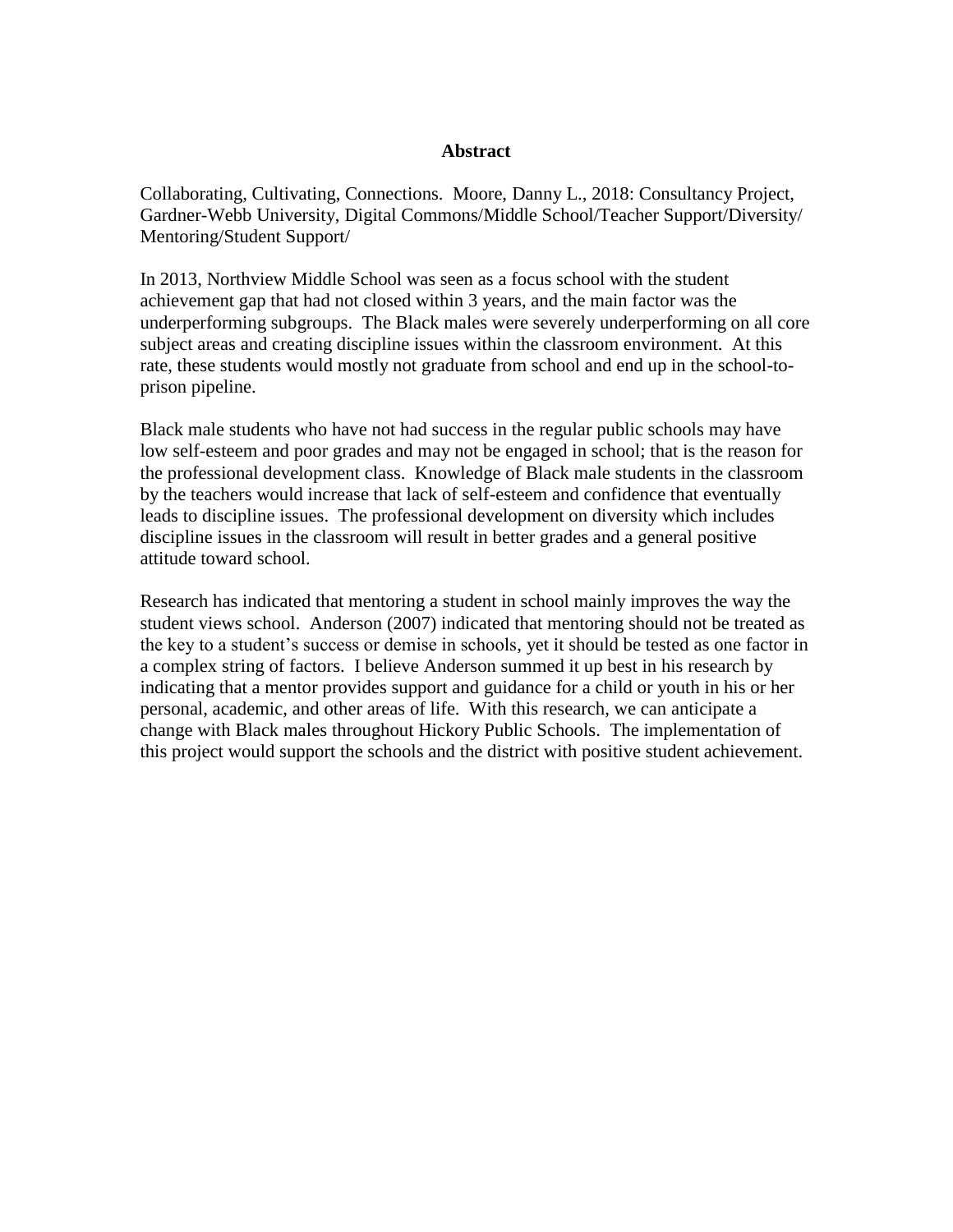# **Table of Contents**

| 1 |     |
|---|-----|
|   |     |
|   |     |
|   |     |
| 2 |     |
|   |     |
|   |     |
|   |     |
|   |     |
|   |     |
|   |     |
|   |     |
|   |     |
|   |     |
| 3 |     |
|   |     |
|   |     |
| 4 |     |
|   |     |
|   |     |
|   |     |
|   |     |
|   |     |
|   |     |
| 5 |     |
| 6 |     |
|   |     |
|   |     |
| 7 |     |
| 8 |     |
| 9 |     |
|   |     |
|   |     |
|   | .19 |
|   |     |
|   |     |
|   |     |
|   |     |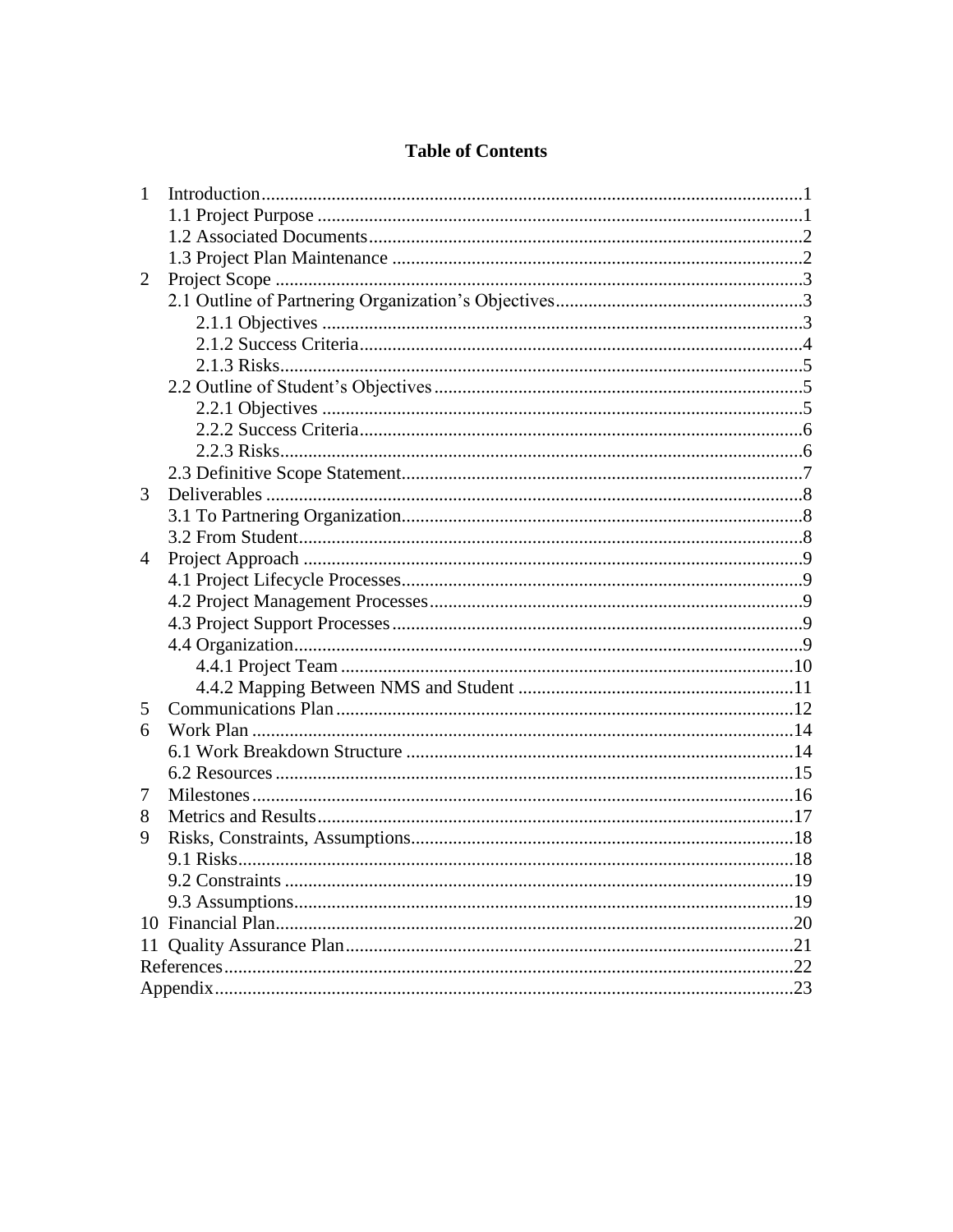#### **1 Introduction**

#### **1.1 Project Purpose**

Northview Middle School (NMS) is located in Hickory, North Carolina. The school community has a 46-year history and is well recognized for its quality relationship with parents, the City of Hickory, and Lenoir Rhyne University. Now the community has changed with the influx of immigrants; the population is more diverse. The community residents hold high expectations for excellence in public education and actively collaborate with NMS to accomplish this goal.

NMS has 600 students and has an average class size of 24 in the sixth grade, 25 in the seventh grade and 28 in the eighth grade. NMS administrators have guiding principles which are evident through the school vision, mission, and philosophy that are posted within each classroom. The school has 35 teachers on staff, with 100% fully licensed, fully qualified teachers. One hundred percent have advanced degrees. Starting in the 2015-2016 school year, NMS had a district-low staff turnover rate, hiring only one teacher.

Based on the environmental and cultural factors of NMS, we identified a correlation between Black, male students not being proficient on end-of-grade tests (EOG) and being at risk for one or more of the following: (a) being a minority member or having an ethnic group identity; (b) living in a low socioeconomic household; (c) living in a single-parent family; (d) having a poorly educated mother; (e) living in an impoverished neighborhood or community; and/or (f) living in a violent neighborhood or community. As such, many of these attributes, in addition to others, are directly related to low performance on EOGs.

NMS faculty data have focused on the goal of understanding the importance of and effectively using instruction, which set the tone for the year in terms of developing the knowledge, attitude, and skills necessary for Black male students to become healthy, competent, 21st century learners.

Teachers have a difficult time teaching Black males at NMS. I created a mentoring program and a professional development class that would support the teachers in teaching the Black male student. The percentage of Black male students earning below grade level EOG scores has increased over the last 3 years. The supporting data indicated that the subgroups of African-American and Economically Disadvantaged Students (EDS) were not proficient in math. This means that the Black male student can be identified in two subgroups. The supporting data show that 79.2% of Black males did not meet the standards in math, and 60.4% did not meet the standards in reading. In science, 67% did not meet the standards; and in social studies, 52.1% did not meet the standards.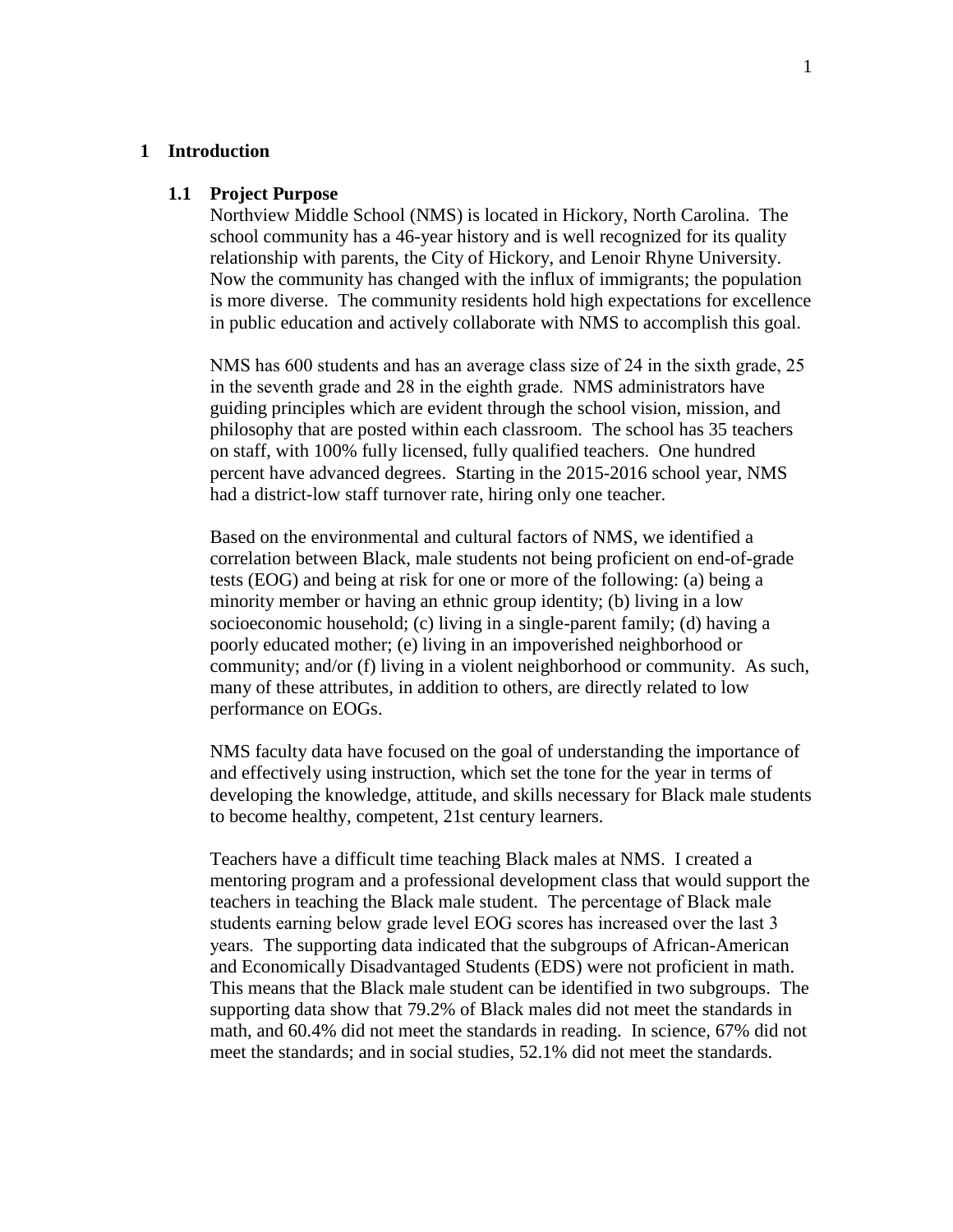The gap between the math achievement of White students and the math achievement for African-American students was 24.6% as indicated through EOG assessment scores. The data indicate that NMS must focus on math and reading instructional strategies with the Black male population. Consequently, to address NMS student learning needs, reduce the White-minority achievement gap, and support teacher instruction, I created a mentoring program and professional development class called *Collaborating, Cultivating, Connections*  (CCC) that would support the teachers teaching the Black male student.

# **1.2 Associated Documents**

See Appendices on page 24.

## **1.3 Project Plan Maintenance**

The creation of the CCC program is designed to enhance Hickory Public Schools' ability to improve aspects of diversity by connecting with the community. My project plan to be a success as a leader is dependent upon my ability to design these programs that affect the people, process, and product of Hickory Public Schools. In order to read each one of the tables and figures, please read the chart horizontally. Dr. Denise Patterson, Assistant Superintendent of Hickory Public Schools, was my Consultancy Project Supervisor for the CCC project when it was initiated, and she approved all changes and updates to the Consultancy Project. In 2017, Dr. Patterson took the position of Superintendent of Asheville City Schools, and LaRonda Whiteside took over as Assistant Superintendent of Hickory Public Schools and became my new Consultancy Project Supervisor.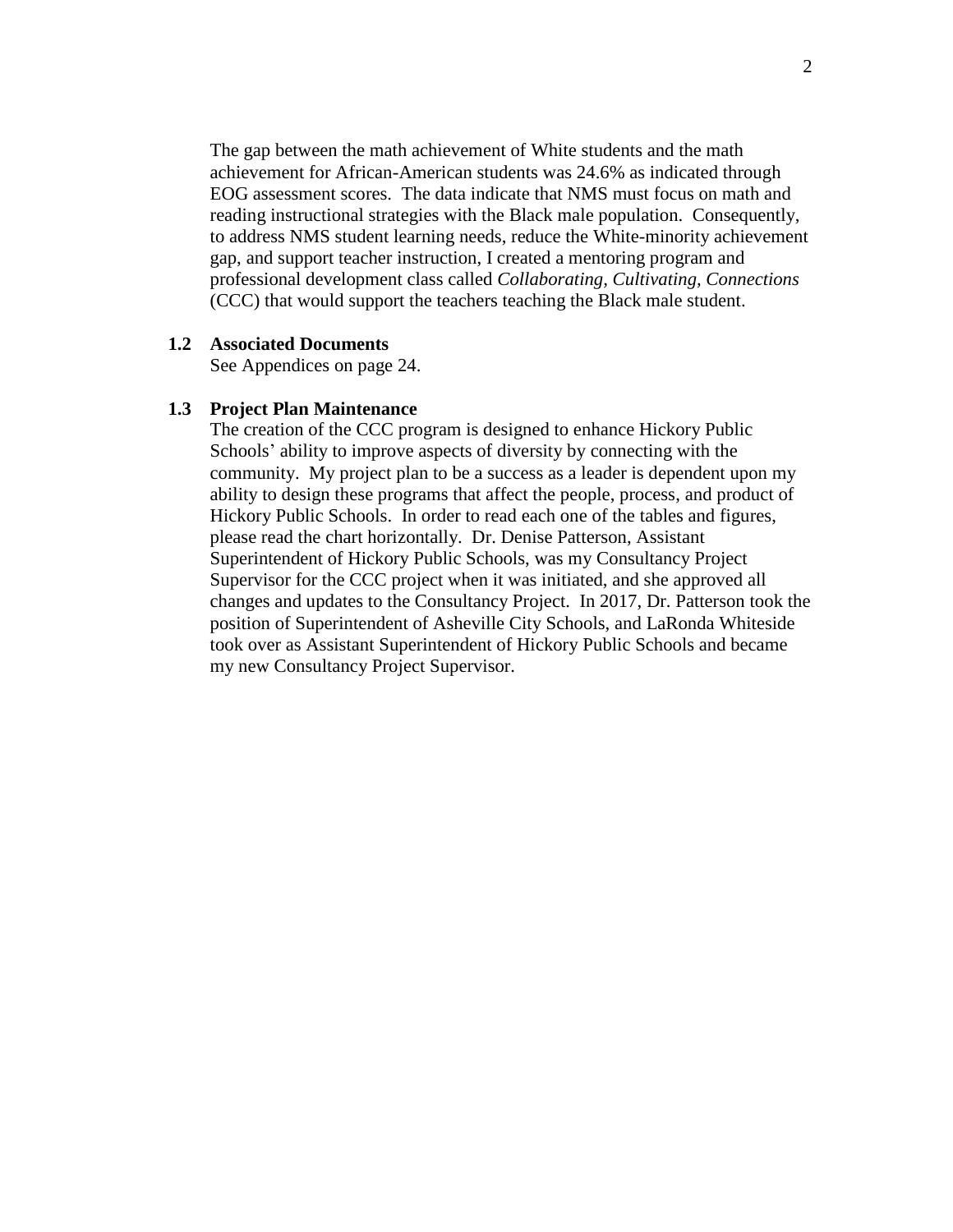# **2 Project Scope**

# **2.1 Outline of Partnering Organization's Objectives**

The project scope includes two programs: Lunch Buddy Mentoring and Classroom Management to build Outline Community Connections and Diversity Class to Cultivate Leaders. The projects and their scope are discussed respectively and affixed in tables.

# **2.1.1 Objective 1**

The Lunch Buddy Mentoring Program will improve collaboration with parents by utilizing them as mentors during lunch to increase student achievement for all schools by the 2018 school year. See Table 1 for the action plan for this objective.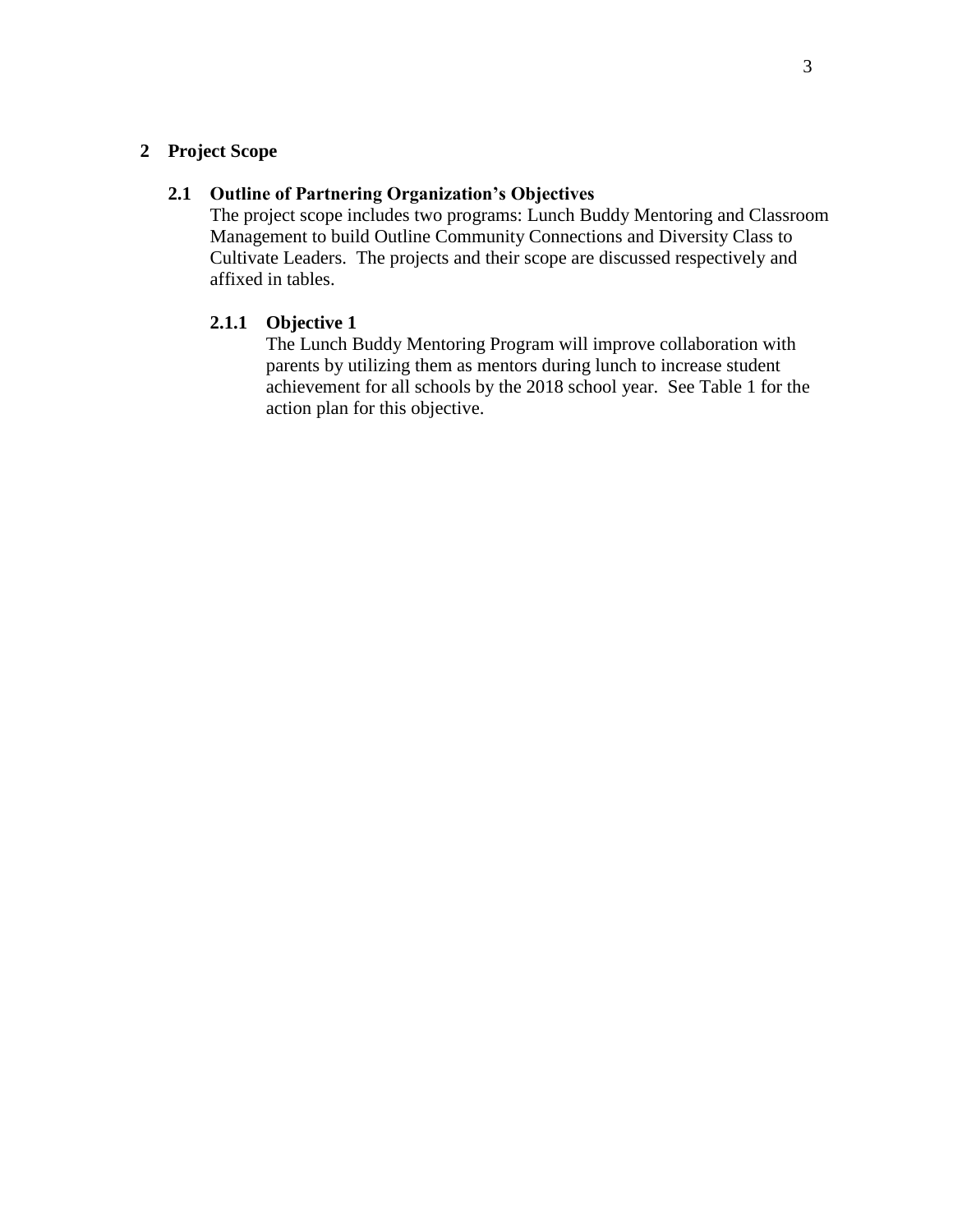#### Table 1

| Leadership<br><b>Activities</b>                                      | Leadership<br><b>Roles</b>            | <b>Resources</b>                          | <b>Funding</b>              | <b>Risk Profile</b>                     | Project<br><b>Status</b> | <b>Evidence of</b><br><b>Success</b>         |
|----------------------------------------------------------------------|---------------------------------------|-------------------------------------------|-----------------------------|-----------------------------------------|--------------------------|----------------------------------------------|
| Develop and<br>implement<br>procedures for<br>Lunch Buddy<br>Program | School<br>Improvement<br>Team (SIT)   | Lunch Buddy<br>meeting<br>room            |                             | Procedures<br>Disapproved               | Quarterly                | Program<br>Procedures in<br>place            |
| Develop list of<br>students<br>needing<br>mentoring                  | <b>SIT</b>                            | At-Risk<br><b>Students</b><br>List        |                             | Matching<br>mentors to<br>mentees       |                          | At-Risk<br><b>Student List</b>               |
| Send letters for<br>parental<br>consent                              | <b>SIT</b>                            | Letters with<br>letterhead<br>from school |                             | Not getting<br>parental<br>consent      |                          | Letter<br>Returned<br>with parent<br>consent |
| Develop list of<br>mentors                                           | SIT/PTA/<br>Counsel of<br>Adolescents | School<br>Volunteer<br>Log                | City of<br>Hickory<br>Funds | <b>Good Citizens</b>                    |                          | Volunteer<br>Sign In Log                     |
| Get<br>background<br>check on<br>mentors                             | <b>Central Office</b>                 | Background<br>Check                       | <b>District</b><br>Funds    | Background<br>Check misses<br>something |                          | Completed<br>Background<br>Check             |
| Meet with<br>mentors                                                 | Lunch Buddy<br>Coordinator            | Provide<br>mentors<br>schedule            |                             | Timeliness                              |                          | Mentors<br>meet                              |

#### *Lunch Buddy Mentoring Program Action Plan*

# **2.1.2 Success Criteria**

The success of the Lunch Buddy Mentoring Program will be measured by student achievement at the end of the school year. These objectives measure success daily with the mentor spending time helping the student gain skills and character and to be responsible for their future.

#### **Objective 2**

Use Lunch Buddy Mentoring Program as a mentoring program designed to foster a relationship between a student and a community person who can offer support, guidance, and concrete experience.

#### **Preliminary Actions**

1. Prepare mentoring letters for parental consent, contact parents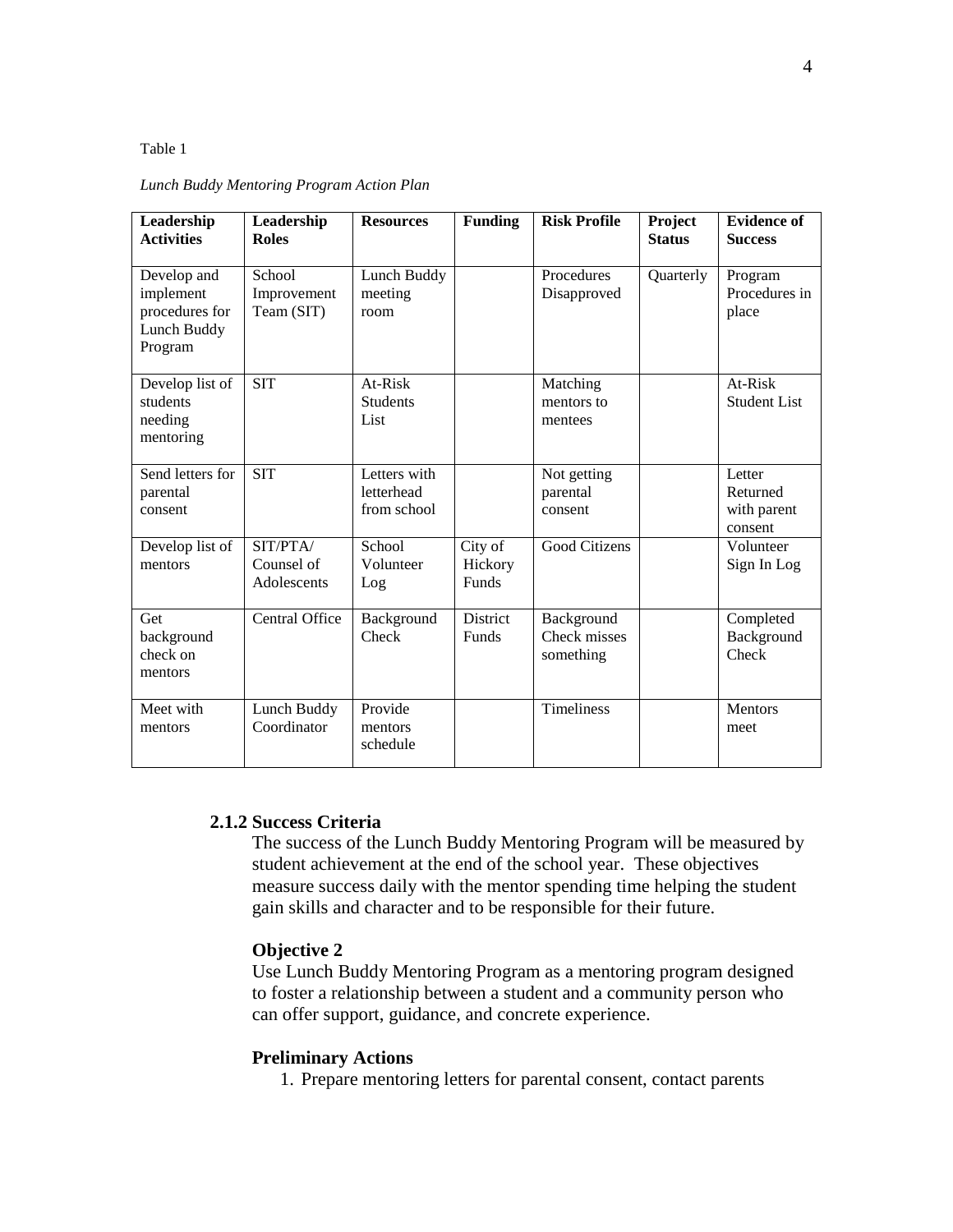- 2. Have Central Office conduct background checks on Lunch Buddy mentor
- 3. Counsel of Adolescents

# **2.1.3 Risk Profile**

- 1. Not properly matching mentors to mentees
- 2. Background check misses something
- 3. Not getting parental consent
- 4. Availability of school volunteer log
- 5. Availability of at-risk student list
- 6. North Carolina Report Card Data

## **2.2 Outline of Student's Objectives**

## **2.2.1 Objective**

The Classroom Management and Diversity Course will enhance Hickory Public Schools New Teacher Orientation/District Curriculum Conference at the start of the 2018 school year by providing teachers a culturally relevant course on the diverse population. See Table 2 for the action plan for this objective.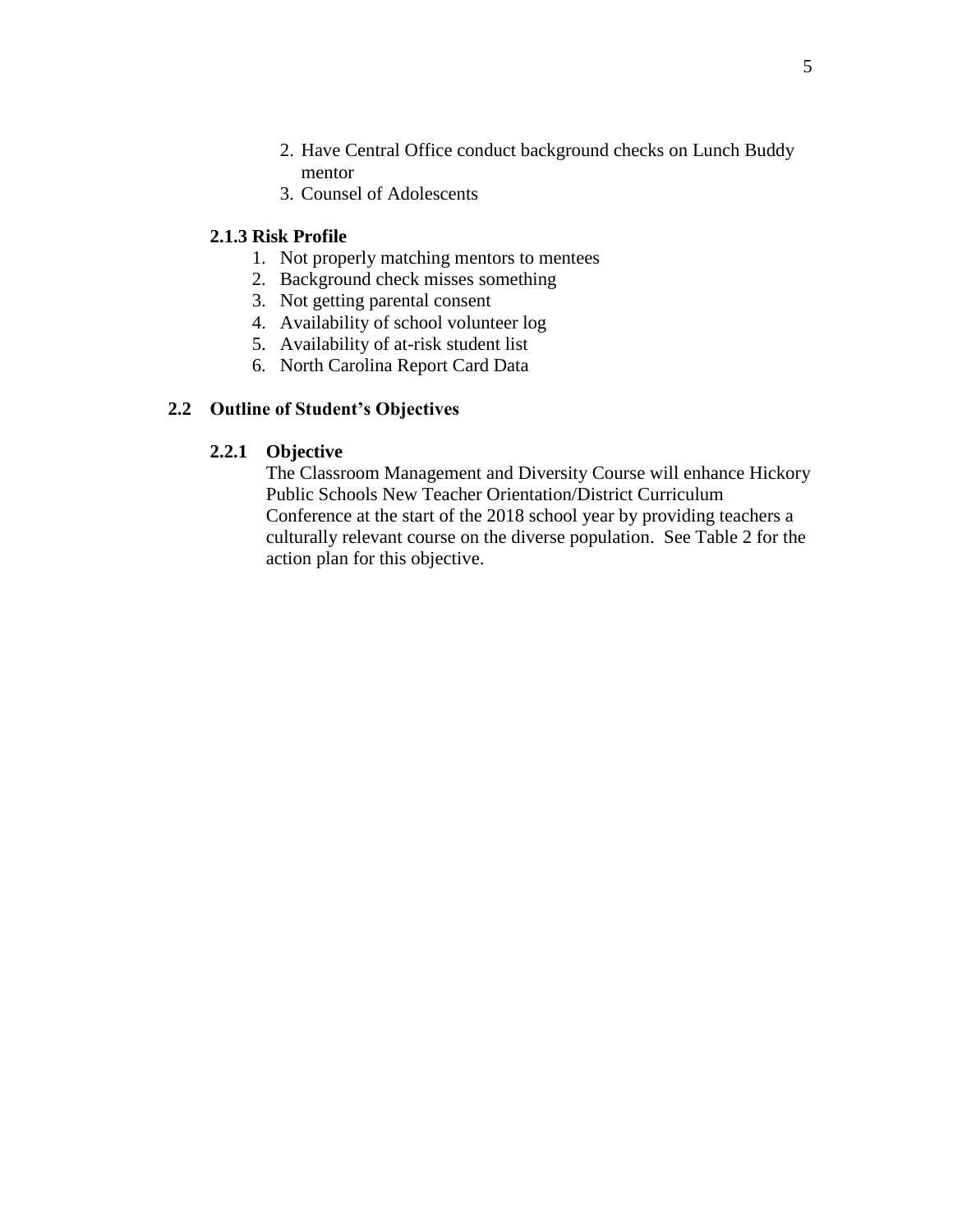# Table 2

## *Classroom Management and Diversity Course Action Plan*

| Leadership<br><b>Activities</b>                 | Leadership<br><b>Roles</b>  | <b>Resources</b>            | <b>Funding</b>                  | <b>Risk</b><br><b>Profile</b> | Project<br><b>Status</b> | <b>Evidences</b><br>of Success |
|-------------------------------------------------|-----------------------------|-----------------------------|---------------------------------|-------------------------------|--------------------------|--------------------------------|
| Project<br>Approval                             | Assistant<br>Superintendent | Facility-High<br>School     | <b>District</b><br><b>Funds</b> | <b>Teachers</b><br>cancelling | Ongoing                  | Program<br>initiated           |
| Set up<br><b>Newcomers</b><br>Meeting           | Curriculum<br>Coordinator   | Coordinate<br>Speakers      |                                 | Scheduling                    |                          | Speakers<br>Coordinated        |
| <b>New</b><br>Teacher<br>Orientation<br>Meeting | Executive<br>Secretary      | Principal's Meet<br>& Greet |                                 | School<br>Crisis              |                          | Principal's<br>Attendance      |
| Date/Time<br>Scheduled                          | Executive<br>Secretary      | Lunch/<br>Parking           |                                 | <b>Timeliness</b>             |                          | Attendance<br>Log              |
| Enroll<br><b>Teachers</b>                       | Executive<br>Secretary      | Sign In Log                 |                                 | <b>Non</b><br>Attendance      |                          | Attendance<br>Log              |
| <b>Teach Class</b>                              | Doctoral<br>Student         | Handouts/Power<br>Point     |                                 | Culturally<br>Relevant        |                          | District<br>Survey             |

# **2.2.2 Success Criteria**

The success of the Classroom Management and Diversity Course will be measured with the surveys from the New Teacher Orientation and classroom teachers. The measure of success will enhance the student teacher relationships in the classroom and will decrease suspensions.

**Objective 2:** The Classroom Management/Diversity Course will support teacher understanding of the cultural differences of students in the classroom.

- 1. Teachers cancelling
- 2. Culturally Relevant Course
- 3. Scheduling

## **2.2.3 Risk**

- 1. Location
- 2. Guest Speakers
- 3. Principal's Meet & Greet
- 4. Lunch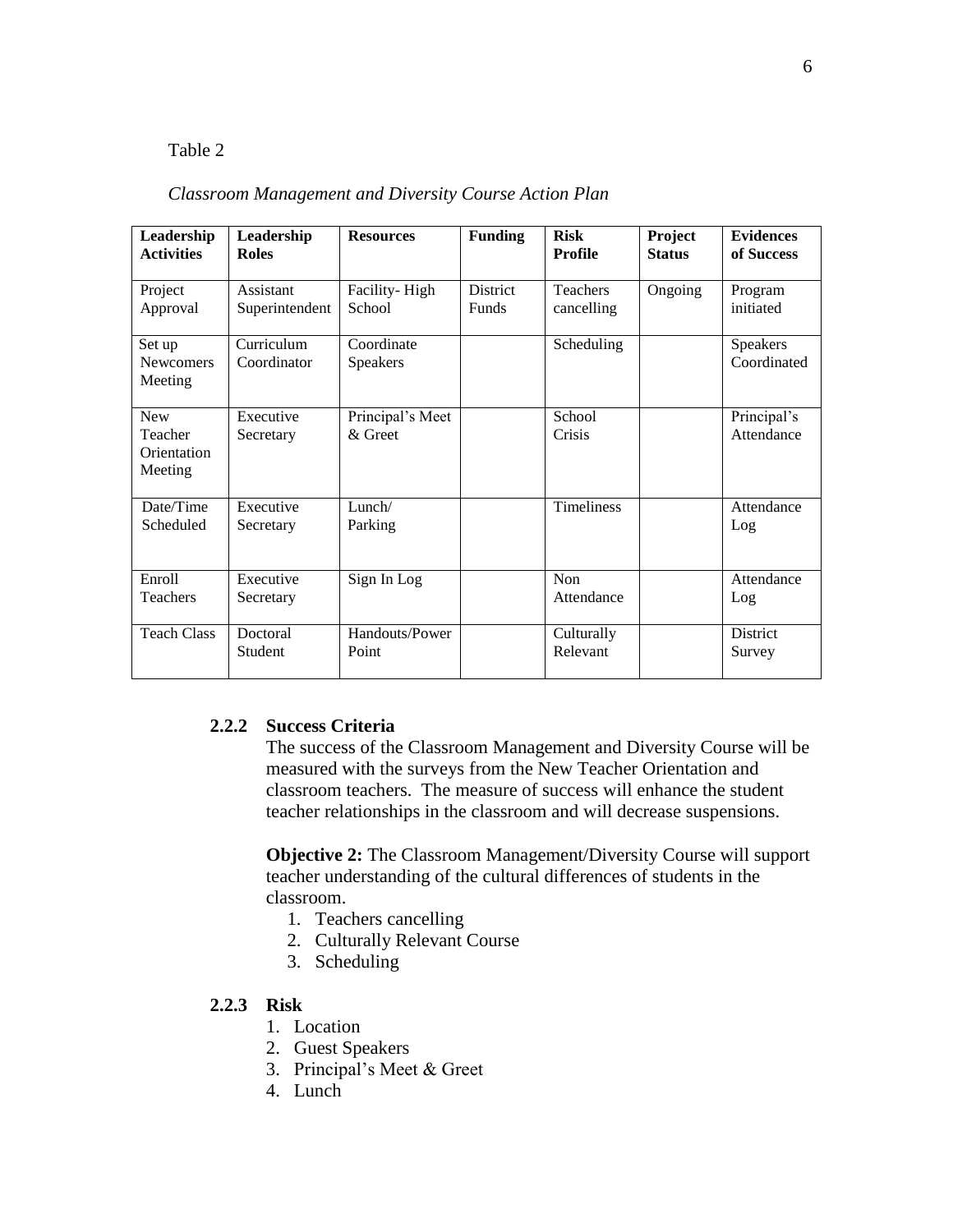# **2.3 Definitive Scope Statement**

The scope of the project was to support student achievement by improving what teachers are doing in the classroom with diverse learners and give students the extra support they need to be successful. Within the district, staffs were very supportive with resources to ensure that the project was solid enough to use in all school settings.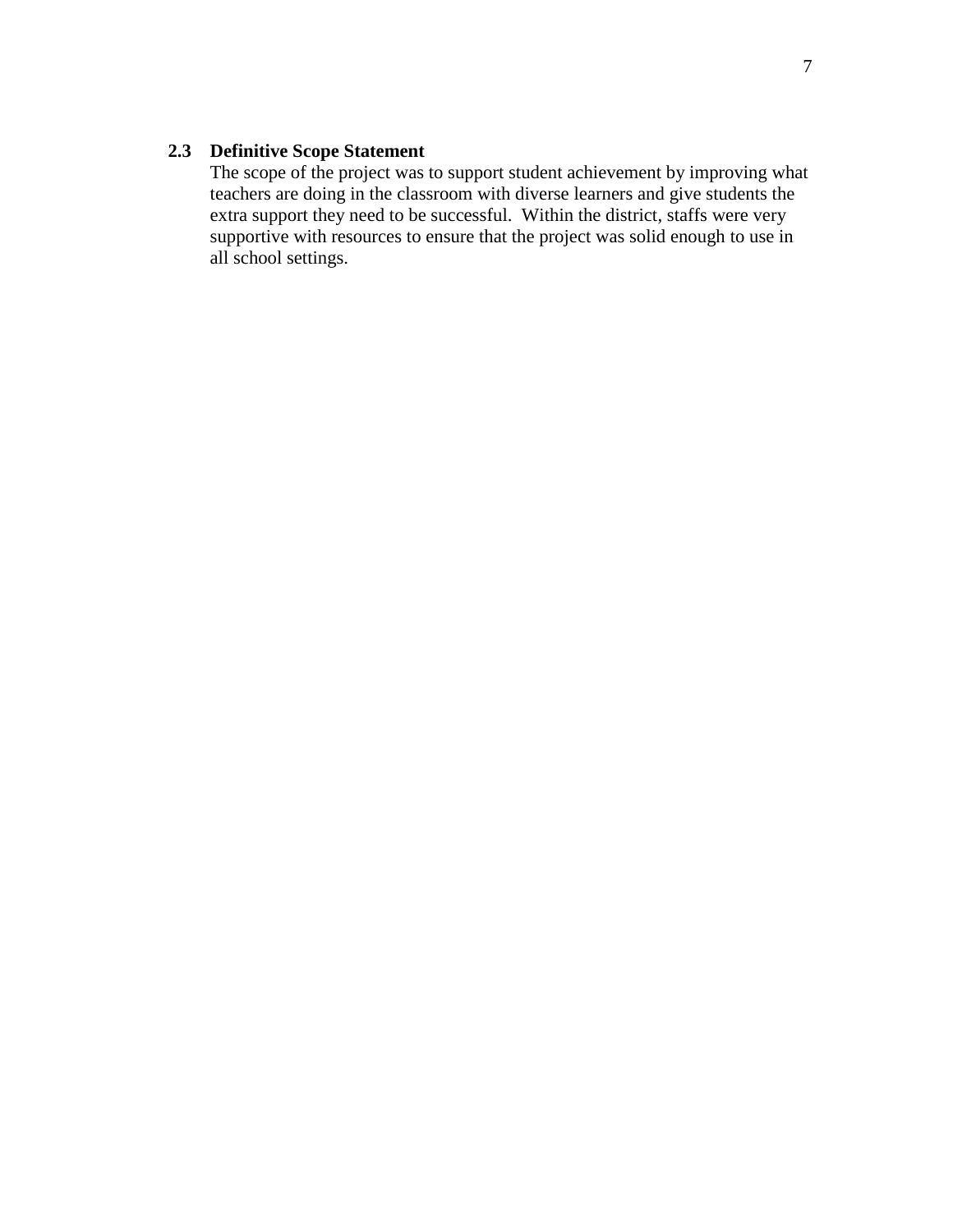# **3 Deliverables**

#### **3.1 To Partnering Organization**

The list of deliverables identified by partnering organizations are schools with the same needs and goals that the project team will create activities from and will be carried out by the staff in the responsibility roles. Small resources needed to make the project a success created deliverables like Volunteer Sign In Log, At-Risk Student List, Background Checks, and Mentor Surveys.

# **3.2 From Student**

The deliverable for the partnering student was that all the students involved in the Lunch Buddy Mentoring Program would have an immediate school impact by the increase of student achievement. The Classroom Management and Diversity Course will show the students that the teacher will receive the appropriate training to improve their achievement in the classroom.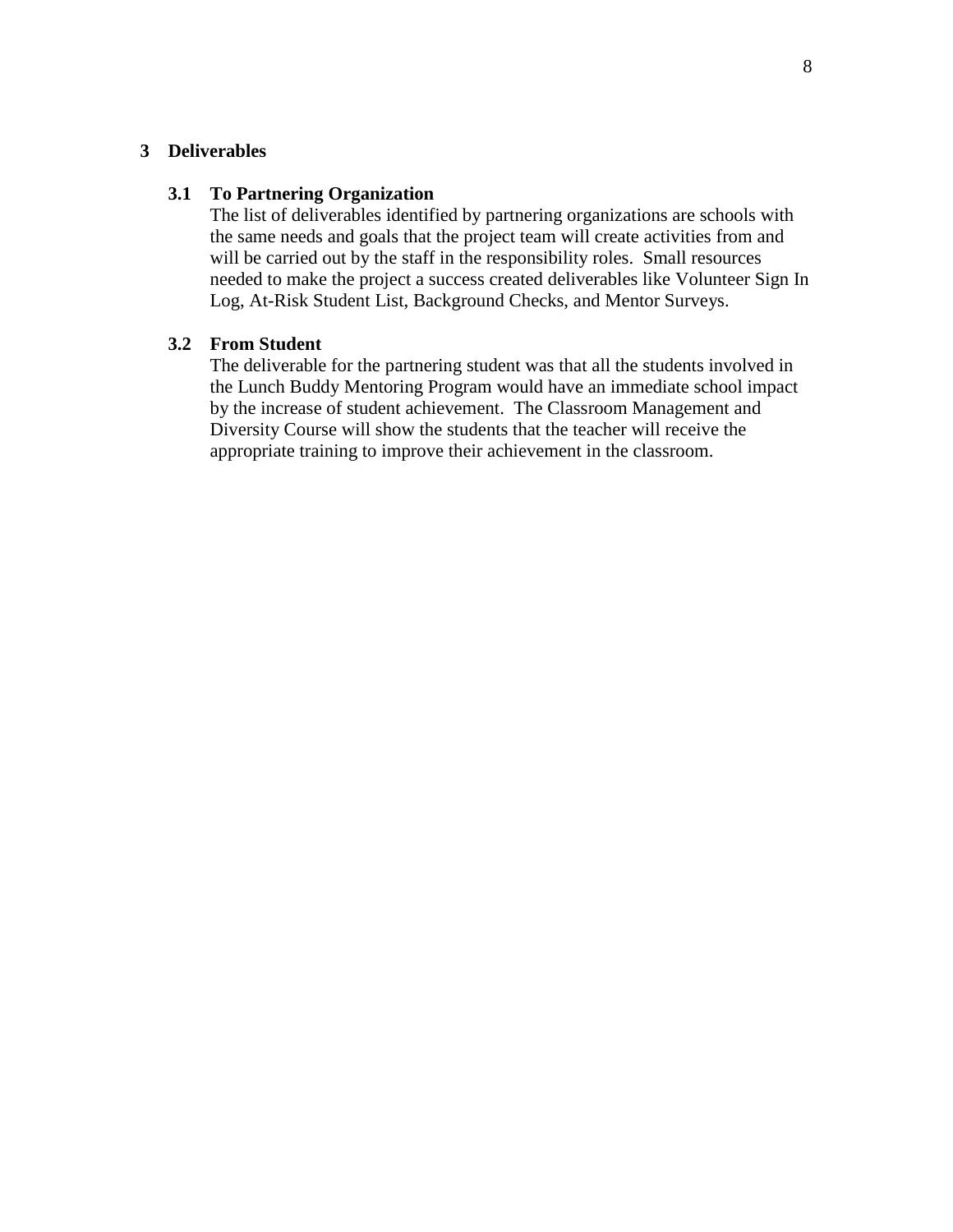#### **4 Project Approach**

#### **4.1 Project Lifecycle Processes**

The project was originated in August 2015, once discovering what the district's needs were and who was on board to make sure all resources available were easily accessed for project completion. All tables attached will show the responsibility of district and school staff, activities, and the evidences of success.

## **4.2 Project Management Processes**

The management of the project shows that the Assistant Superintendent met with the doctoral student to ensure that district needs were in the forefront of the project. She made sure the risks were minimized so they did not affect the activities that will lead the project team. The financing of both projects show that the project team ensures they planned with all schools involved to cut costs to improve student achievement. The risks that were minimized were not alleviated but were manageable. Not properly matching mentors to mentees, background check misses something, location, and parking could always create problem areas.

## **4.3 Project Support Processes**

The project had many supports from the schools within the district, with the principals leading the way. The Council of Adolescents was very active in working to ensure that the Lunch Buddy Mentoring Program work smoothly by procuring support from the community. They also made sure the volunteers were properly briefed on their responsibilities when mentoring school-age children.

## **4.4 Organization**

Figure 1 shows the organization and mapping from the Lunch Buddy Mentoring program to the evaluation of the program. Please ensure that you read this mapping from left to right and top to bottom in columns.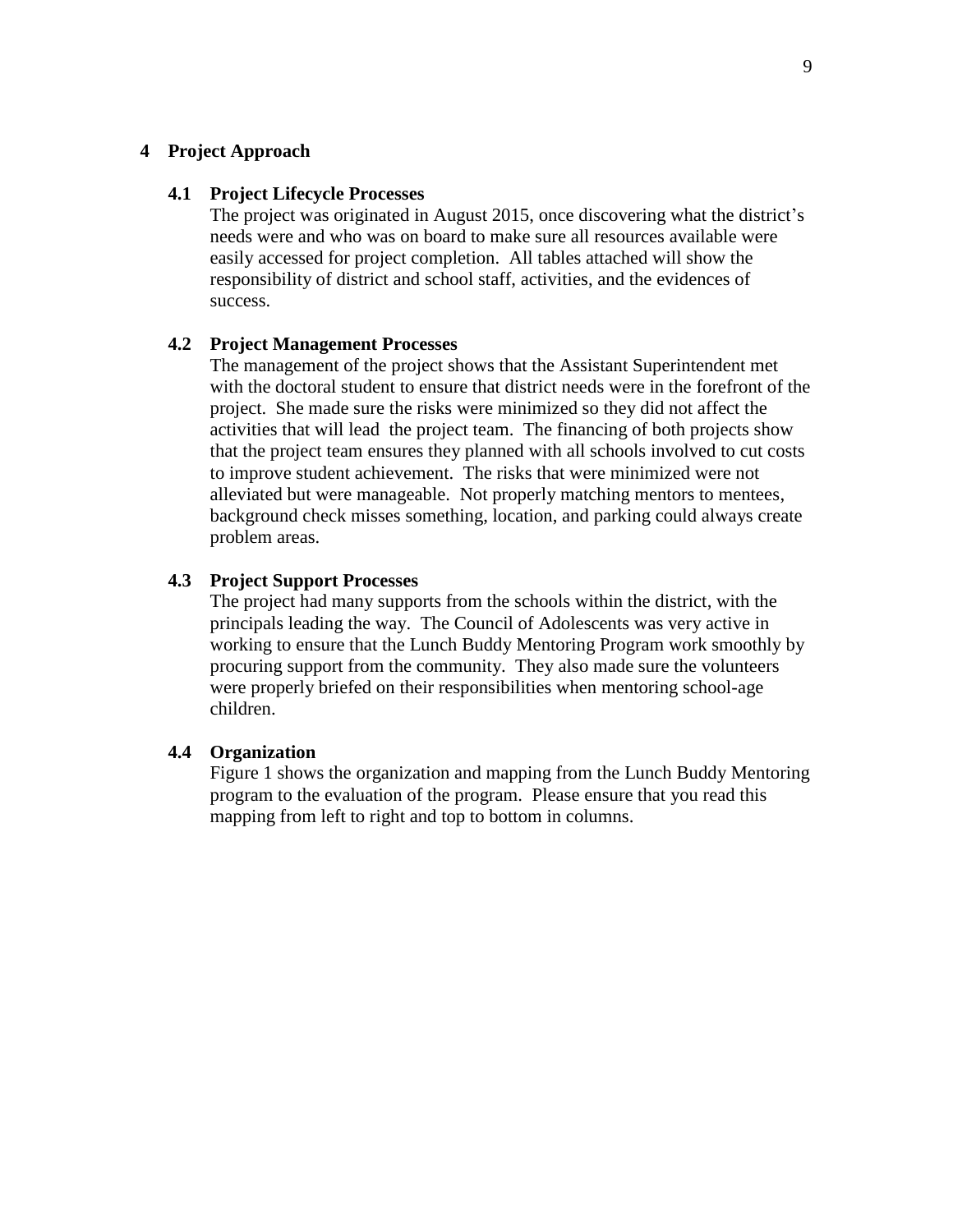

*Figure 1*. Organization Mapping with Preliminary Impacts.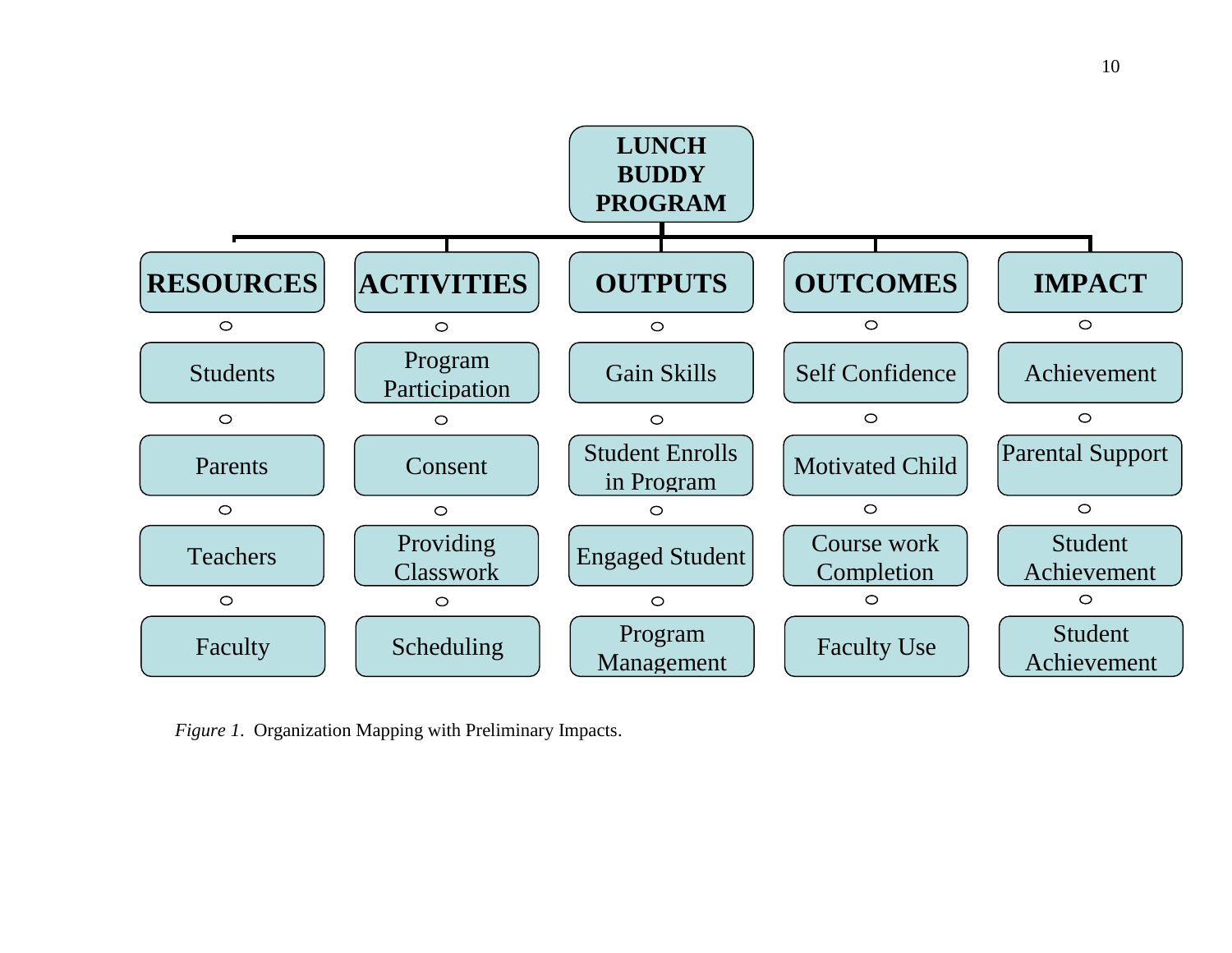## **4.4.1 Project Team**

There was no project team selected to perform each task. Each person identified as a stakeholder had a position, and in that position each activity could be performed. The Assistant Superintendent made sure everyone knew what was to be completed in the New Teacher Orientation, and the doctoral student would create the class and present the information to the new teachers and the classroom teachers at the middle school.

#### **4.4.2 Mapping Between NMS and Student**

The organization mapping begins with the Preliminary Input Analysis of the Resources, Activities, Outputs, and Outcomes. The mapping indicates the stakeholders in the Lunch Buddy Mentoring program and how they fit into the program; and they start with the students, parents, teachers, and the rest of the faculty. At the end of the school year the data will be collected, and a program evaluation will be completed using the information in this mapping and teacher/district surveys.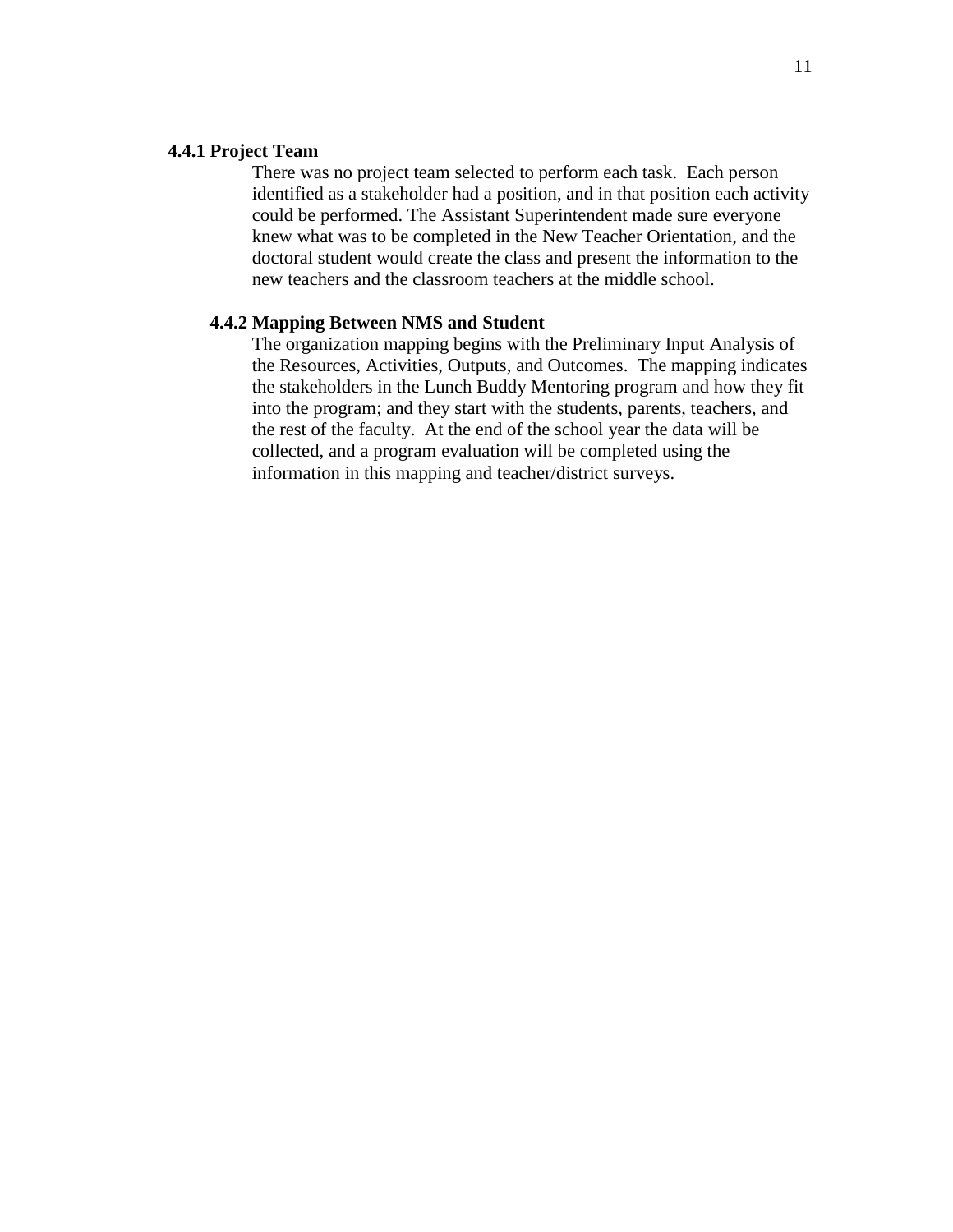# **5 Communications Plan**

The communication plan is based on the objectives of the project. The stakeholders will perform activities below to reach project success. See Tables 3 and 4.

Table 3

| Who is         | What info do    | Why do they       | When will they get    | How will they get it   |
|----------------|-----------------|-------------------|-----------------------|------------------------|
| Stakeholder    | they need       | need it           | it                    |                        |
| School         | Develop         | Staff and         | Once all the          | All procedures will be |
| Improvement    | procedures for  | students need to  | procedures are put    | in a google doc for    |
| Team (SIT)     | the lunch       | know how the      | in place and the      | access                 |
|                | buddy program   | Lunch Buddy       | initial date is 1 Oct |                        |
|                |                 | Program           | 2017                  |                        |
|                |                 | operates in the   |                       |                        |
|                |                 | school            |                       |                        |
| School         | Develop list of | To ensure that    | Once the teachers     | All procedures will be |
| Improvement    | students        | they are          | will make their       | in a google doc for    |
| Team (SIT)     | needing         | connecting with   | recommendation to     | access                 |
|                | mentors         | the school to     | the SIT through       |                        |
|                |                 | improve student   | their Rep             |                        |
|                |                 | achievement       |                       |                        |
| School         | Send letter for | To approve the    | Once the letters      | Letters will be mailed |
| Improvement    | parental        | reason for having | have be approved      | to the student's       |
| Team (SIT)     | consent         | the program       | by the SIT, they      | address, and hand      |
|                |                 |                   | will go out           | carried home           |
| Counsel of     | Meet with       | To approve the    | Once everyone has     | Letter and email will  |
| Adolescent     | mentors         | Lunch Buddy       | been signed up to be  | be sent to mentors for |
|                |                 | procedures and    | a mentor              | program approval       |
|                |                 | get appropriate   |                       |                        |
|                |                 | training          |                       |                        |
| Central Office | Get             | To make sure the  | Once the              | Letter will be sent to |
|                | background      | school system     | community             | them for an            |
|                | checks          | gets good         | volunteers are        | appointment for        |
|                | completed       | volunteers        | approved as           | background check       |
|                |                 |                   | mentors               |                        |

*Lunch Buddy Mentoring Communications Plan*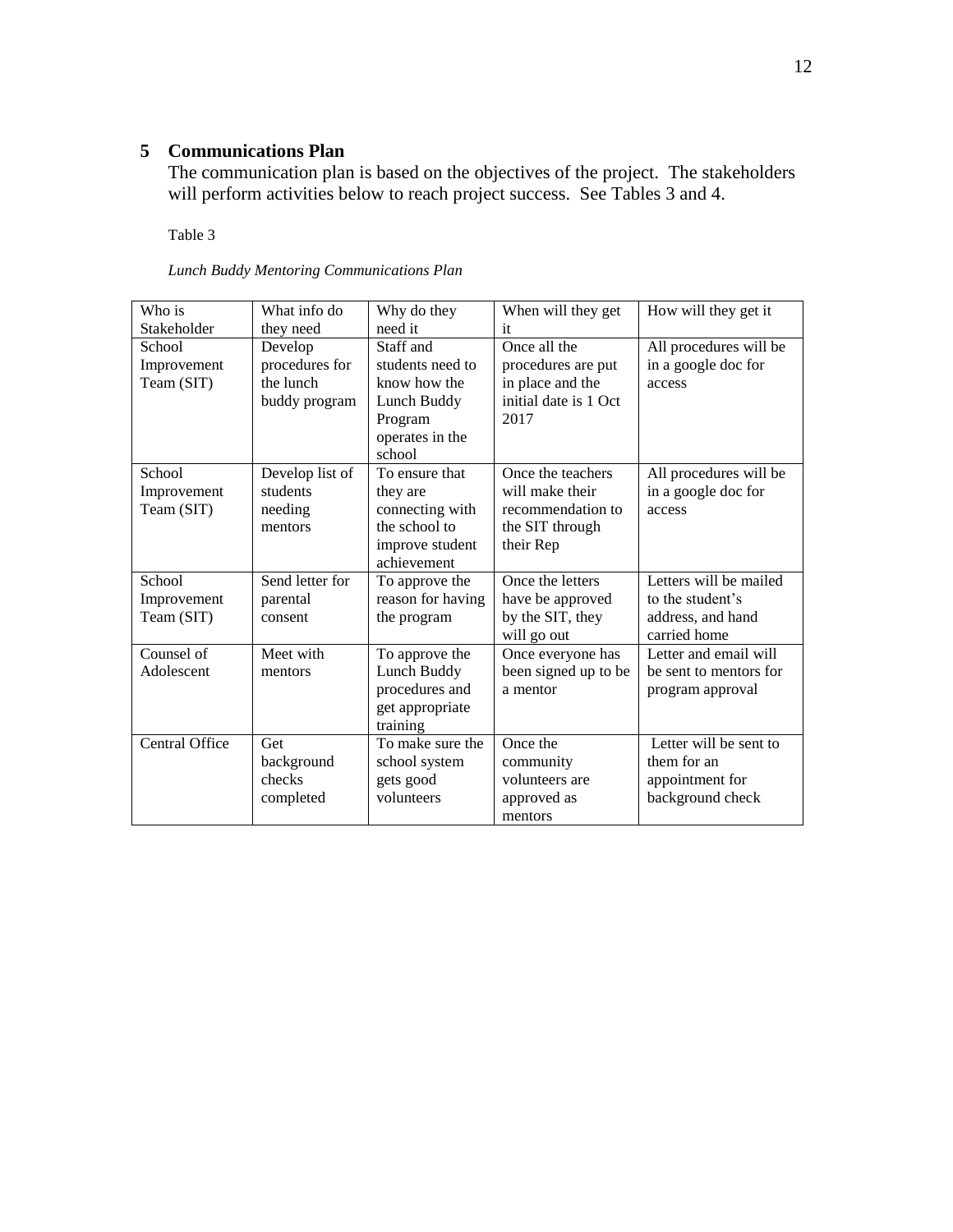# Table 4

# *Classroom Management and Diversity Class Communication Plan*

| Who is      | What info do   | Why do they        | When will they      | How will they get it            |
|-------------|----------------|--------------------|---------------------|---------------------------------|
| Stakeholder | they need      | need it            | get it              |                                 |
| Assistant   | Approval for   | Class can be       | Once the approval   | <b>Assistant Superintendent</b> |
| Principal   | class          | developed for      | is completed the    | will send approval to           |
|             |                | New Teacher        | development may     | doctoral student by email       |
|             |                | Orientation and    | begin               |                                 |
|             |                | the given time     |                     |                                 |
|             |                | for their          |                     |                                 |
|             |                | presentation       |                     |                                 |
| Curriculum  | Set up         | To make sure       | They will be given  | Emails will be sent to the      |
| Director    | newcomers      | we have all        | the plan of action  | schools                         |
|             | meeting        | presenters         | once everyone is    |                                 |
|             |                | present            | confirmed to        |                                 |
|             |                |                    | present             |                                 |
| Curriculum  | Set up New     | To ensure all      | Once all teachers   | Letters will be sent to         |
| Coordinator | Teacher        | hired teachers get | are hired and       | their home address              |
|             | Orientation    | the appropriate    | background check    |                                 |
|             |                | information        | completed           |                                 |
| Executive   | Set time and   | Ensure they get    | New Teacher         | Letters will be sent to         |
| Secretary   | date for class | oriented with the  | Orientation will be | their home address              |
|             |                | school system      | set up 3 weeks      |                                 |
|             |                |                    | before school       |                                 |
|             |                |                    | starts              |                                 |
| Presenter   | Prepare power  | Ensure that the    | Class will be held  | Class will be given in          |
| Doctoral    | point handouts | information gets   | in sequenced        | lecture format, with a          |
|             | for teachers   | to the teachers    | format the          | power point and handout         |
|             |                |                    | executive           |                                 |
|             |                |                    | secretary sets up   |                                 |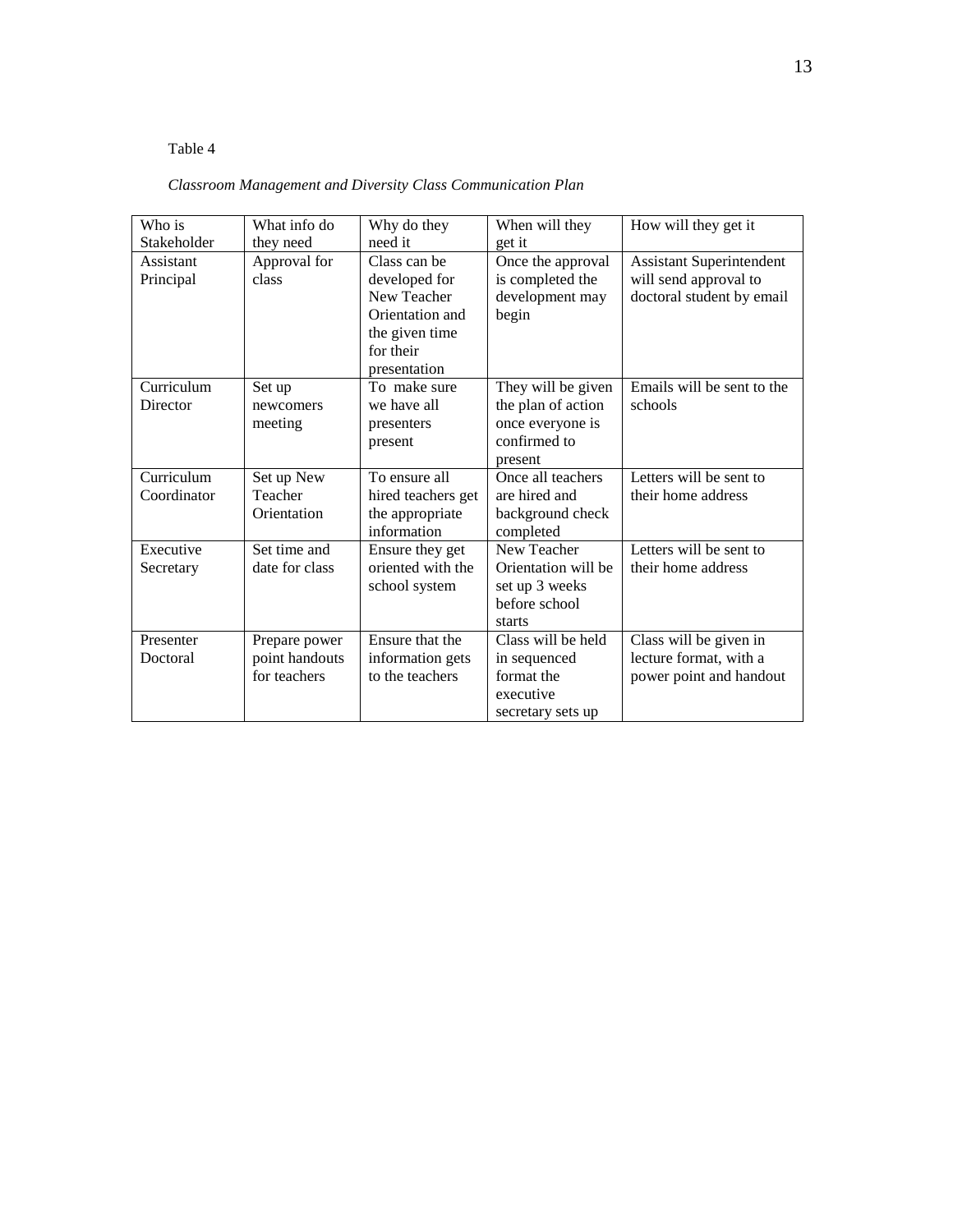# **6 Work Plan**

## **6.1 Work Breakdown Structure**

The leadership activities drive the goals and objectives of the project, and the leaders will carry out the responsibilities. The risk profile and the evidences of success are key to making sure all the other parts of the project work. Surveys in both projects will lead the evaluation process at the end of the year.

Table 5

| Leadership<br><b>Activities</b>                                      | Leadership<br><b>Roles</b>            | <b>Resources</b>                          | <b>Funding</b>              | <b>Risk Profile</b>                          | Project<br><b>Status</b> | <b>Evidence of</b><br><b>Success</b>         |
|----------------------------------------------------------------------|---------------------------------------|-------------------------------------------|-----------------------------|----------------------------------------------|--------------------------|----------------------------------------------|
| Develop and<br>implement<br>procedures for<br>Lunch Buddy<br>Program | School<br>Improvement<br>Team (SIT)   | Lunch Buddy<br>meeting<br>room            |                             | Procedures<br>Disapproved                    | Quarterly                | Program<br>Procedures in<br>place            |
| Develop list of<br>students<br>needing<br>mentoring                  | <b>SIT</b>                            | At-Risk<br><b>Students</b><br>List        |                             | Accurately<br>match<br>mentors to<br>mentees |                          | At-Risk<br><b>Student List</b>               |
| Send letters for<br>parental<br>consent                              | $\overline{\text{SIT}}$               | Letters with<br>letterhead<br>from school |                             | Not getting<br>parental<br>consent           |                          | Letter<br>Returned<br>with parent<br>consent |
| Develop list of<br>mentors                                           | SIT/PTA/<br>Counsel of<br>Adolescents | School<br>Volunteer<br>Log                | City of<br>Hickory<br>Funds | <b>Good Citizens</b>                         |                          | Volunteer<br>Sign In Log                     |
| Get<br>background<br>check on<br>mentors                             | Central Office                        | Background<br>Check                       | District<br>Funds           | Background<br>Check misses<br>something      |                          | Completed<br>Background<br>Check             |
| Meet with<br>mentors                                                 | Lunch Buddy<br>Coordinator            | Provide<br>mentors<br>schedule            |                             | Timeliness                                   |                          | Mentors<br>meeting on<br>scheduled<br>date   |

*District Lunch Buddy Mentoring Program Work Plan*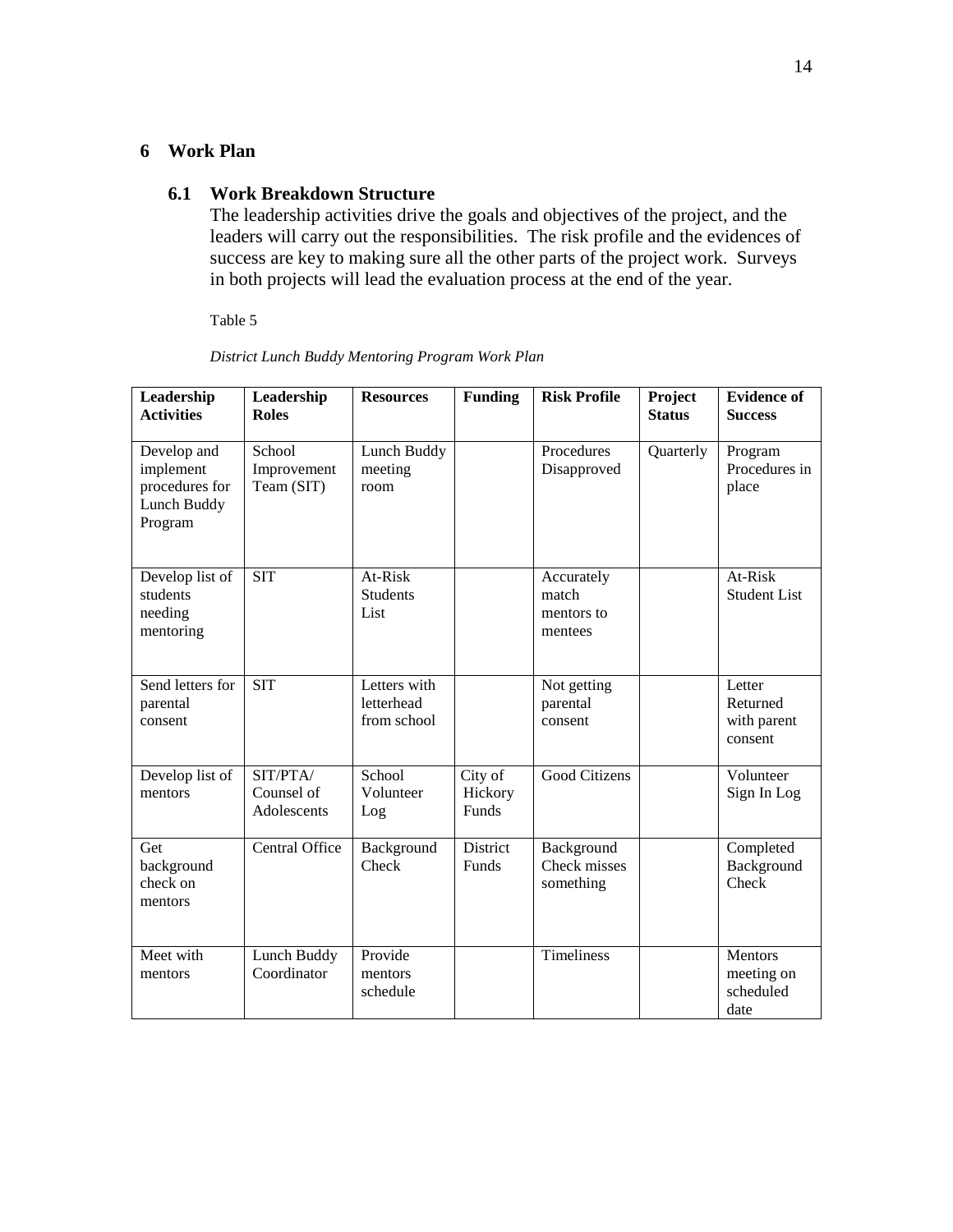## Table 6

# *Classroom Management and Diversity Class*

| Leadership<br><b>Activities</b>                 | Leadership<br><b>Roles</b>  | <b>Resources</b>              | <b>Funding</b>                  | <b>Risk</b><br>Profile   | Project<br><b>Status</b> | <b>Evidences</b><br>of Success |
|-------------------------------------------------|-----------------------------|-------------------------------|---------------------------------|--------------------------|--------------------------|--------------------------------|
| Project<br>Approval                             | Assistant<br>Superintendent | Facility-High<br>School       | <b>District</b><br><b>Funds</b> | Teachers<br>cancelling   | Ongoing                  | Program<br>initiated           |
| Set up<br><b>Newcomers</b><br>Meeting           | Curriculum<br>Coordinator   | Coordinate<br><b>Speakers</b> |                                 | Scheduling               |                          | <b>Speakers</b><br>Coordinated |
| <b>New</b><br>Teacher<br>Orientation<br>Meeting | Executive<br>Secretary      | Principal's Meet<br>& Greet   |                                 | School<br>Crisis         |                          | Principal's<br>Attendance      |
| Date/Time<br>Scheduled                          | Executive<br>Secretary      | Lunch/<br>Parking             |                                 | <b>Timeliness</b>        |                          | Attendance<br>Log              |
| Enroll<br><b>Teachers</b>                       | Executive<br>Secretary      | Sign In Log                   |                                 | <b>Non</b><br>Attendance |                          | Attendance<br>Log              |
| <b>Teach Class</b>                              | Doctoral<br><b>Student</b>  | Handouts/Power<br>Point       |                                 | Culturally<br>Relevant   |                          | District<br>Survey             |

**Evaluation Process:** Program Evaluation at the end of the school year using student achievement data.

# **6.2 Resources**

See Tables 5 and 6 for all the resources used for the project.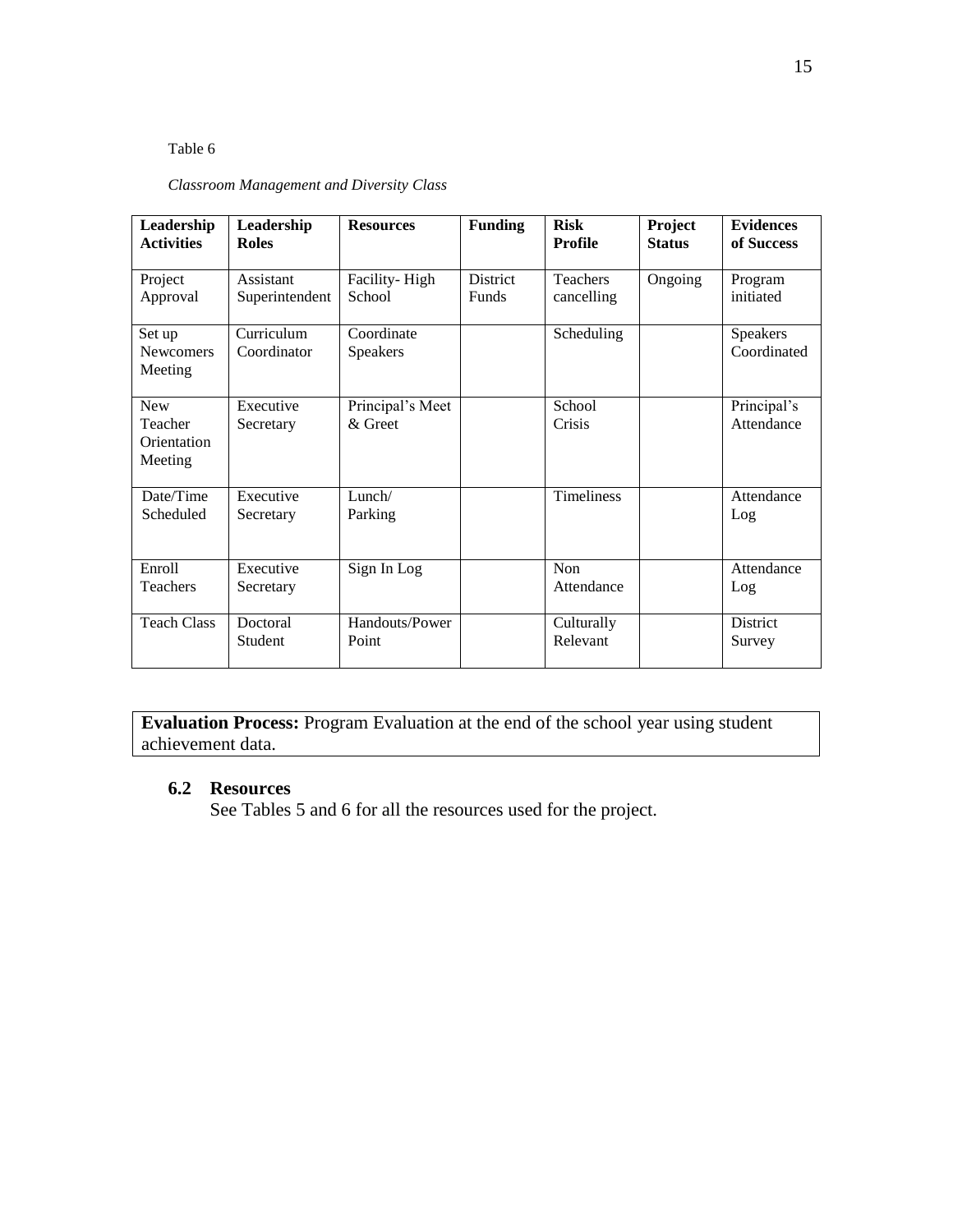# **7 Milestones**

| <b>Milestone Number</b> | <b>Title</b>                    | <b>Forecast date</b> |
|-------------------------|---------------------------------|----------------------|
|                         | <b>Statement of Purpose</b>     | 5/16/2015            |
|                         | Project Objectives              | 2/14/2016            |
|                         | <b>Project Scopes</b>           | 8/17/2016            |
|                         | Productivity Impact             | 2/20/2017            |
|                         | <b>Overall Plan Performance</b> | 3/15/2017            |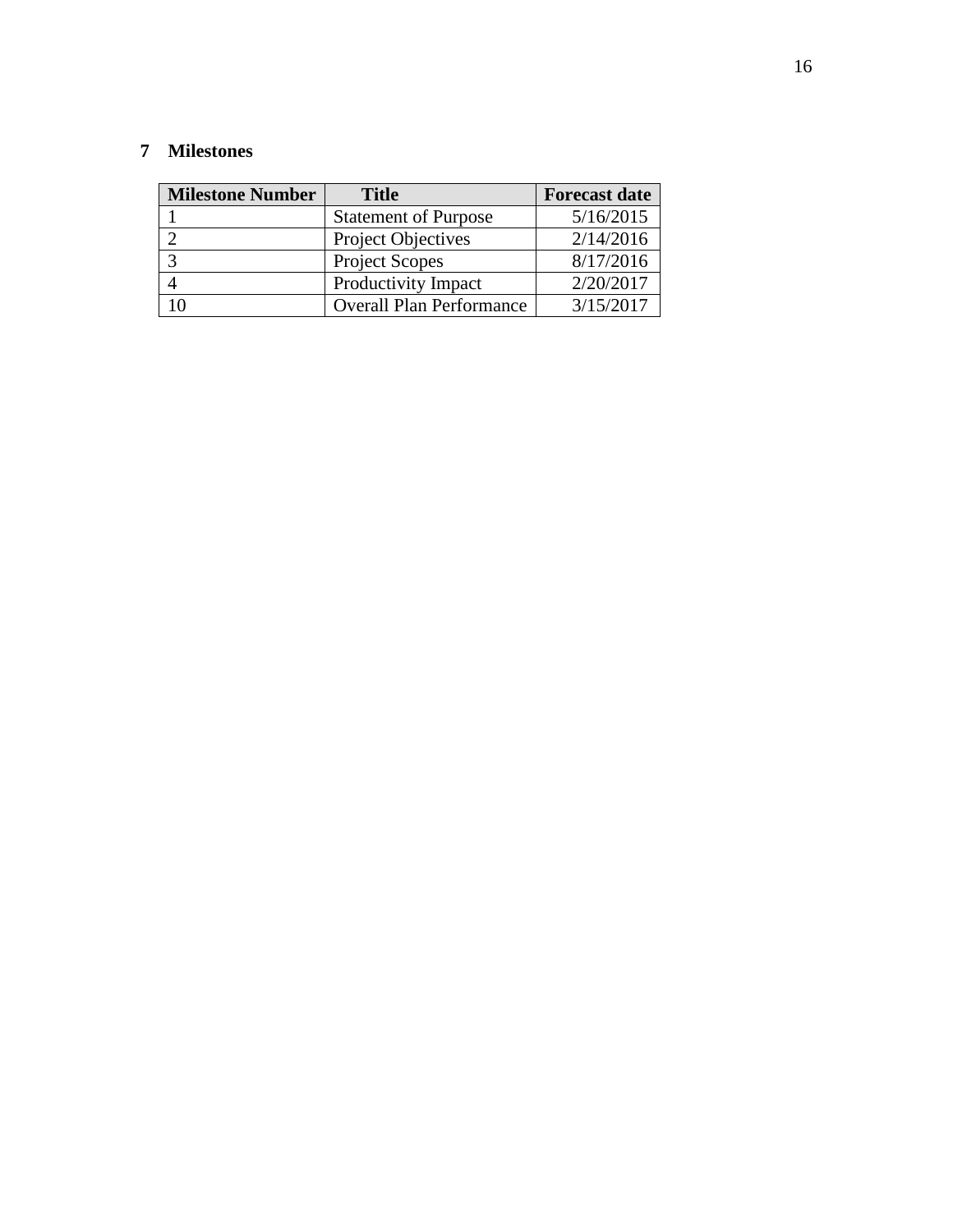# **8 Metrics and Results**

The measures used for this program included centralized surveys for all mentors in the Lunch Buddy Program observations of students to evaluate their social behaviors and adaptability. Students completed surveys about the how they felt about the mentoring process. Teachers also completed observation sheets on their academics. The measures used for this Classroom Management and Diversity Class begin with the Central Office sending surveys to each school in the district to identify in which classes the teachers think they needed support. Surveys were returned to the Central Office where the data were collected and indicated that classroom management was a top choice for the District's Curriculum Conference.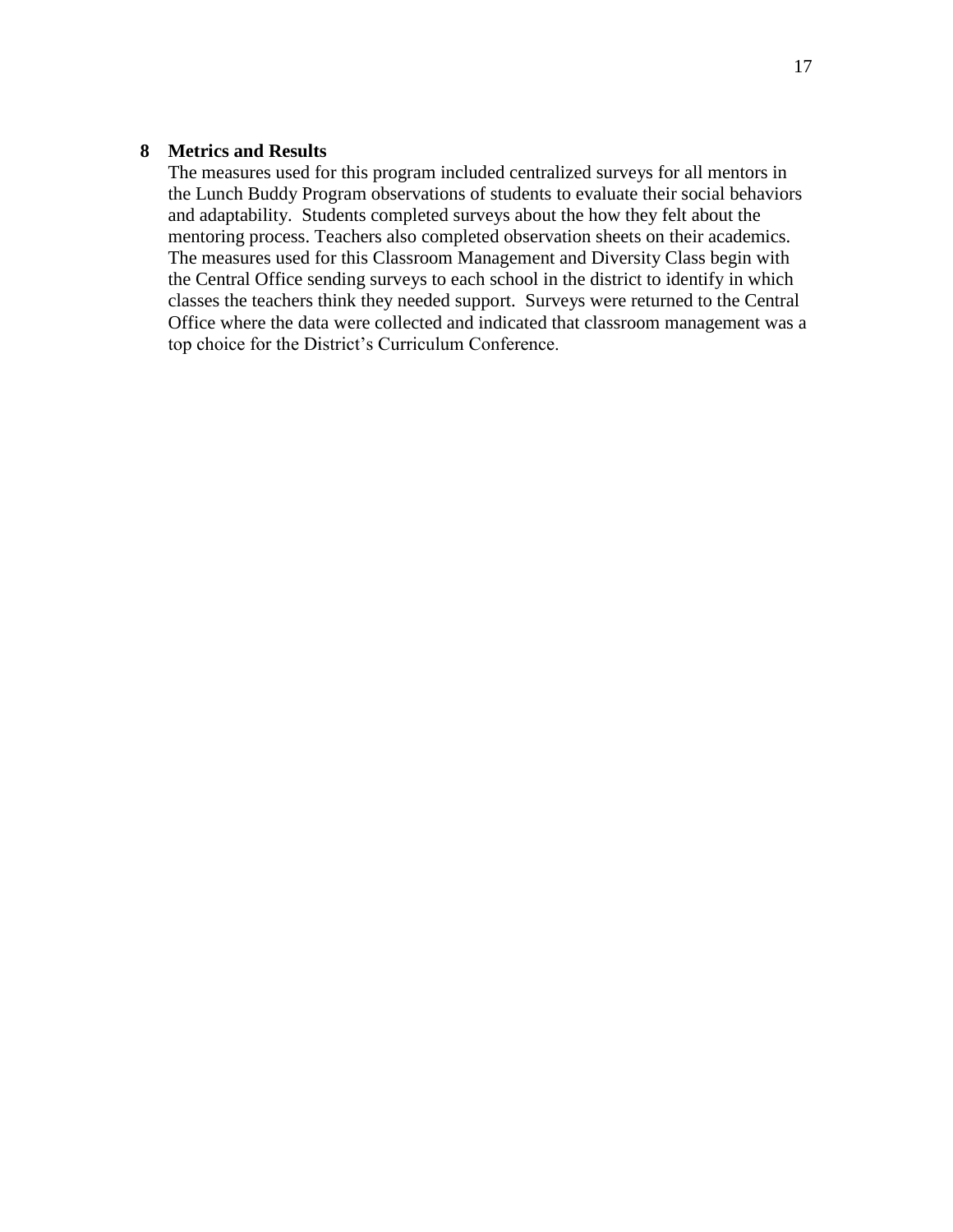# **9 Risks, Constraints, Assumptions**

## **9.1 Risks**

These project risks are included for their impact on both the Lunch Buddy Mentoring Program and the Classroom Management and Diversity Course. Each activity from which the project risks originate will be the leader's responsibility to maintain or alleviate during the preparation of that activity. See Tables 5 and 6 for Risk Descriptions to see from where the project risks originate.

| <b>Risk</b><br><b>Description</b>                   | Contingency<br>Plan (what to do<br>if the risk         | <b>Impact</b> (what the<br>impact will be to<br>the project if the | <b>Likelihood of</b><br>occurrence (e.g., %, or<br>high/medium/low) |
|-----------------------------------------------------|--------------------------------------------------------|--------------------------------------------------------------------|---------------------------------------------------------------------|
|                                                     | occurs)                                                | risk occurs)                                                       |                                                                     |
| Mentors not<br>matched                              | Check qualities of<br>mentors                          | Conflicts with<br>mentees                                          | Medium                                                              |
| Background<br>checks                                | Ensure enough<br>mentors are<br>selected               | Lost time with<br>mentees                                          | Low                                                                 |
| Not getting<br>parental consent                     | Pre-screen<br>students to ensure<br>consent            | Key students not<br>included in program                            | Medium                                                              |
| Availability of<br><b>School Volunteer</b><br>Log   | Ensure school<br>secretary has copy                    | No log for tracking<br>sessions                                    | Low                                                                 |
| <b>Availability At-</b><br><b>Risk Student List</b> | Verify with<br>teacher of record                       | No list for to pick<br>students                                    | Low                                                                 |
| North Carolina<br><b>Report Card Data</b>           | Use report cards<br>and progress<br>reports to monitor | No tracking of<br>student<br>improvement                           | Low                                                                 |
| <b>Teachers</b><br>cancelling                       | Check teacher<br>schedules                             | Teacher needing<br>training absent                                 | High                                                                |
| Culturally<br><b>Relevant Class</b>                 | Integration into<br>class lessons                      | Appropriate training<br>not conducted                              | Low                                                                 |
| Scheduling                                          | Pre Schedule                                           | Appropriate<br>training not<br>conducted                           | Medium                                                              |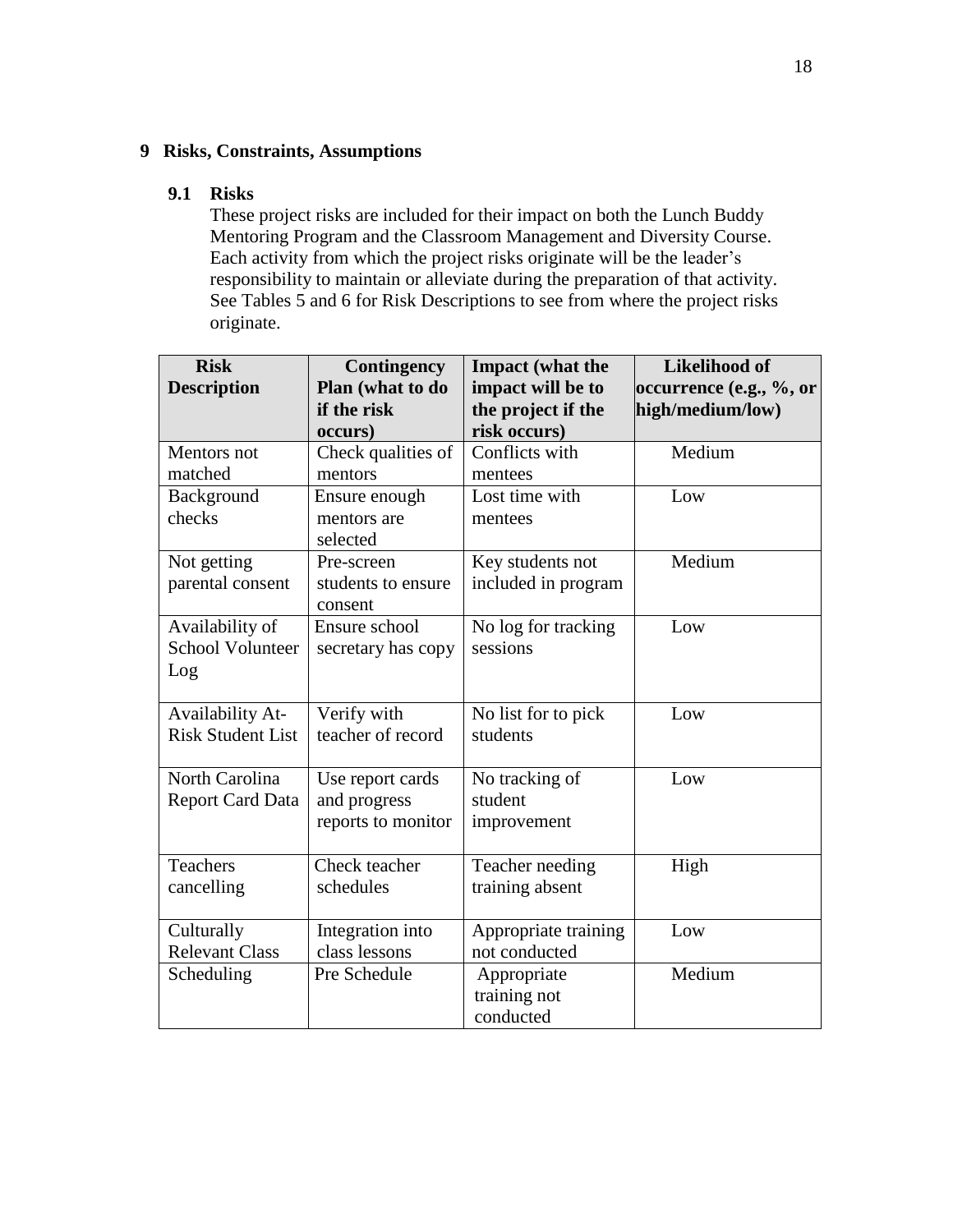## **9.2 Constraints**

The constraint with the Lunch Buddy Mentoring Program was with the background checks for the volunteers who were to become mentors. The district wanted to make sure the Council of Adolescents was sent legitimate community members, and the background checks were not a waste of funds. With the Classroom Management and Diversity Course, the constraint was ensuring teachers were properly scheduled during the District's Curriculum Conference. There were no noticeable constraints during the preparation for the New Teacher Orientation, which begins in August 2018. The constraints in both projects could impact the overall performance of the projects.

#### **9.3 Assumptions**

The assumption for the Lunch Buddy Mentoring Program was that it would support student achievement throughout the district. Mentoring is the key for a student who has challenges and no one at home to give them additional support. For the Classroom Management and Diversity Course, staff members through the training inquired as to what happens if they take the knowledge back to the classroom and it does not support teaching diverse learners. Improving student achievement in both projects will need a cultural mindset change in order to have success for students and teachers alike.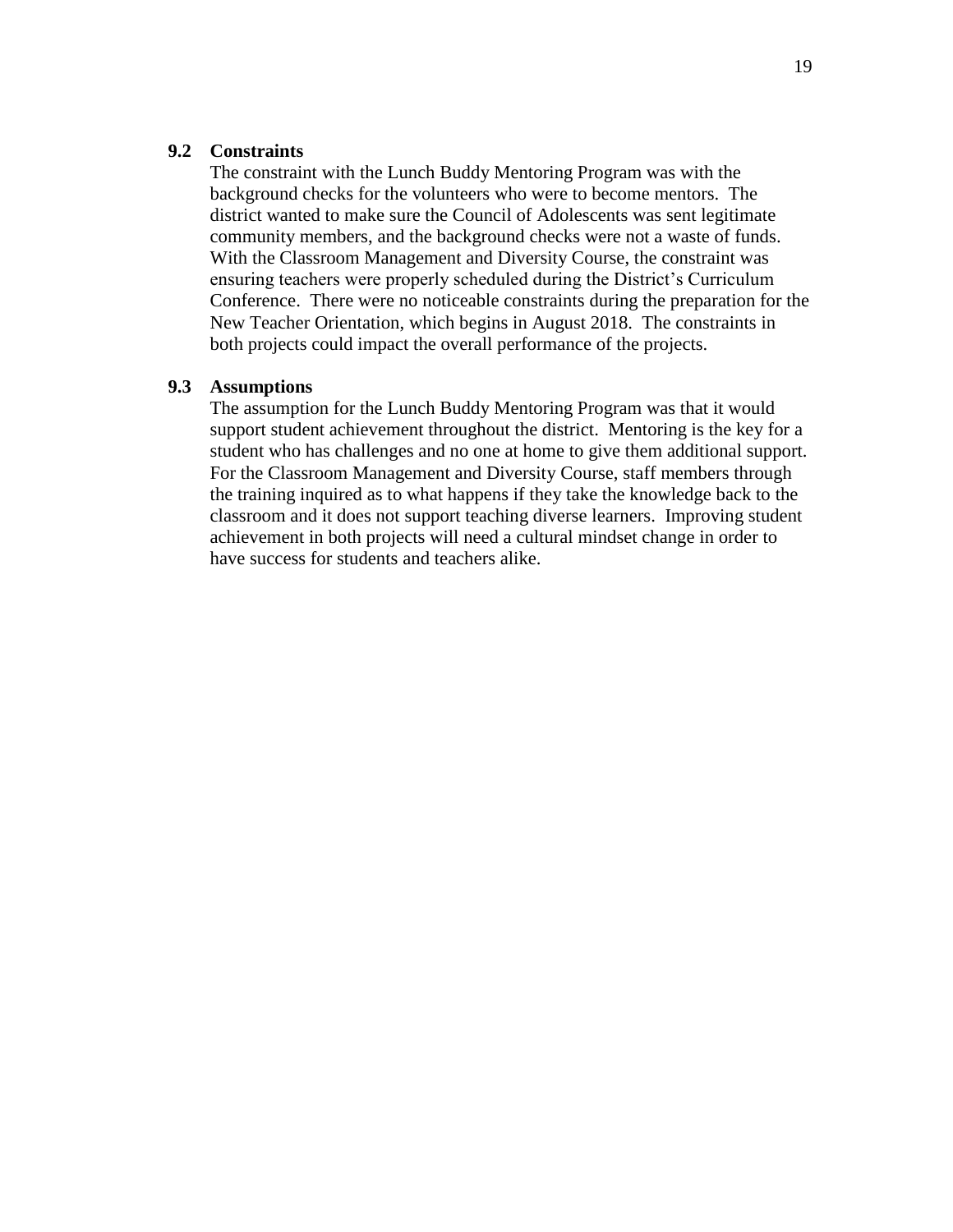## **10 Financial Plan**

The projects were initiated with the Assistant Superintendent's approval and directed not to increase the budget to alleviate delays to the projects. Staff in leadership roles ensured that their activities and resources needed could be found and used within the school environments. In the Lunch Buddy Mentoring Program, the background checks for the volunteers were the only incurred costs from the district's funds. It was measured along with the personnel cost, which stayed with the current operating budget. In the Classroom Management and Diversity Course, the costs were minimal, because only the materials needed to procure handouts were needed. Each school opened up their resources to ensure that enough was available to complete each project. There were no other notable expenses during the preparation of both projects.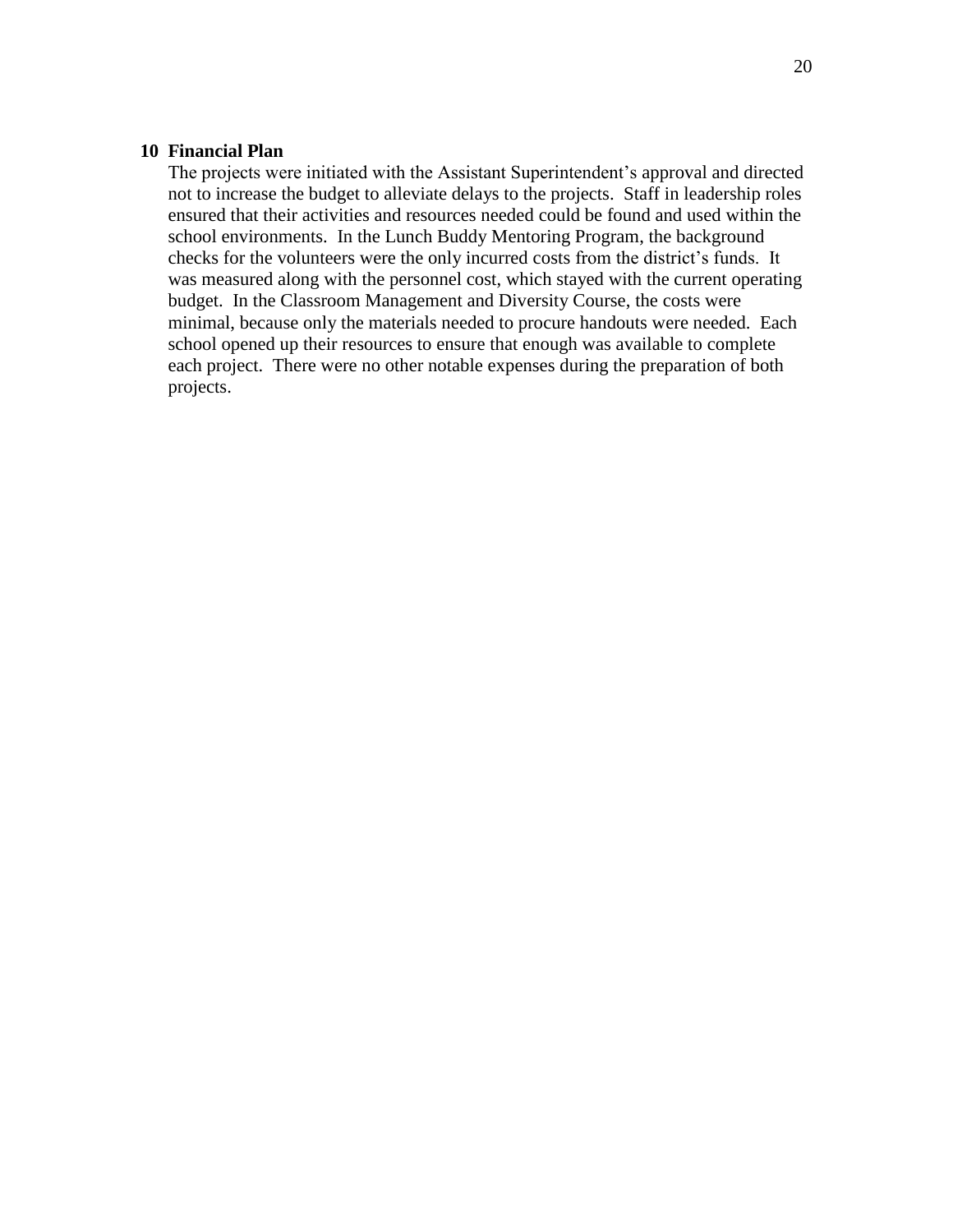## **11 Quality Assurance Plan**

When data were gathered on both programs, there was success for each one. The Council of Adolescents completed 30 surveys on the Lunch Buddy Mentoring Program to see if there was a need for the program at NMS. The results were alarming that all teachers supported the program enhancing student achievement. When the data were gathered for the Classroom Management and Diversity Course, the Central Office sent teachers in the district a survey to find out what courses they needed for the District Curriculum Conference. They indicated that they needed more training on teaching diverse learners in the classroom. The program evaluation used for both of the projects will be surveys to explore the process and outcomes. Gathered student survey responses showed that the students in the Lunch Buddy Mentoring Program had an overall awareness of the goals of mentoring. Survey from teachers on student behavior and adaptability to the program showed that consistent mentoring has led to students being more engaged in school. Overall, the students view the program as a success and are eager to see their lunch buddy each week. For the Classroom Management and Diversity Course, the program evaluation will be surveys taken after the New Teacher Orientation starting August 2018. When the school year begins, each school will schedule teachers for the District's Curriculum Conference in October 2018, and surveys will be given to teachers to evaluate the success of the course. Overall, the results from surveys view the programs as a successful opportunity to making a difference, and mentors feel appreciated that they will be part of the school.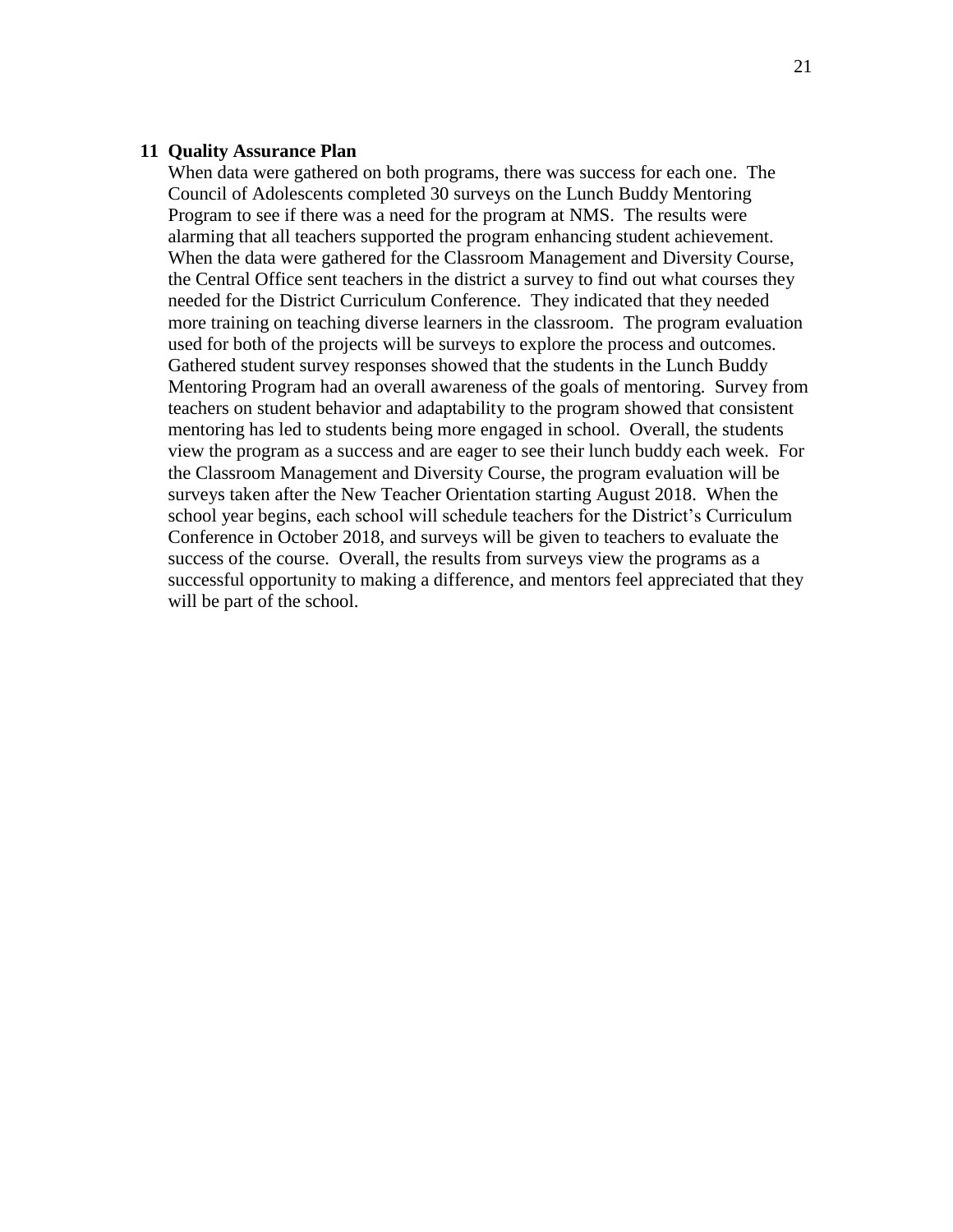# **References**

Anderson, K. A. (2007). Mentoring and standardized achievement of African American males in the elementary and middle grades, University of North Carolina, Wilmington, Mentoring and Standardized, MGRJ Vol. 2.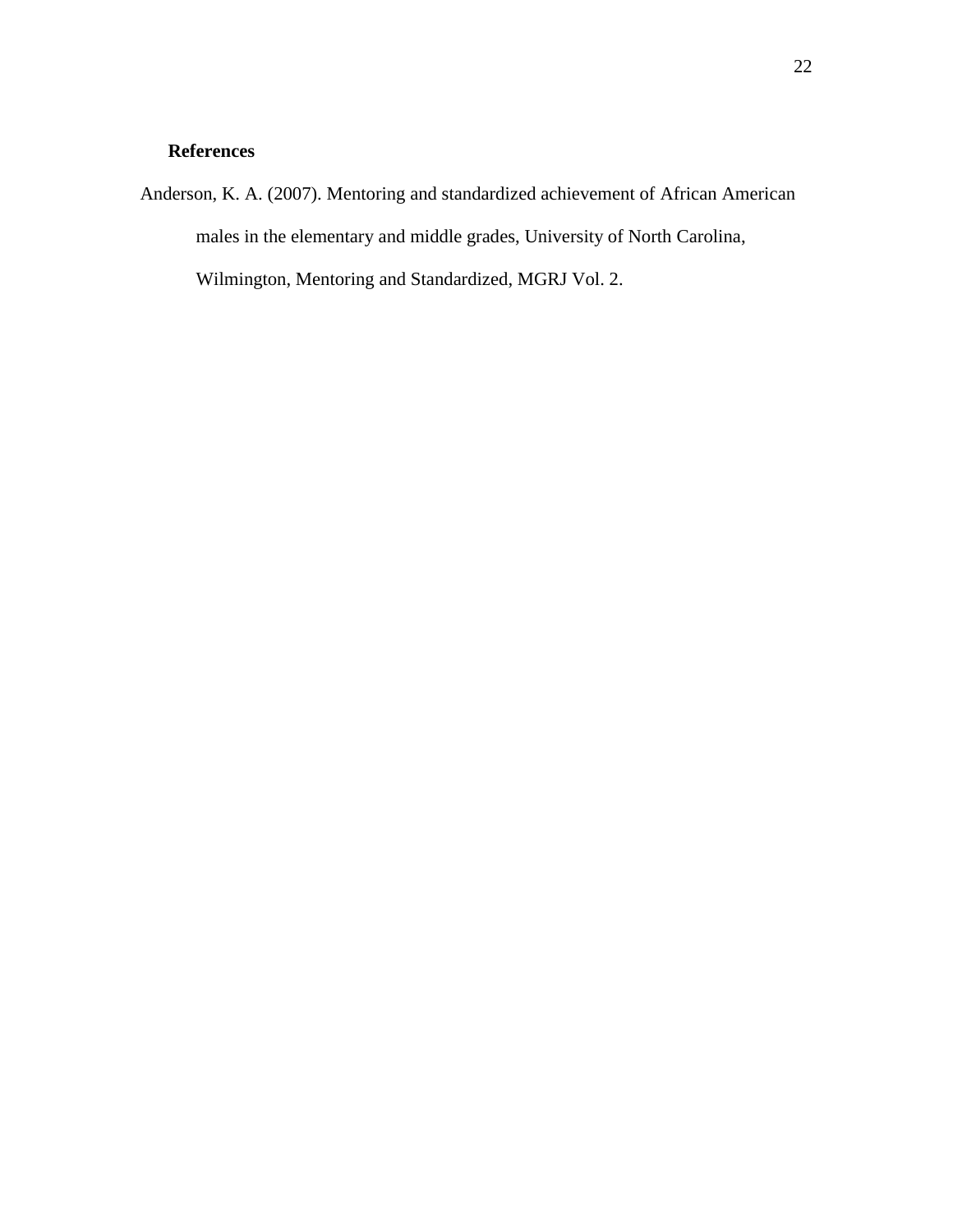#### **Appendices**

#### **Historical Perspective, Milestone 1**

Teachers have a hard time teaching black males at NMS (NMS). I would like to create mentoring program and a professional development curriculum that would support the teachers in teaching the black male student. NMS is located in Hickory, North Carolina. The school community has a 46-year history and is well recognized for its quality relationship with parents, the City of Hickory, and Lenoir Rhyne University. Now the community has changed with the influx of immigrants, the population is more diverse. The community residents hold high expectations for excellence in public education and actively collaborate with NMS to accomplish this goal. NMS administrators have guiding principles which are evident through the school vision, mission and philosophy that are posted within each classroom. Black students are bused to the school on 9 buses that travel throughout the district, where the two middle schools divide the city's population of students. The percentage of black male students at NMS is below grade level and has increased in End-of-Grade Reading and Math the last three years. The supporting data indicated that the subgroups-of African American and Economically Disadvantaged Students (EDS) were not proficient in math. This means that the black male student can be identified in two subgroups. Supporting data shows that black males had not met proficiency in none of the tested subject areas. The gap between the math achievement of White students and the math achievement for the African American students was 24.6% as indicated through End-of-grade Assessment scores. The just mentioned data indicates that NMS focus on math and reading instructional strategies with the black male population.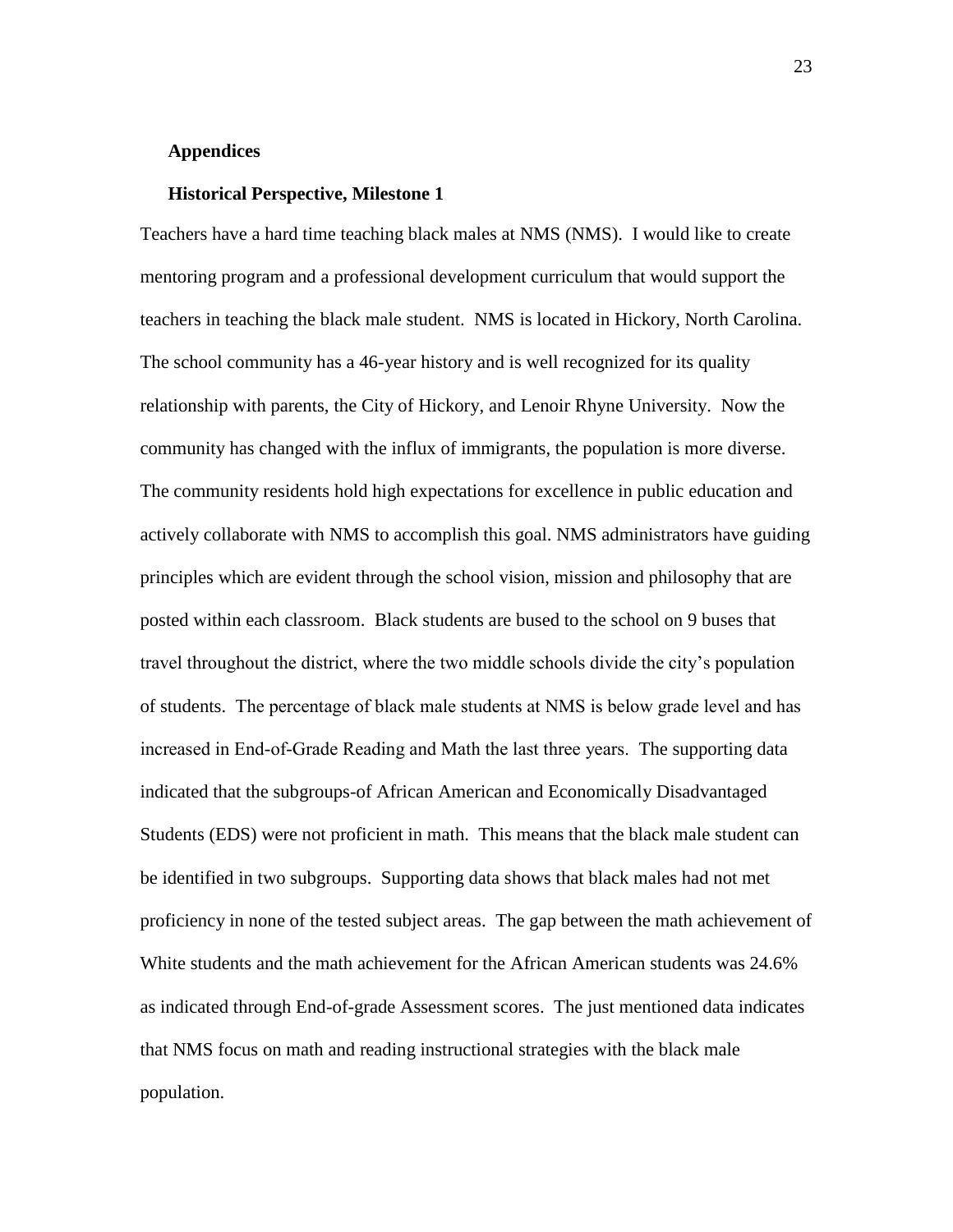## **Background**

NMS has 600 students, 90 of them are black and has an average class size of 24 in the  $6<sup>th</sup>$ grade, 25 in the  $7<sup>th</sup>$  grade and 28 in the  $8<sup>th</sup>$  grade. Within those grades there are 14 black males in the  $6<sup>th</sup>$  grade, 16 in the  $7<sup>th</sup>$  grade and 17 in the  $8<sup>th</sup>$  grade. The school has 35 teachers on staff; with 100% fully licensed teachers with 100% of them fully qualified and 100% have advance degrees, and only one is black. Starting the 2015-16 school years the NMS has a district low staff turnover rate only hiring 1 teacher. Based on the environmental cultural factors of NMS, it has been identified that they are correlated with the black male students being not proficient on End-Of-Grade Assessment (EOG) and being at-risk: (a) being a minority member or having an ethnic group identity; (b) living in a low socioeconomic household; (c) living in a single-parent family; (d) having a poorly educated mother; (e) living in an impoverished neighborhood or community; and (f) living in a violent neighborhood or community. As such, many of these attributes, in addition to others, are directly related to low performance on End-Of-Grade Assessment. NMS Faculty data has focused on the goal of understanding the importance of and effectively use instruction, which has set the tone for the year with developing the knowledge, attitudes and skill necessary for black male students to become healthy, competent and  $21<sup>st</sup>$  Century Learners. In the classroom the black male students are given far more harshly for the same infractions as their peers. They find themselves in In School Suspension, After School Detention and eventually in Out of School. The teachers at NMS complain that the black males are out of control in their classrooms and they must send them out of the classroom in order to teach the other students. As an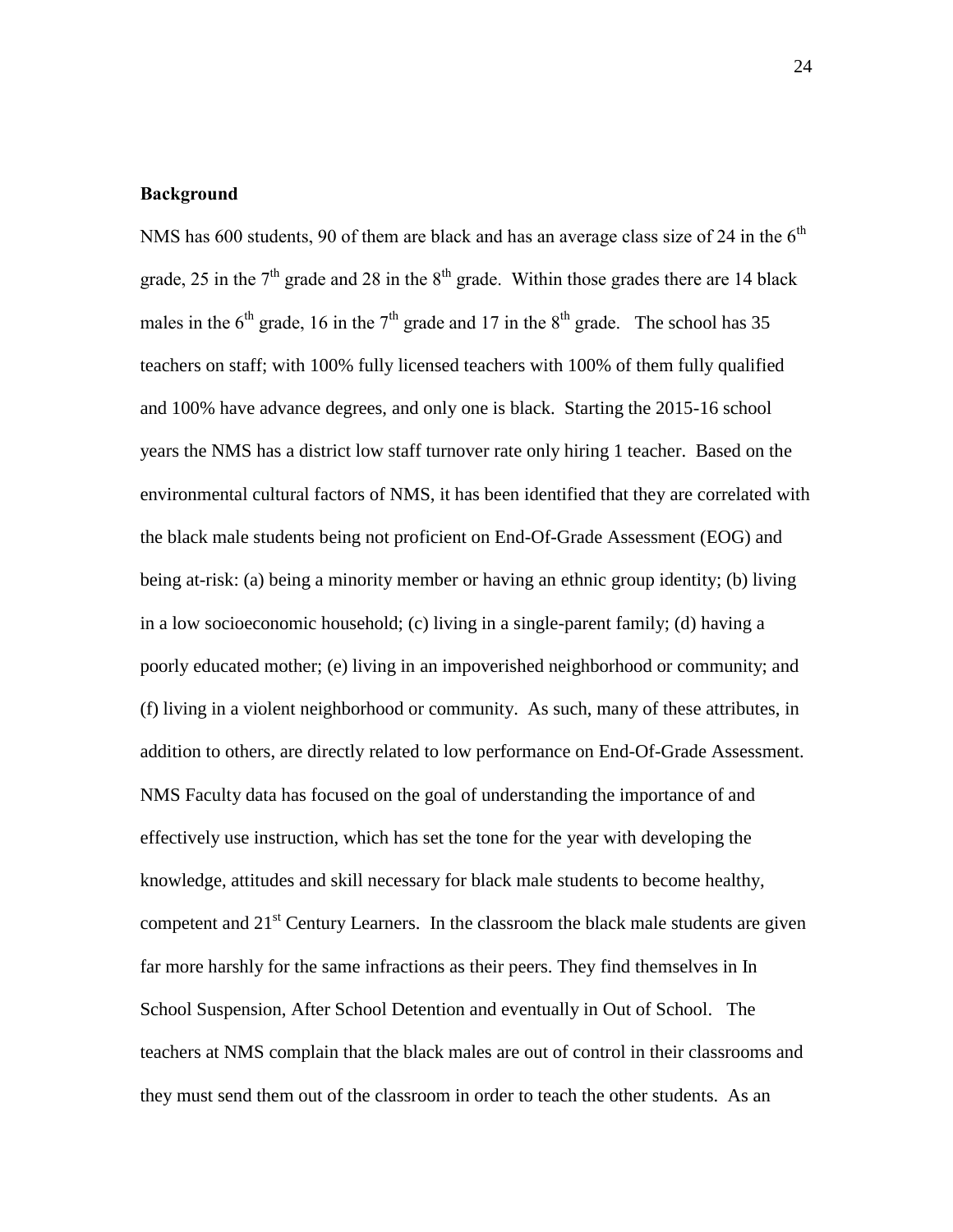administrator is seems most of the complaints that the teachers have are basic classroom issues, but it is targeted at the black male. They seemed to get upset very quickly when they have a classroom management issue with the black male leading to a discipline referral or a loss of instructional time.

#### **Benefits to Organization**

My proposal is to implement a Lunch Buddy Mentoring program and a Classroom Management and Diversity class that supports the teaching of black male students. Both will benefit the school immensely by equipping our teachers with the training and resources on black male behavior and learning patterns that would give us powerful tools in closing the achievement gaps that exist in our school. The Classroom Management and Diversity class would show our teachers the appropriate ways to work with black males and replace out of school suspension with disciplinary strategies less disruptive to learning. The resources needed to create the professional development would start with answering the question "What do we want to improve?" That would be the teacher's knowledges on strategies that will support them with teaching the black male. I will identify the resources needed to improve teaching which would be books, online courses and people interviews. Creating goals and monitoring our goals will not affect the school's budget but when it comes to conducting the training and buying some resources the management of the finances can dictate what professional development curriculum we will have. The Lunch Buddy Mentoring program would develop a partnership between the school and community. It would also help the black male start a new undertaking, succeed in school, or realize their potential as they move toward adulthood.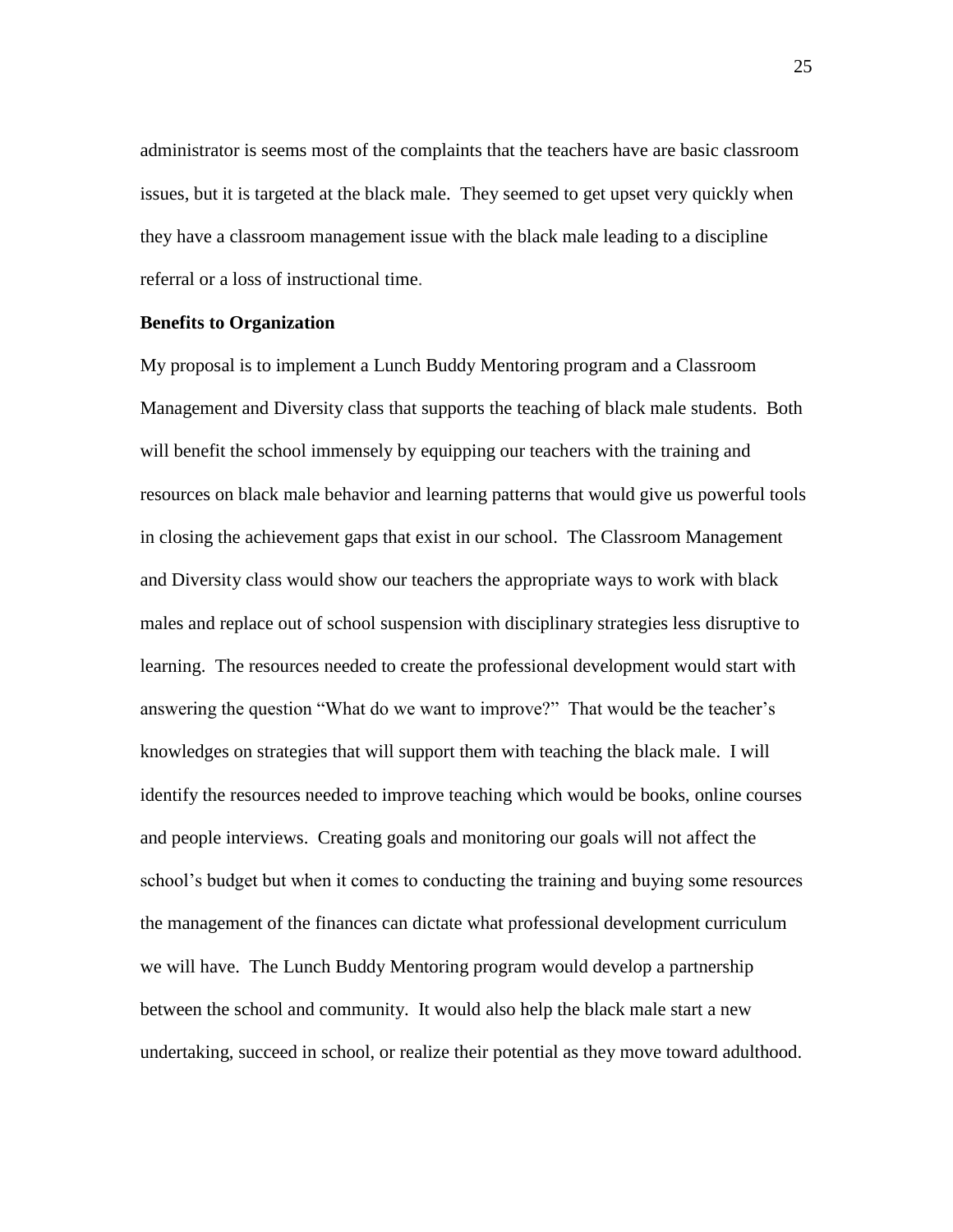The resources needed to create the mentoring program will mostly depend on what type of partnership we will develop in the community. If we go with a nonprofit that already works with children, then we will have a fresh set of eyes on the goals of the program. If we go from building the mentoring program from the ground up, soliciting support from whomever, it could become a costly project. The mentoring program and the professional development will give them the necessary classroom tools to differentiate instruction alleviating the struggle to teach black male students. Teachers need to understand the dynamics of the black culture to meet the educational needs of this failing subgroup. With this additional support our teachers can believe that student can achieve no matter who or what they are. NMS and other American schools would benefit from rethinking the ways we educate all black males who are disciplined, suspended, and drop out at far greater rates than their peers.

#### **Outcomes**

We want to improve instructional practices at NMS and examine it through the implementation of Classroom Management and Diversity Class and a Lunch Buddy mentoring program for teaching black males. Black male student proficiency on End of Grade (EOG) assessments is lower in reading and math when they are not engaged after school. Most after school mentoring programs prevent school-going children that are left unsupervised from the chances of poor grade and the possibility of dropping out. If states will allow rural and inner-city schools to provide the necessary professional development for teachers during the school year and during the summer, many teachers could be ready to take on the task teaching black male students. The primary job of educators is to teach students and help them reach their academic potential. The better our teachers are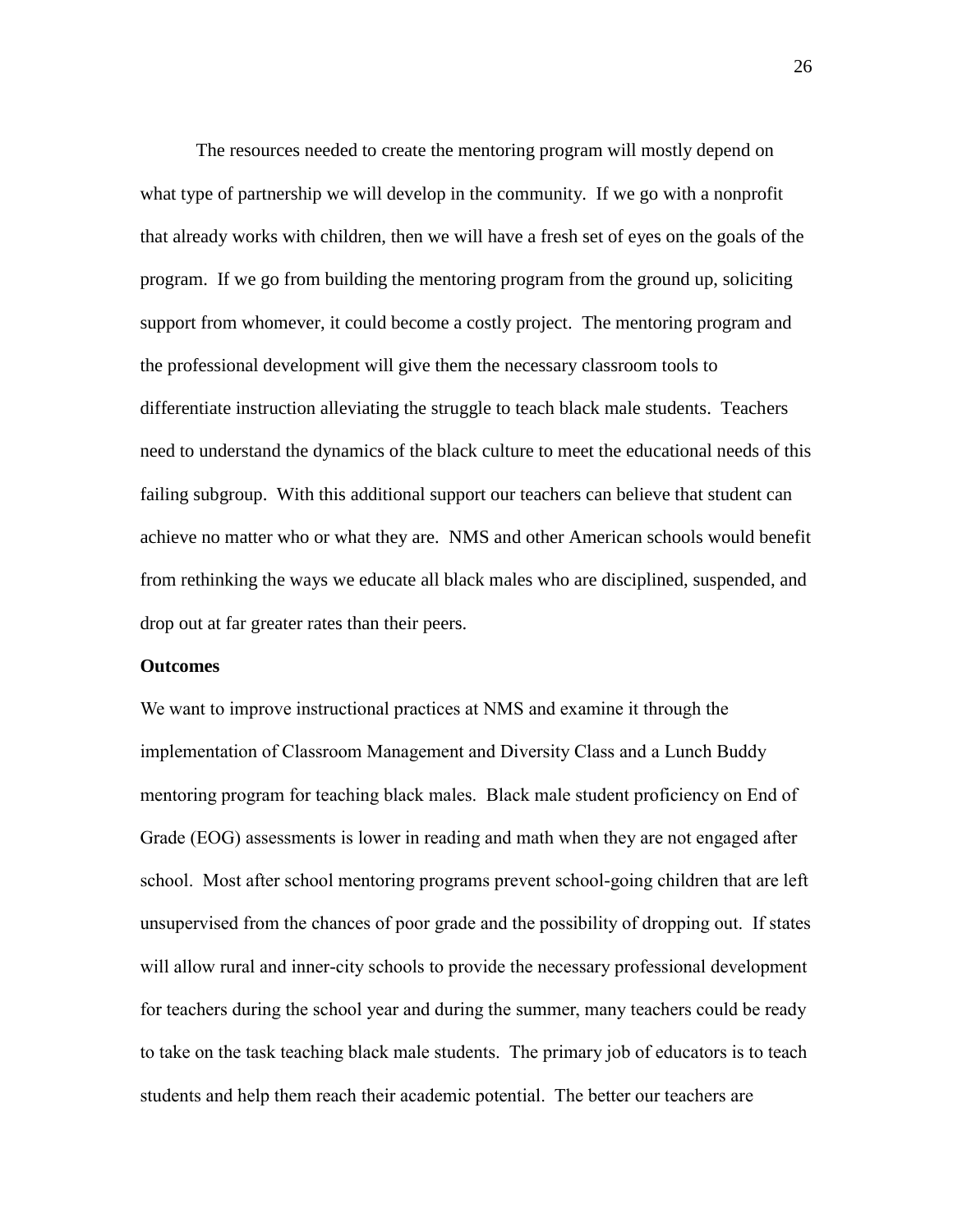equipped to teach, the better they will be able to provide that engagement and improve academic achievement of their students. This professional development for teaching black male students offers strategies needed to assist in math and reading and provide engaging activities that seek to prepare students for the future.

The research says that the teacher instruction is effective if it is high quality and reinforces the curriculum and learning strategies that are taught in the classroom. More instruction is proven to work is bound to work even for the most at-risk students. We are not asking the teachers to perform more difficult tasks, we are asking them to teach the curriculum, and not short-change the black male student due to not knowing the culture. This will enable the black male student to start performing up to the expected grade levels in reading and math. As administrator at NMS it's my responsibility to implement a Lunch Buddy mentoring program and a Classroom Management and Diversity Class that will support student achievement and build the much-needed relationship to the community. I believe the black males do not do well because they are not taught to think and be independent learners. They are basically taught to totally depend on the teacher to generate new knowledge instead of being pushed to take knowledge further and use higher order thinking skills.

I have the responsibility to find innovative way to increase student effectiveness, and I believe that teachers can succeed in understanding the dynamics of the black culture to meet the needs of the black male.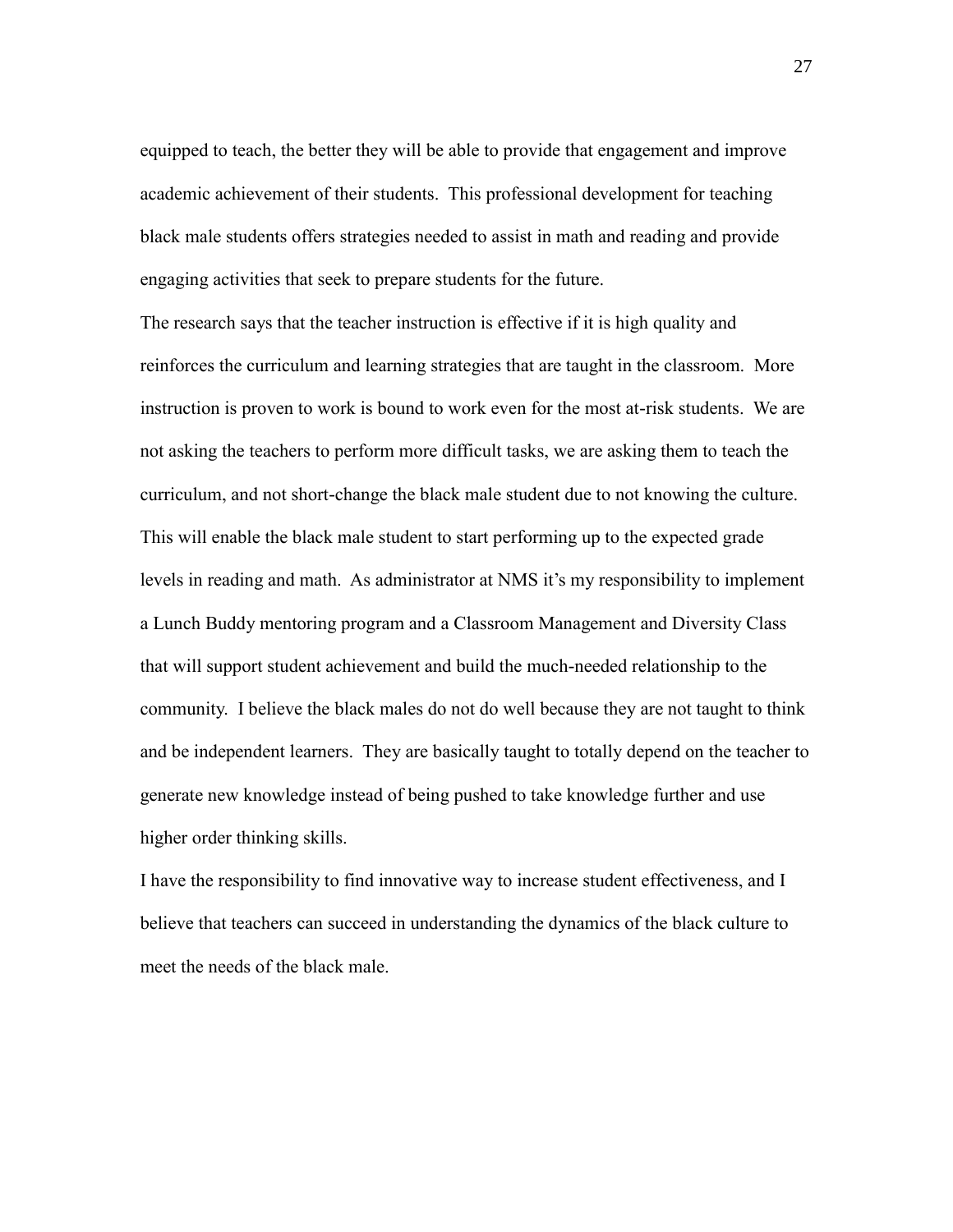# **Project Timeline**

This timeline includes the due dates for all major milestones and completion dates

Date I will start the assignment: 25 September 2015

The date the assignment is due: August 2018

Goal: Improve Teacher Support for Teaching Black Males

Strategy 1: Implement a Lunch Buddy Mentoring Program

Strategy 2: Implement Classroom Management and Diversity Class for Teaching Black

Males

Evidence of Success: Discipline Reports, Report Cards, Daily Attendance

Evaluation Process: Program Evaluation at the end of each school year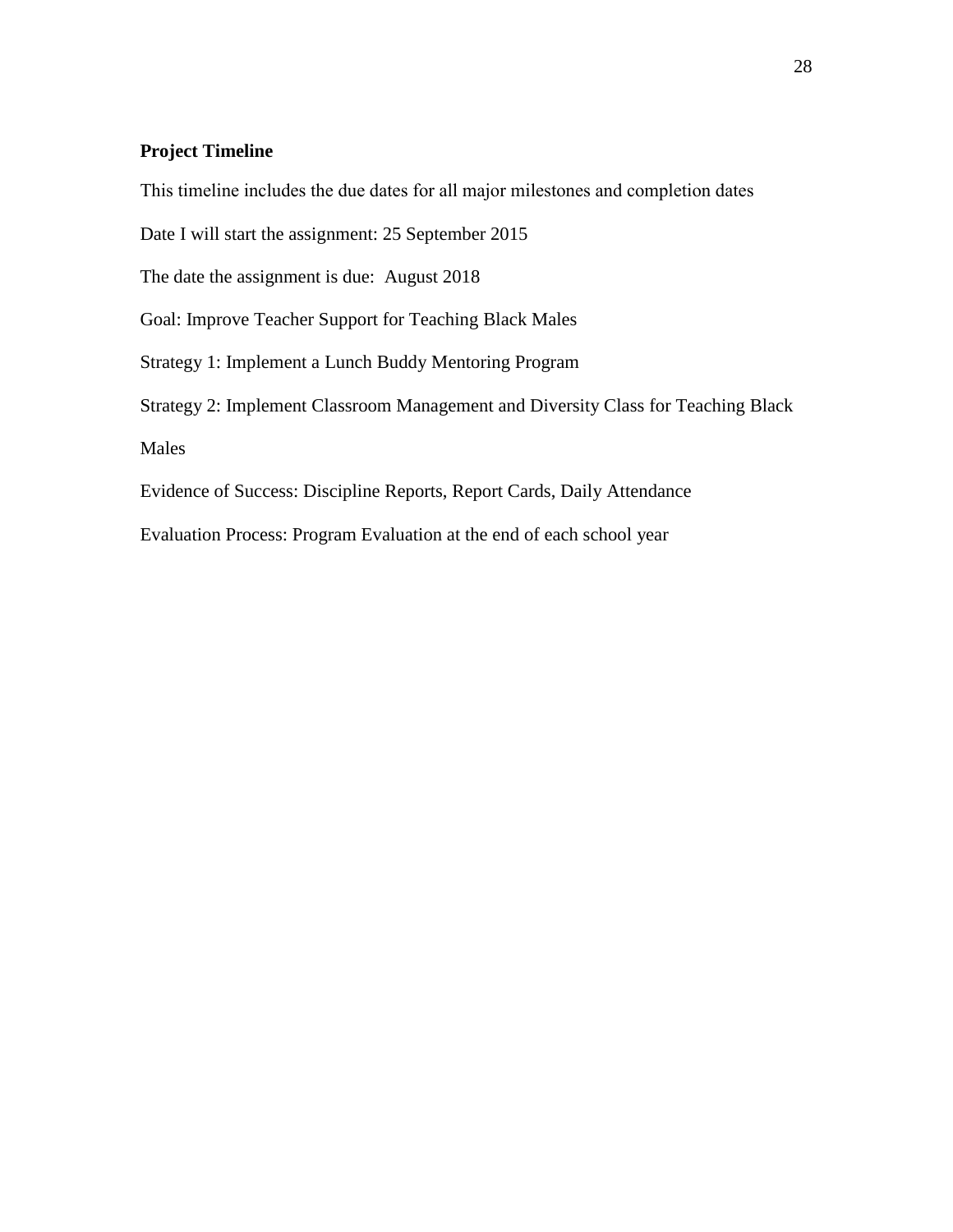#### **Culture Change Paper – DEOL 736**

In order to read the Action Plan Chart and identify my Evidences of Success on page 26, please read the Action Plan chart horizontally and the Evidences of Success and Quantified Benefits on the Rationale Page.

#### **Cultural Assessment**

Using Denison's Model, we answered four key questions about our school

Mission: Do we know where we are going?

Adaptability: Are we listening to the marketplace?

Involvement: Are our people aligned, engaged, and capable?

Consistency: Do we have the values, systems and processes in place to execute?

#### **Rationale for Theory**

At NMS, we are trying to change the culture of understanding that we need to more community involvement to support the teachers in the classroom. Teachers are used to planning instruction and delivering it to the students hoping that there is a connection to the content. Teachers have problems with their black males in their classrooms from delivering instruction to them, or handling the discipline issues that derive from them not able to understand the connections to the content. With Kurt Lewin's change model theory, the three steps are simple enough for our leadership team to understand the change process. In the first step, Unfreezing tells us to create a thought process or perception that we do need additional support for our teachers, and that change will be beneficial for the school as a. In the second step, Changing, tells us to move toward that new change of bringing a mentoring program that supports the teachers and academic achievement. The more we prepare the staff are for this step, the easier it is to complete.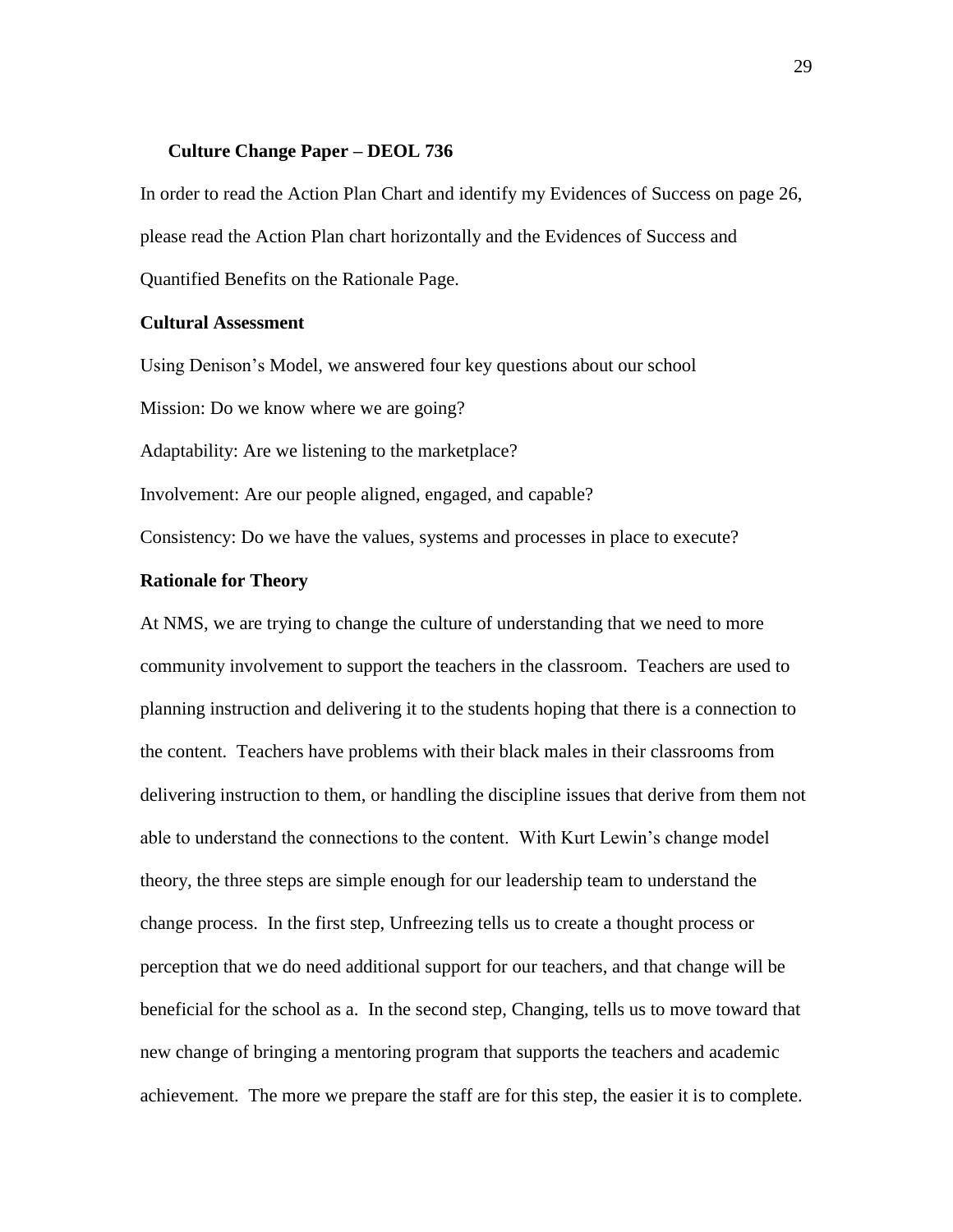For this reason, education, communication, support and time are critical for staff as they become familiar with the change. Throughout this process, we will continue to reiterate to staff how beneficial implementing the Lunch Buddy Mentoring Program is to them. In step three, Refreezing tells us once we put the Lunch Buddy Mentoring Program in place, and we have teacher buy in, we must make sure it is a process commensurate to any other process in the school that is a mainstay. The most important part of this step is to ensure that staff does not revert back to their old ways of thinking prior to the change. Lewin's model is still used in many areas to produce change.

## **Objective 1**

The Lunch Buddy Program will improve the collaboration with the parents by integrating the parents to mentor the students during lunch to increase student achievement for all schools by the 2018 school year.

## **Rationale**

The Lunch Buddy Mentor Program gives Hickory Public Schools a commitment to a weekly lunch with a specially selected student. During the lunch another objective is to spend time helping the student gain skills, character, and to be responsible for their future.

#### **Objective 2**

Use Lunch Buddy Mentor Program as a mentoring program designed to foster a relationship between a student and a community person that can offer support, guidance and concrete experience.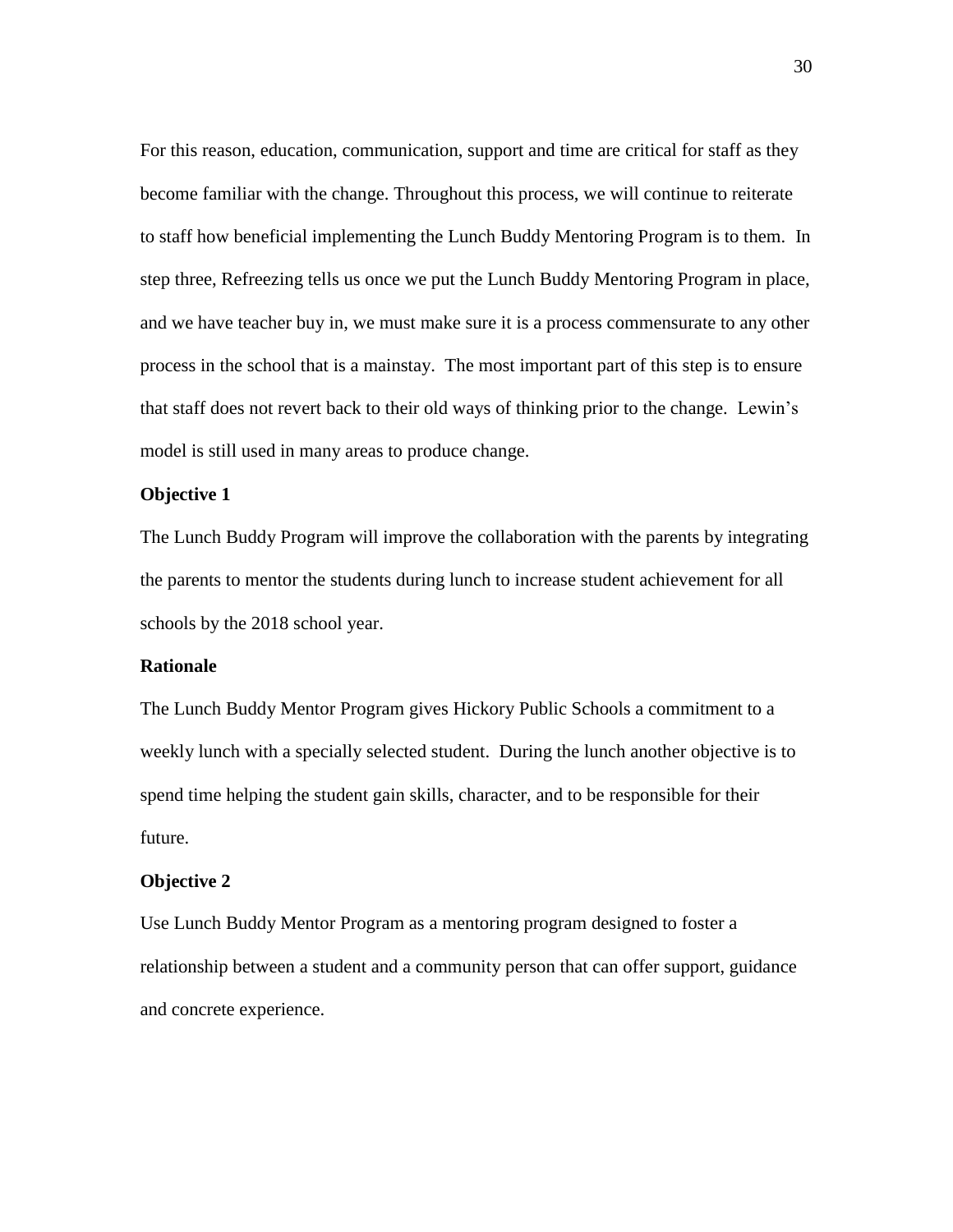# **Milestone 3**

# **Community Connections Scope**

# **Objective**

The Lunch Buddy Mentoring Program will improve the collaboration with the parents

by integrating the parents to mentor the students during lunch to increase student

achievement for all schools by the 2018 school year. See Table A.

| Leadership<br><b>Activities</b>                                            | Leadership<br><b>Roles</b>            | <b>Resources</b>                          | <b>Funding</b>              | <b>Risk Profile</b>                          | Project<br><b>Status</b> | <b>Evidence</b><br>of Success                     |
|----------------------------------------------------------------------------|---------------------------------------|-------------------------------------------|-----------------------------|----------------------------------------------|--------------------------|---------------------------------------------------|
| Develop<br>implement<br>procedures<br>for Lunch<br><b>Buddy</b><br>Program | School<br>Improvement<br>Team (SIT)   | Lunch<br><b>Buddy</b><br>meeting<br>room  |                             | Procedures<br>Disapproved                    | Quarterly                | Program<br>Procedures<br>in place                 |
| Develop list<br>of students<br>needing<br>mentoring                        | <b>SIT</b>                            | At-Risk<br><b>Students</b><br>List        |                             | Accurately<br>match<br>mentors to<br>mentees |                          | At-Risk<br><b>Student List</b>                    |
| Send letters<br>for parental<br>consent                                    | <b>SIT</b>                            | Letters with<br>letterhead<br>from school |                             | Not getting<br>parental<br>consent           |                          | Letter<br>Returned<br>with parent<br>consent      |
| Develop list<br>of mentors                                                 | SIT/PTA/<br>Counsel of<br>Adolescents | School<br>Volunteer<br>Log                | City of<br>Hickory<br>Funds | Good<br>Citizens                             |                          | Volunteer<br>Sign In Log                          |
| Get<br>background<br>check on<br>mentors                                   | Central<br>Office                     | Background<br>Check                       | District<br>Funds           | Background<br>Check<br>misses<br>something   |                          | Completed<br>Background<br>Check                  |
| Meet with<br>mentors                                                       | Lunch<br><b>Buddy</b><br>Coordinator  | Provide<br>mentors<br>schedule            |                             | <b>Timeliness</b>                            |                          | <b>Mentors</b><br>meeting on<br>scheduled<br>date |

**Table A** Lunch Buddy Mentoring Program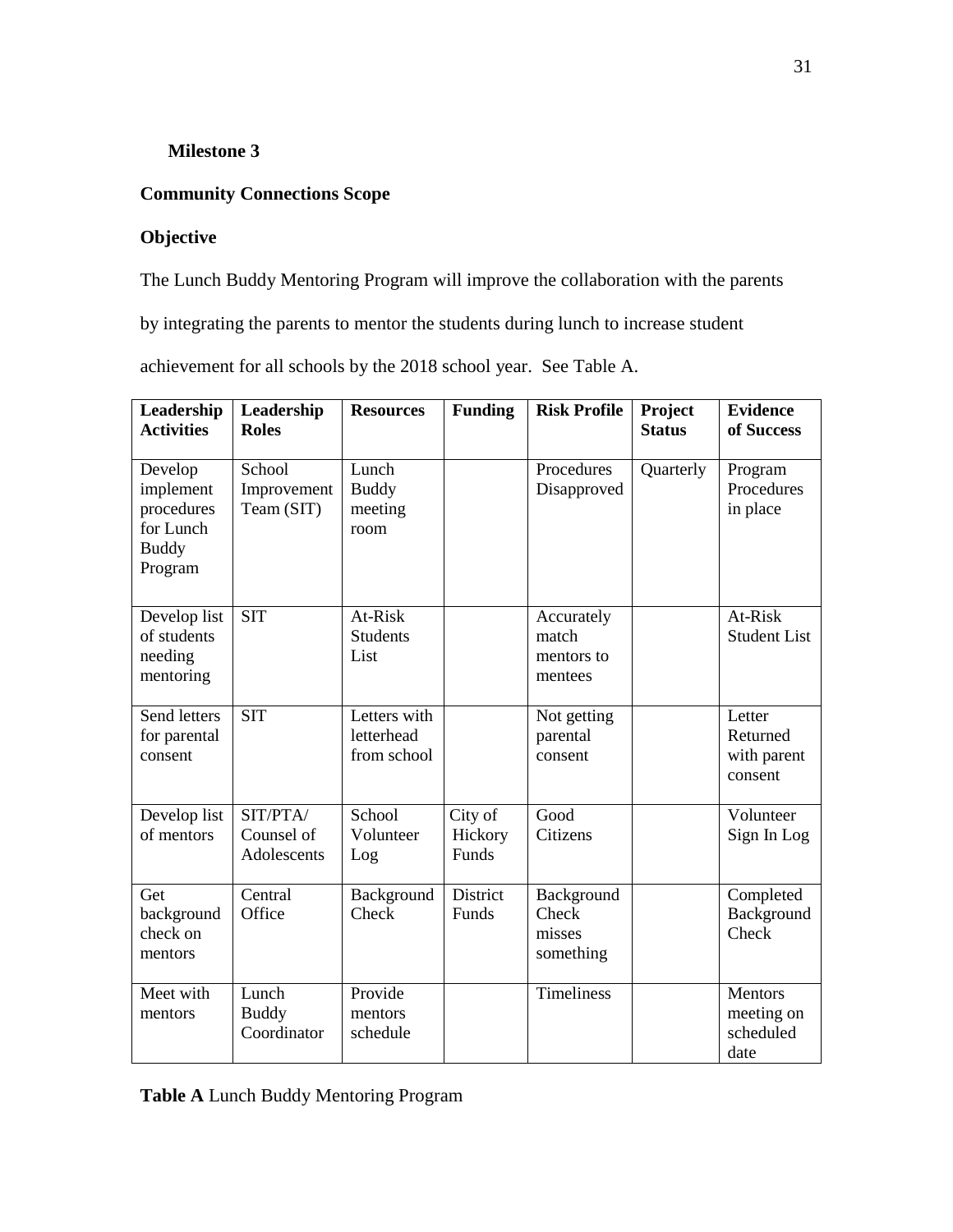# **Rationale**

The Lunch Buddy Mentor Program gives Hickory Public Schools a commitment to a weekly lunch with a specially selected student. During the lunch another objective is to spend time helping the student gain skills, character, and to be responsible for their future.

#### **Objective 2**

Use Lunch Buddy Mentoring Program as a mentoring program designed to foster a relationship between a student and a community person that can offer support, guidance and concrete experience.

## **Preliminary Impacts**

- 1. Prepare mentoring letters for parental consent, contact parents
- 2. Have Central Office conduct background checks on Lunch Buddy mentor
- 3. Counsel of Adolescents

## **Risk Profile**

- 1. Not properly matching mentors to mentees
- 2. Background Check misses something
- 3. Not getting parental consent
- 4. Availability of School Volunteer Log
- **5.** Availability of At-Risk Student List
- **6.** North Carolina Report Card Data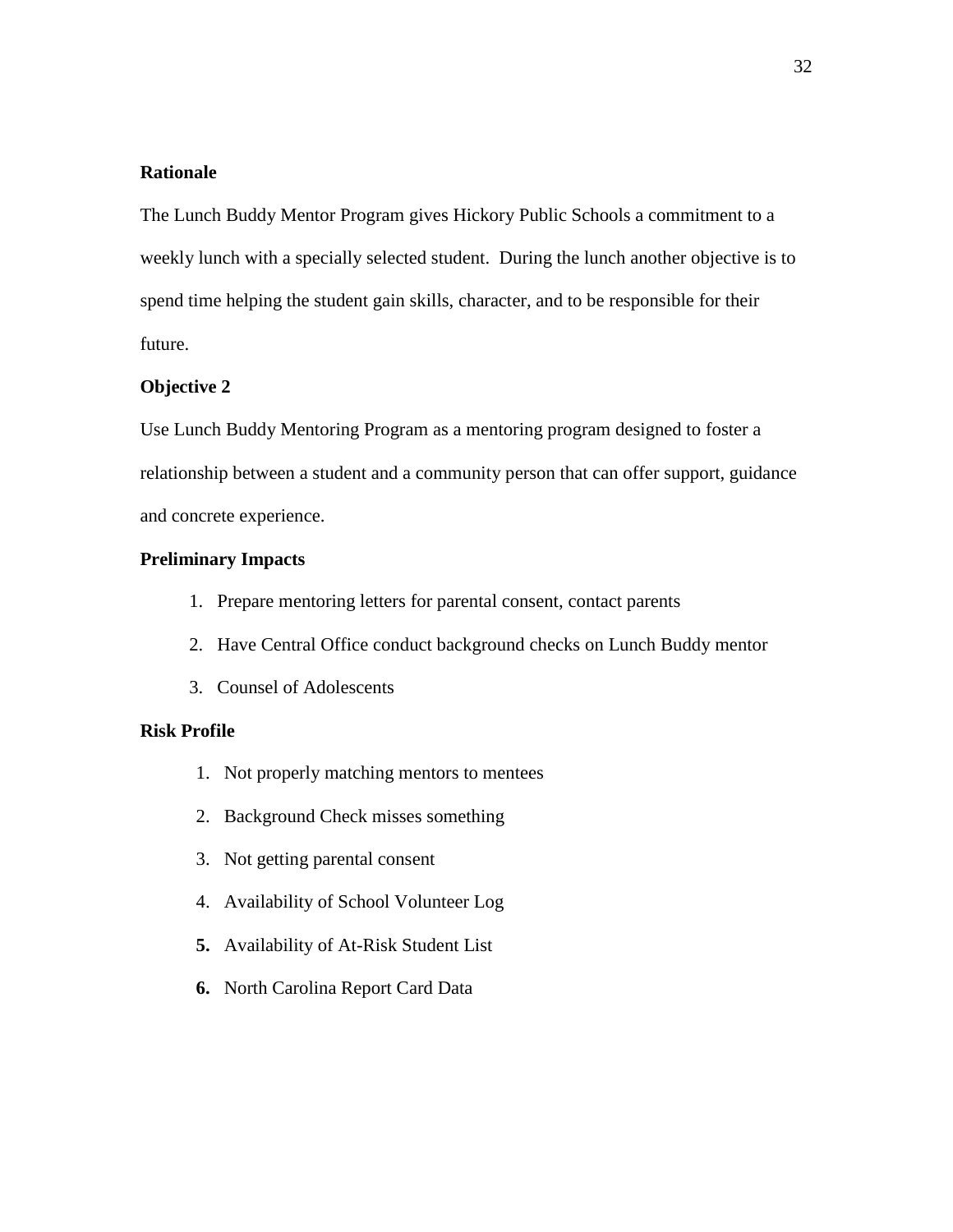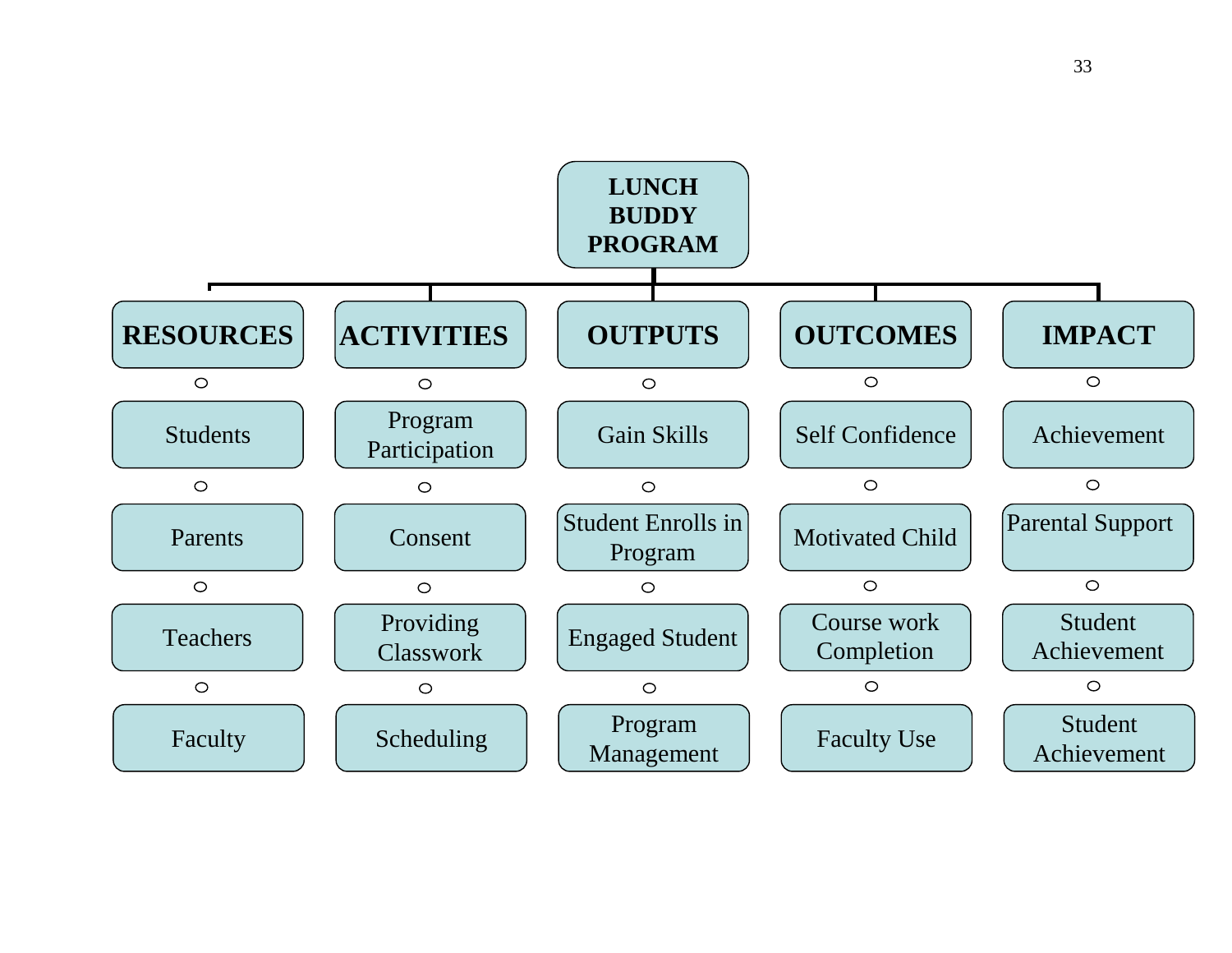# **Cultivating Leaders Scope**

# **Objective**

The Classroom Management/Diversity Course will enhance Hickory Public Schools New

Teacher's Orientation /District Curriculum Conference at the start of the 2018 school

year, by providing teachers a culturally class on the diverse population.

# **Purpose**

Implement a District Classroom Management/Diversity Class

# **Table 2**

| Leadership<br><b>Activities</b>                   | Leadership<br><b>Roles</b>  | <b>Resources</b>              | <b>Funding</b>                  | <b>Risk</b><br>Profile        | Project<br><b>Status</b> | <b>Evidences</b><br>of Success |
|---------------------------------------------------|-----------------------------|-------------------------------|---------------------------------|-------------------------------|--------------------------|--------------------------------|
| Project<br>Approval                               | Assistant<br>Superintendent | Facility-High<br>School       | <b>District</b><br><b>Funds</b> | <b>Teachers</b><br>cancelling | Ongoing                  | Program<br>initiated           |
| Set up<br><b>Newcomers</b><br>Meeting             | Curriculum<br>Coordinator   | Coordinate<br><b>Speakers</b> |                                 | Scheduling                    |                          | <b>Speakers</b><br>Coordinated |
| <b>New</b><br>Teacher's<br>Orientation<br>Meeting | Executive<br>Secretary      | Principal's Meet<br>& Greet   |                                 | School<br>Crisis              |                          | Principal's<br>Attendance      |
| Date/Time<br>Scheduled                            | Executive<br>Secretary      | Lunch/<br>Parking             |                                 | <b>Timeliness</b>             |                          | Attendance<br>Log              |
| Enroll<br><b>Teachers</b>                         | Executive<br>Secretary      | Sign In Log                   |                                 | <b>Non</b><br>Attendance      |                          | Attendance<br>Log              |
| <b>Teach Class</b>                                | Doctoral<br>Student         | Handouts/Power<br>Point       |                                 | Culturally<br>Relevant        |                          | District<br>Survey             |

# **Table 2 Classroom Management and Diversity Course Action Plan**

# **Rationale**

The Classroom Management/Diversity Course will enhance student teacher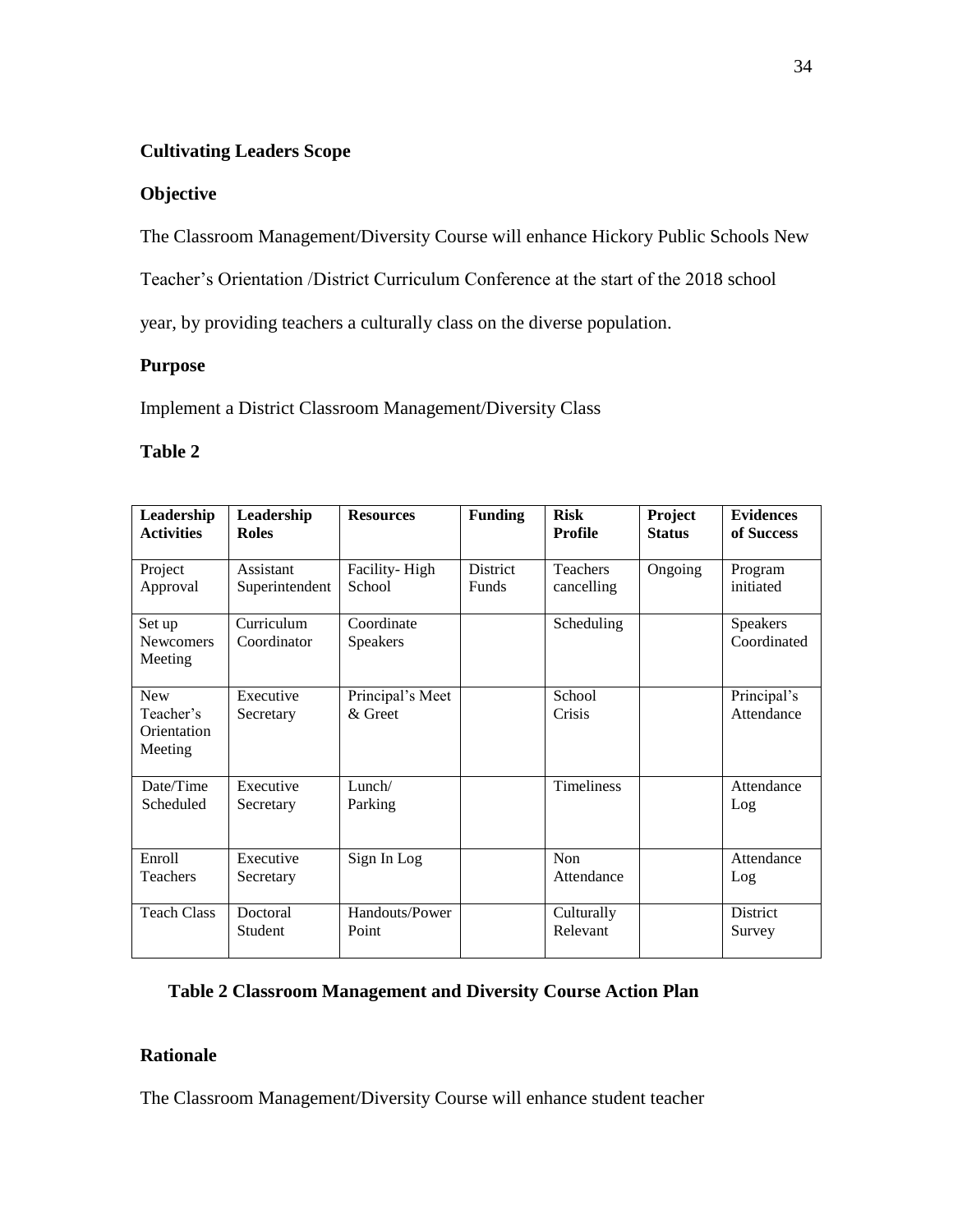relationships in the classroom therefore decreasing suspensions of challenging students.

**Objective 2:** The Classroom Management/Diversity Course is will support teacher

understanding of the cultural differences of students in the classroom.

- 1. Teachers cancelling
- 2. Culturally Relevant Course
- 3. Scheduling

# **Preliminary Impacts**

- 1. Location
- 2. Guest Speakers
- 3. Principal's Meet & Greet
- 4. Lunch
- 5. Parking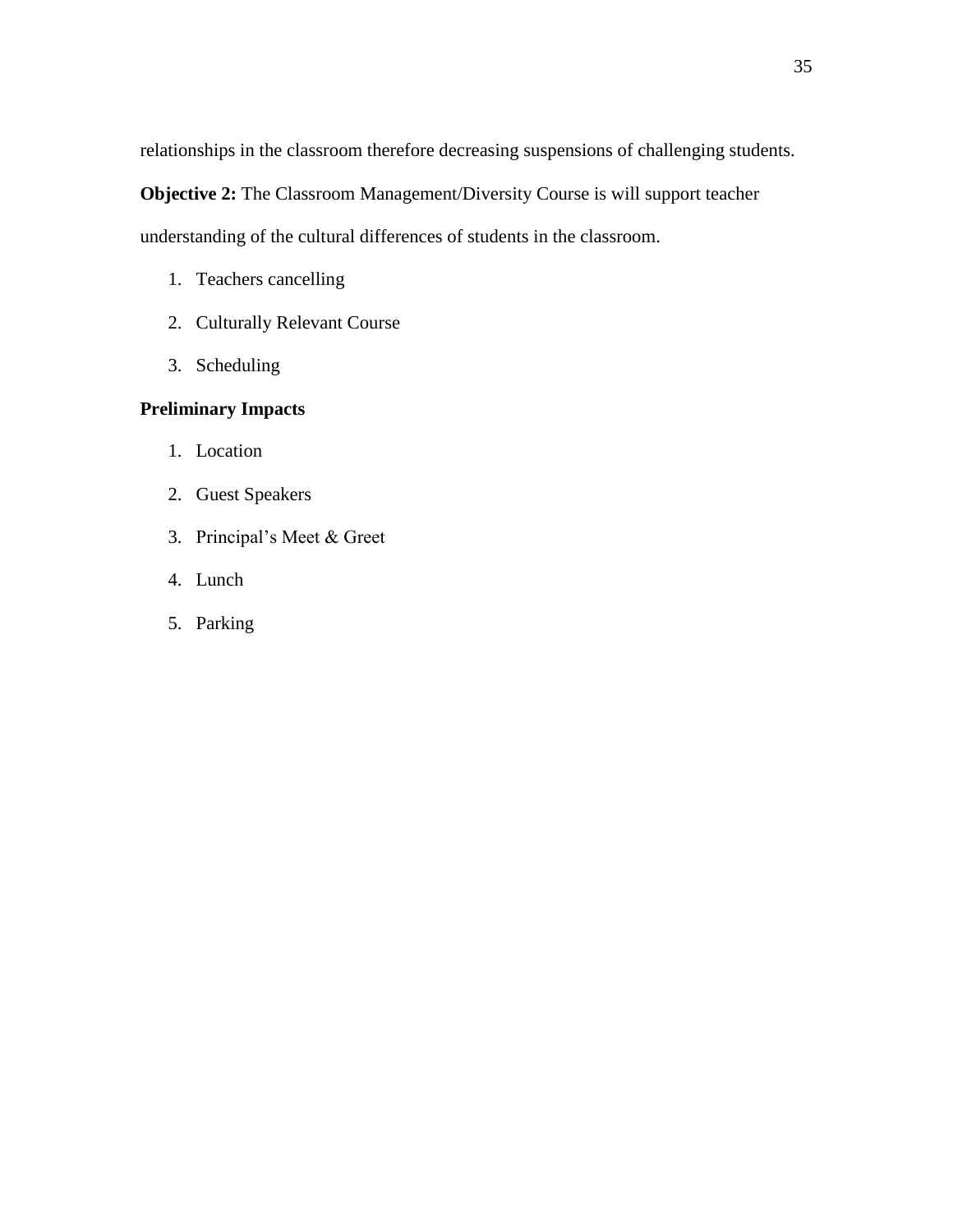## **Collaborating Connections Scope**

We briefed 200 community members on the criteria for being candidates for Districts Lunch Buddy Mentoring Program. Currently we have 50 forms completed and returned. 25 at a time is the limit Personnel will process through for background checks with all 25 community members being cleared. We need the other 25 forms processed to ensure will are 50% complete with the number of community members we want to start the program with.

#### **Cultivating Leaders Scope**

The New Teacher's Orientation Training has a time limit of 3 hours to complete. The Classroom Management/Diversity Course takes 60 minutes to complete. The Assistant Superintendent has given us 30 minutes to complete the course. To complete a condensed version of the course the new teachers need 80% of the courses information to be successful in the classroom.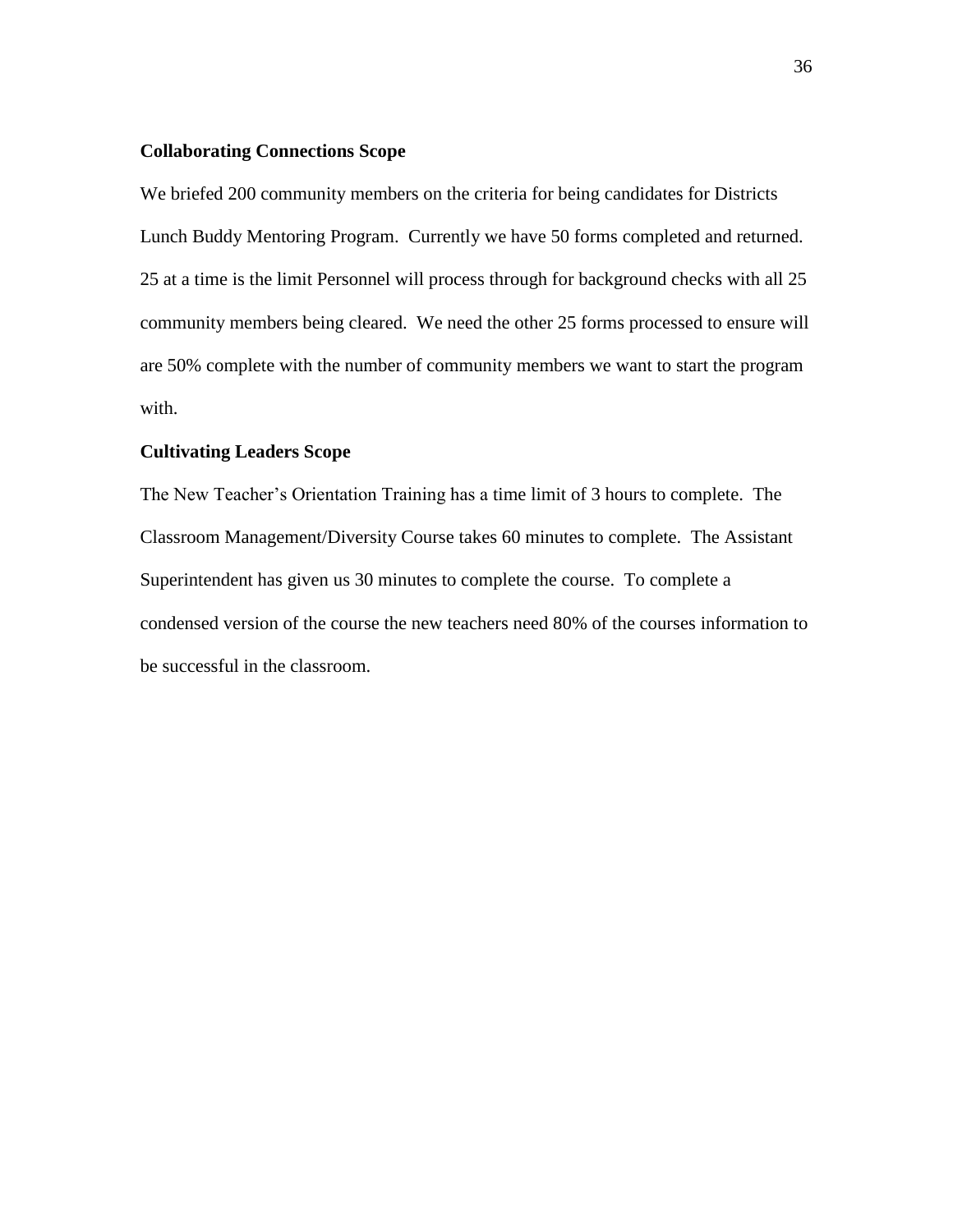#### **Program Overview**

The Lunch Buddy Program is a mentoring program designed to foster a relationship between a young person and some more senior in age and experience who can offer support, guidance and concrete experience. The major goal is to help the young person start a new undertaking, succeed in school, or realize their potential as they move toward adulthood. During the lunch another goal is to spend time helping the student gain skills, character, and to be responsible for their future. The Lunch Buddy gives NMS a commitment to a weekly 22- minute lunch with a specially selected student. Children at risk for academic failure frequently lack support and encouragement from parents or guardians and in some cases live in homes where basic needs may not be met (Lampley, 2010).

## **Method of Program**

The measures used for this program included centralized Data Collection Forms for all mentors in the Lunch Buddy Program, observations of students to evaluate their social behaviors and adaptability. Students completed surveys about the how they felt about the mentoring process and teachers completed observation sheets on their academics. Observations were conducted by the principal while the students were with their lunch buddy. Additionally, students completed a survey about how they felt about the Lunch Buddy Program. Teachers completed observations on the student pertaining to their behavior after the Lunch Buddy Program was implemented. Data was collected and recorded on a Data Collection Forms. The responses for the observations and interview questions from Principal and Lunch Buddy Coordinator were reviewed. For some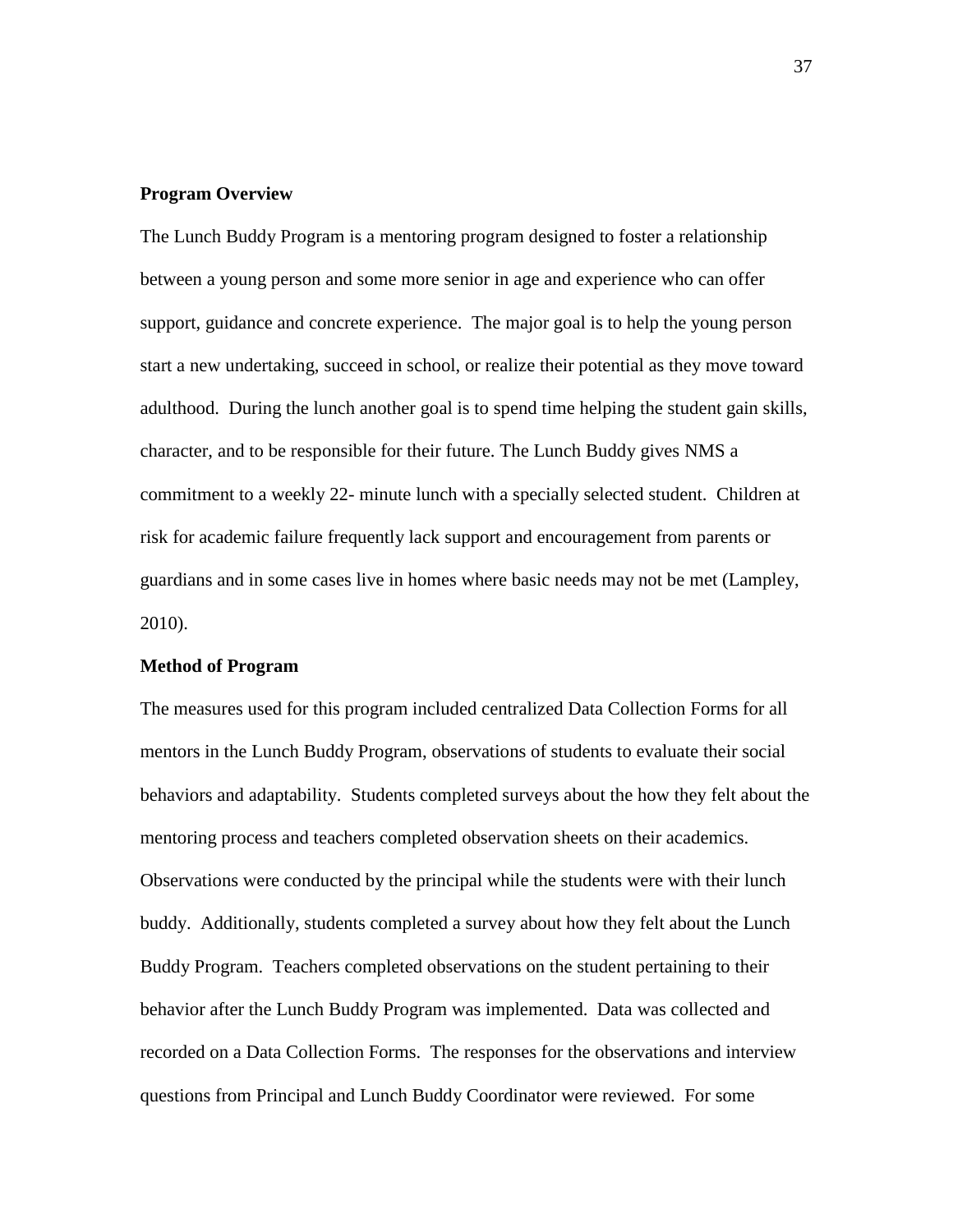responses, clarifying questions were asked in order to aid in comprehension of students' responses by the Lunch Buddy Coordinator. The quantitative data generated this way was analyzed. This included the student surveys using frequency of response. In order to ensure reliability both the principal and the observing Lunch Buddy Coordinator reviewed the observations of the students. Qualitatively, the program was analyzed to determine if the student needs had been met and if the mentors were committed to NMS. Also, it was analyzed to determine if the Lunch Buddy Program would be in place for the next school year.

#### **Results**

The purpose of this program evaluation is to examine the process and outcomes of the Lunch Buddy Program. Participants in the study included 50 at-risk students and 50 professional mentors from the community in Hickory, North Carolina. From the students' survey responses showed that the students had an overall awareness of the goals of mentoring. Observations of student behavior and adaptability to the program showed that consistent mentoring has led to positive behaviors. Returned Principal observation sheets and feedback showed that there was a general concern about the Lunch Buddy Program for next year. The students transitioned from the alternative school before completing any exiting requirements. Out of the 50 students that were observed in the program, only 1 has been dismissed from the program. Surveys for professional mentors have been developed but not all have been completed or returned at this time and will be added on completed evaluation. PowerSchool data will also be added on completed evaluation.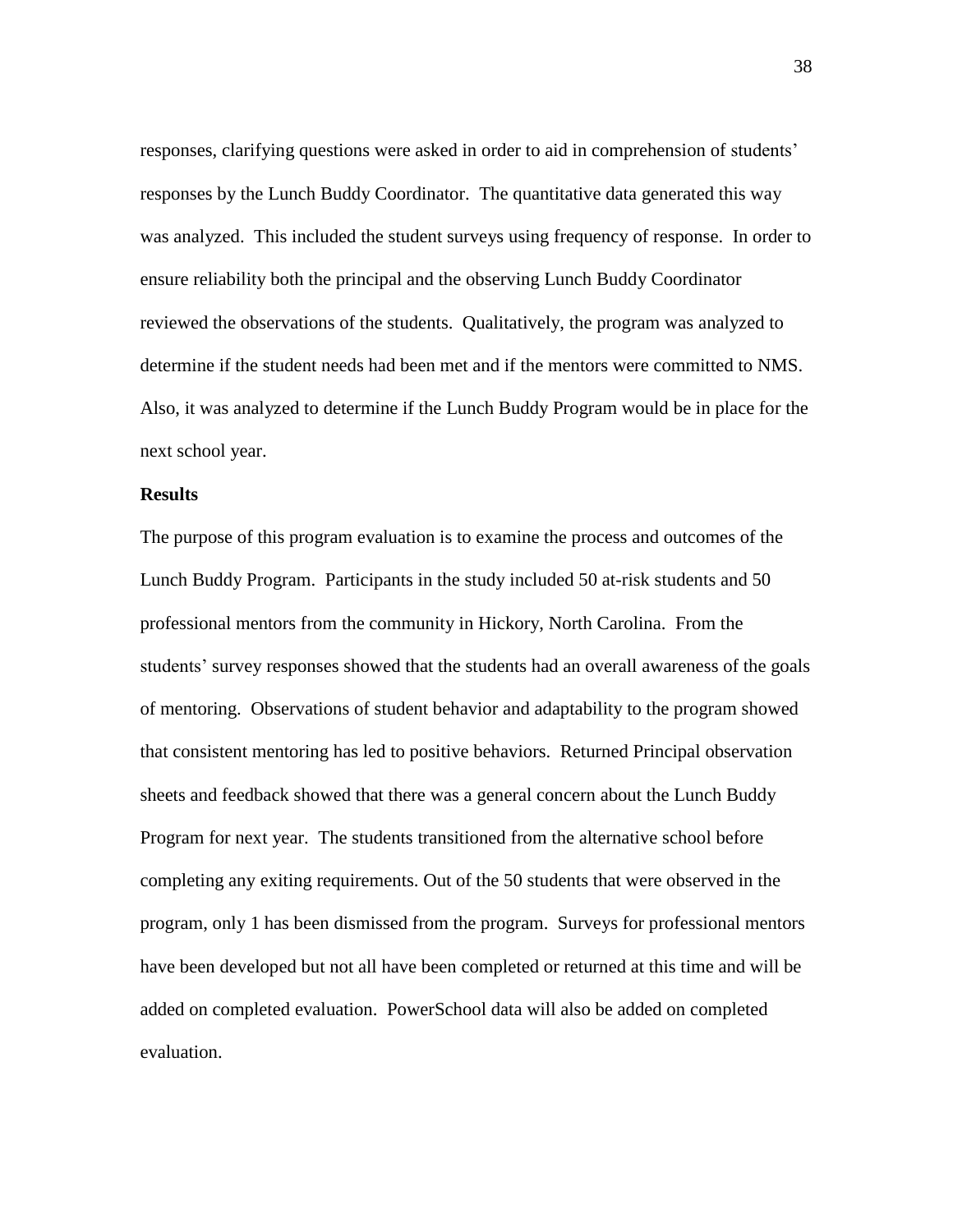#### **Program Overview**

The Classroom Management and Diversity Class is a class that is designed to support teacher understanding of cultural differences of students in the classroom. It will also enhance student teacher relationships in the classroom therefore decreasing suspensions of challenging students. The class will also be given to the teachers in both Northview and Grandview Middles Schools. The Classroom Management/Diversity Class will enhance Hickory Public Schools New Teacher's Orientation /District Curriculum Conference at the start of the 2018 school year by provide classroom teachers a culturally relevant class on the diverse population. The class will be conducted for the New Teacher's Orientation, designated from a one-hour session to 20 minutes. The classroom teacher's class will be designated from one-hour session to 30 minutes during planning period.

#### **Method of Program**

The measures used for this Classroom Management and Diversity Class begins with the Central Office sending surveys to each school in the district to identify what classes that the teachers think they needed support in the classroom. Surveys were returned to the Central Office where the data collected and indicated that classroom management was a top choice for the District's Curriculum Conference. Teachers believed that student behavior is a concern of theirs because of the impact it has on student achievement. Additionally, teachers will complete a survey about how they felt about the Classroom Management and Diversity Class with data collected and recorded. To ensure reliability the teachers will be given the survey after the completion of the class. Qualitatively, the class will be analyzed to determine if the teacher's needs had been met and if they are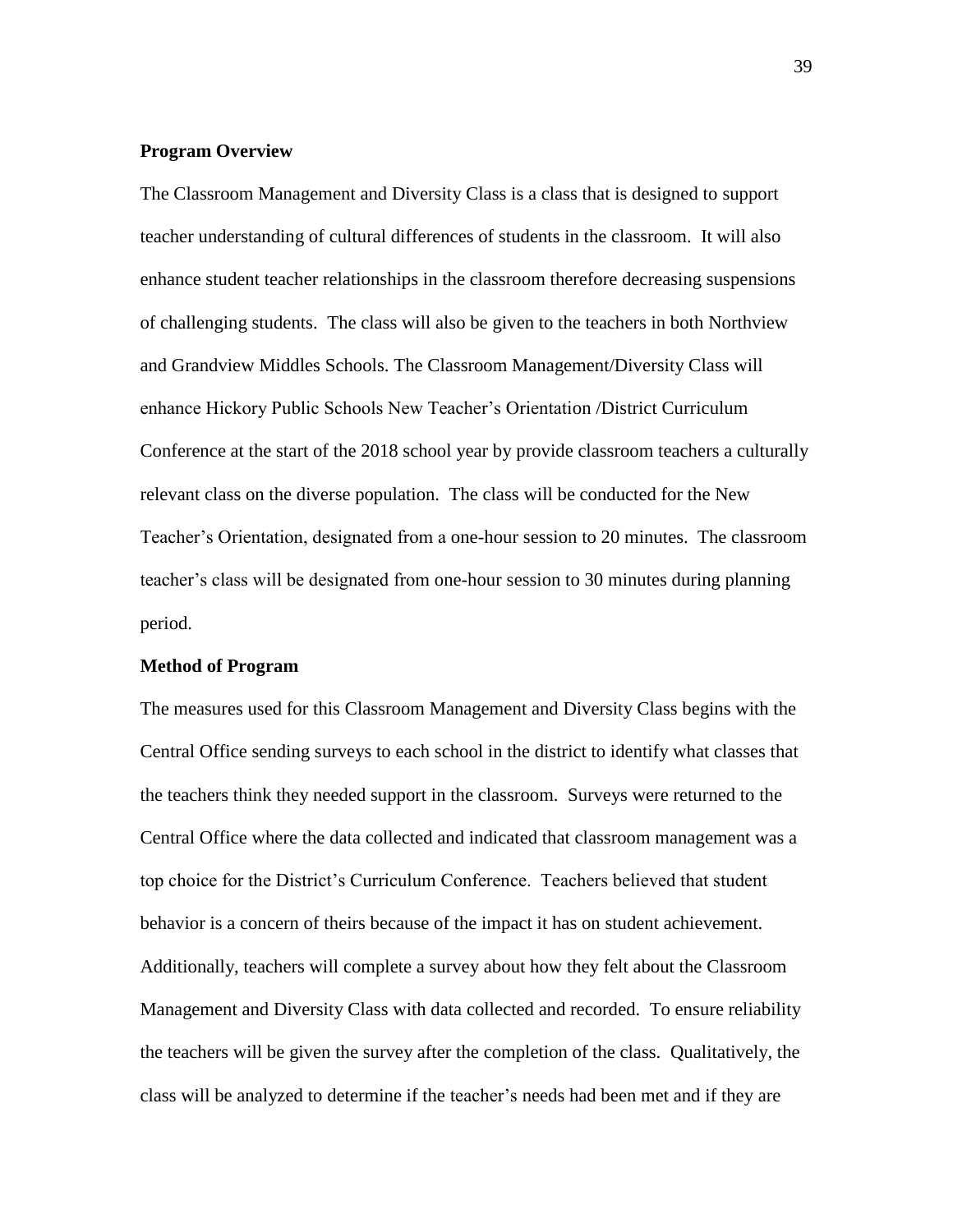supportive of the class, and it will be determined if the Classroom Management and Diversity Class would be in place for the next school year.

# **Results**

The purpose of this program evaluation is to examine the process and outcomes of the Classroom Management and Diversity Class. Participants in the study included al district teachers in Hickory Public Schools. From the teacher's survey responses will show that the teachers have an overall awareness of the goals of classroom management and what impact that diversity has on it. Surveys will be given to the teachers in the New Teacher's Orientation and be given to the classroom teachers starting the 2018-19 school years.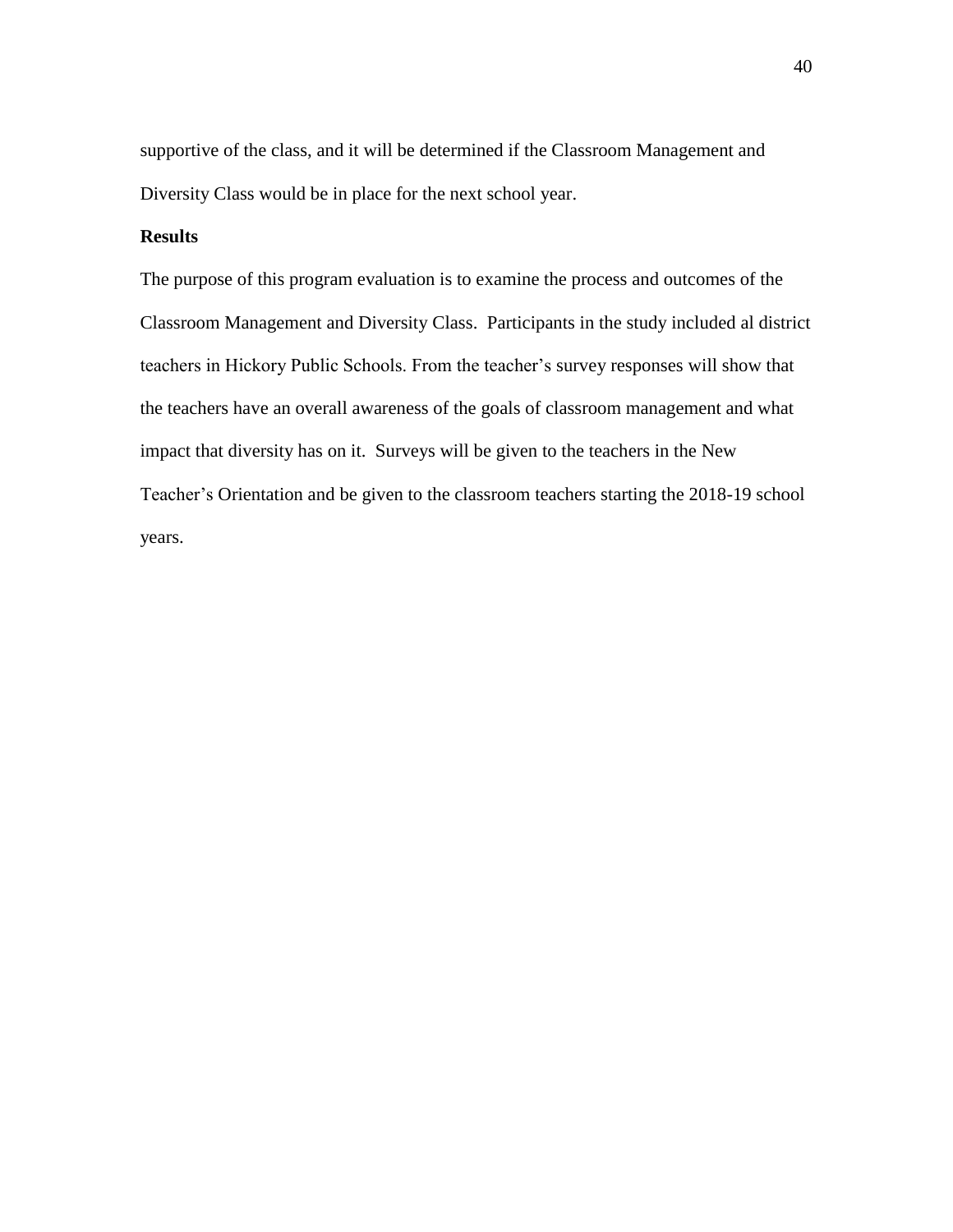#### **Milestone 10**

#### **Performance against SMART Objectives**

The District Lunch Buddy Mentoring Program has performed wonderfully against the objectives we had set forth. Getting support from the Council of Adolescents contributed greatly, especially surveying the teachers on the program, which gave us research data to support building the program. The support from the community was great since we got involved with the Lenoir Rhyne University sports teams, companies in the surrounding area, and community parents. For the Classroom Management Diversity Class, we did a practice with the teachers at both middle schools in Hickory to see if it was reliable. It measured what we wanted it to do with the teachers giving them valuable information on a sensitive topic. We need to keep researching best practices and work with district initiatives to ensure we are meeting the needs of all shareholders.

#### **Actual Organizational Benefits Realized**

Student achievement is the key result of the District Lunch Buddy Mentoring Program. Along with a decrease in suspensions and an increase attendance make student achievement a major positive at NMS. The Classroom Management Diversity Class will provide that professional development for all staff members that will equip teacher with classroom management strategies to guide students in managing their own behaviors. We also realized that we need to continue to further research on establishing and maintaining home to school connections with students of diversity in order to create shared initiatives across the Northview community.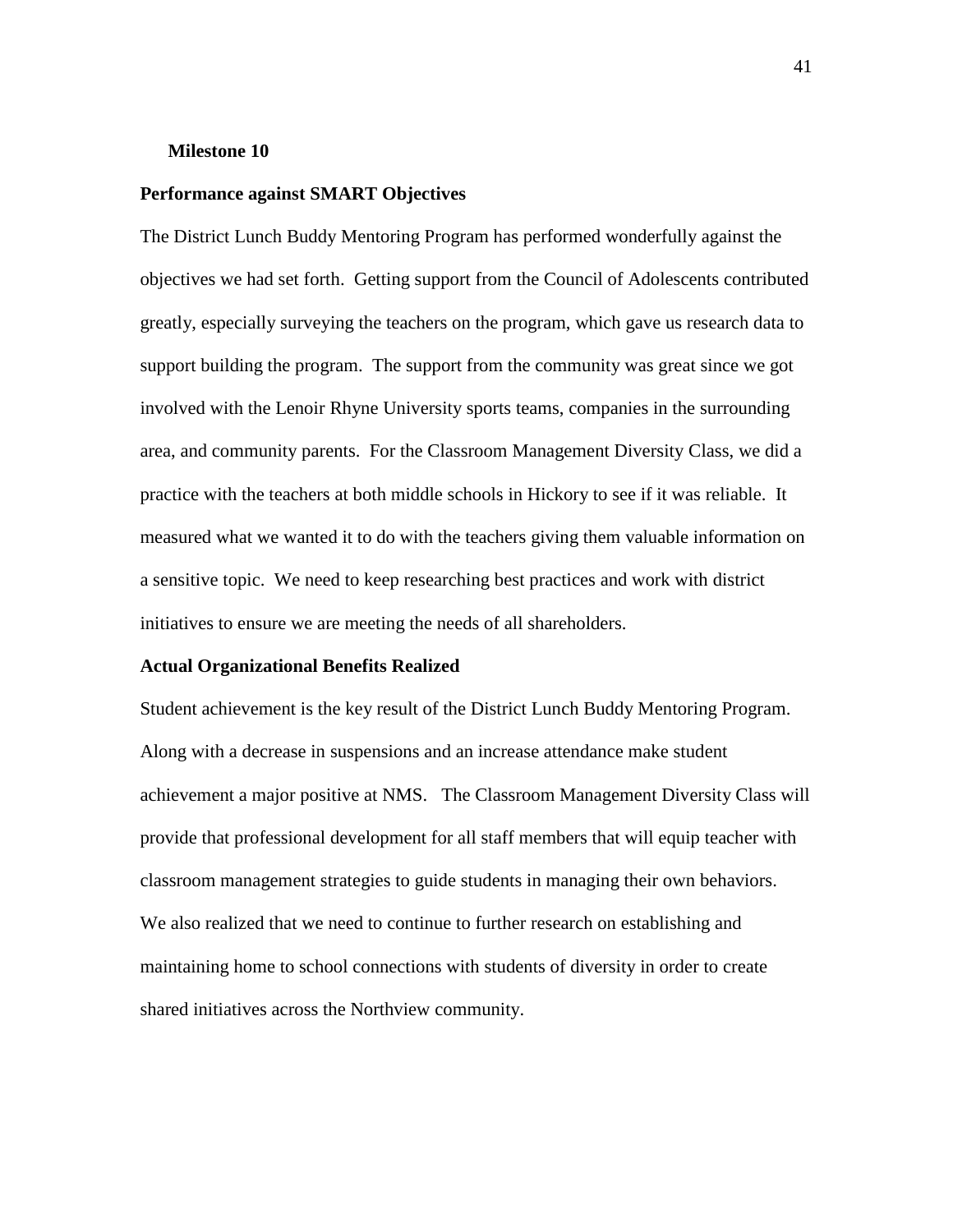## **Major Issues Encountered**

The major issue with the District Lunch Buddy Mentoring Program was ensuring that there was buy in from the teachers, in which we used the surveys to see if research supported our implementation. The other issue was that we didn't know if the community lunch buddy would be able to mesh with the students at the school even though they were passionate about being in the program. The first and major issue encountered needed to ensure that the teachers were not offended by the diversity part of the class, because of the sensitivity of the topic. Scheduling was a major problem because of the teacher's schedules, and of course using their planning time. There was no way around the planning time, but the amount of time used to conduct the class was differentiated to accommodate the teachers.

## **Budget Performance**

The use of the Principal's Fund to support the District Lunch Buddy Mentoring Program to buy was not needed because Hickory Public Schools District used their funds to purchase the background checks. The Council of Adolescents used their funds to conduct special activities throughout the city of Hickory for lunch buddies and their mentors to spend time together. The Hickory Public Schools District Funds will be used to purchase the handouts and lunch that will be given to the teachers at the New Teacher's Orientation.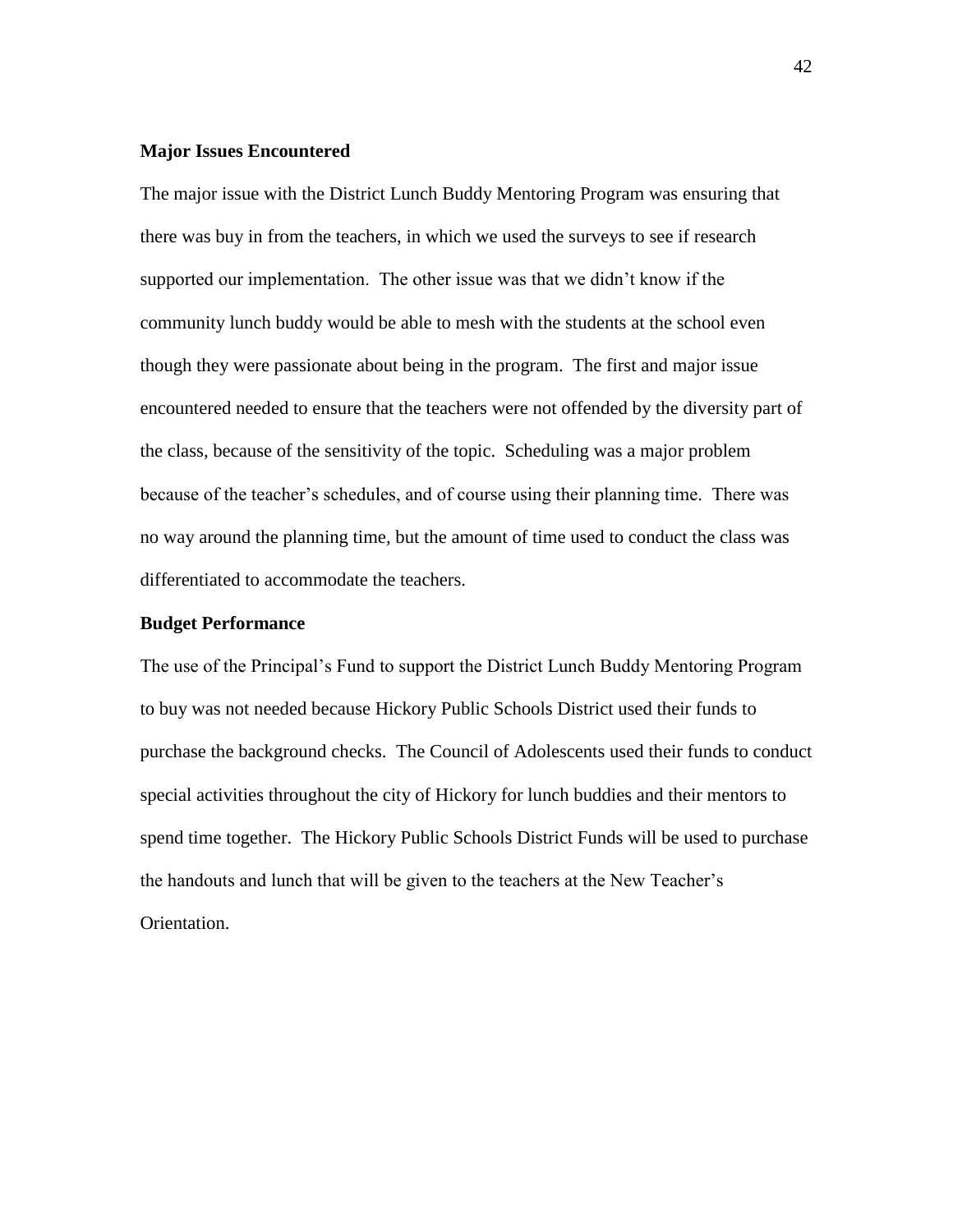#### **Ethical Analysis -Paper DEOL 734**

#### **Overview of Organization**

Hickory Public School system is a traditional system with 9 schools that are committed to academic excellence, student advisory, stellar arts and athletic programs. Hickory Public Schools is located in Hickory, North Carolina and is the home of students varying in socio-economic and cultural backgrounds. The student population represents students from approximately 12 different countries, providing the Hickory community a genuine and unique opportunity to embrace cultural and global perspective.

Hickory Public Schools has highly qualified staff that is a unified group of professionals dedicated to ensuring the success of each individual student. Through high expectations, expertise in their content and instructional strategies the staff unites to prepare students for success in the  $21<sup>st</sup>$  century.

Hickory Public Schools offers an array of courses geared toward student interest and high school programs which include orchestra, band, chorus, visual arts and technology courses, ranging from keyboarding and basic applications to synergistic, and career exploration in the fields of Science, Technology, Engineering and Math (STEM). Beyond academics, students are encouraged to participate in extra curricula activities which include activities and clubs that further explore math, technology, sciences as well as opportunities community service, international studies and healthful living.

## **Formal Elements (Strengths)**

The formal elements of the organization are the strengths. Staff use and model ethical terminology daily as professionals to ensure they support the culture. The principal and I ensure that this is reiterated in the staff meetings, and the daily Professional Learning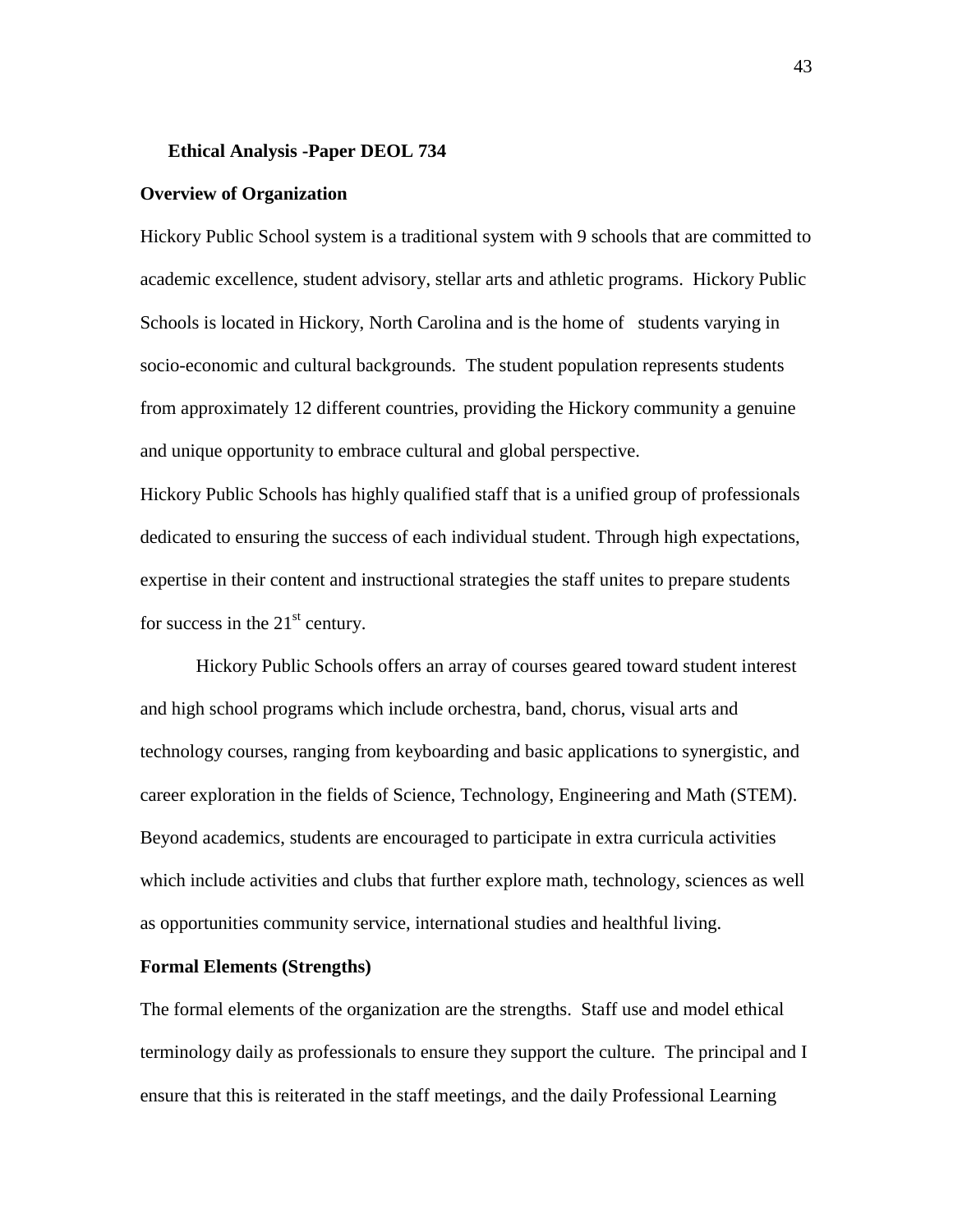Communities. Since we are working at a Focus School, we have added to the Hickory Public Schools Policies and Procedures to ensure that ethical issues don't manifest into the school environment. For example, we use the following statements and put additional responsibilities to improve professionalism.

#### • **We are Professionals. Professionals look the Part.**

This informs our staff that they are to wear their name tags, they tuck their shirts in, women ensure that their skirts/dresses are knee length, and we wear jeans on jean days.

#### • **We are Professionals. Professionals stay Informed.**

This informs the staff that they should use google docs and google calendar, to write down dates and schedule trainings. Each Friday the principal will send out Northview News which indicates what are the upcoming events that will be happening the following week, and you are responsible for this information.

# • **We are Professionals. Professionals Act the Part.**

This informs the staff that they are to greet everyone in the building, they are to be on time to work and to appointments, and they are to use the staff restrooms not the students**.**

These statements give the staff information for being professionals on a daily basis and support the elimination of cliques, unethical relationships between staff members, and unhealthy talk among staff.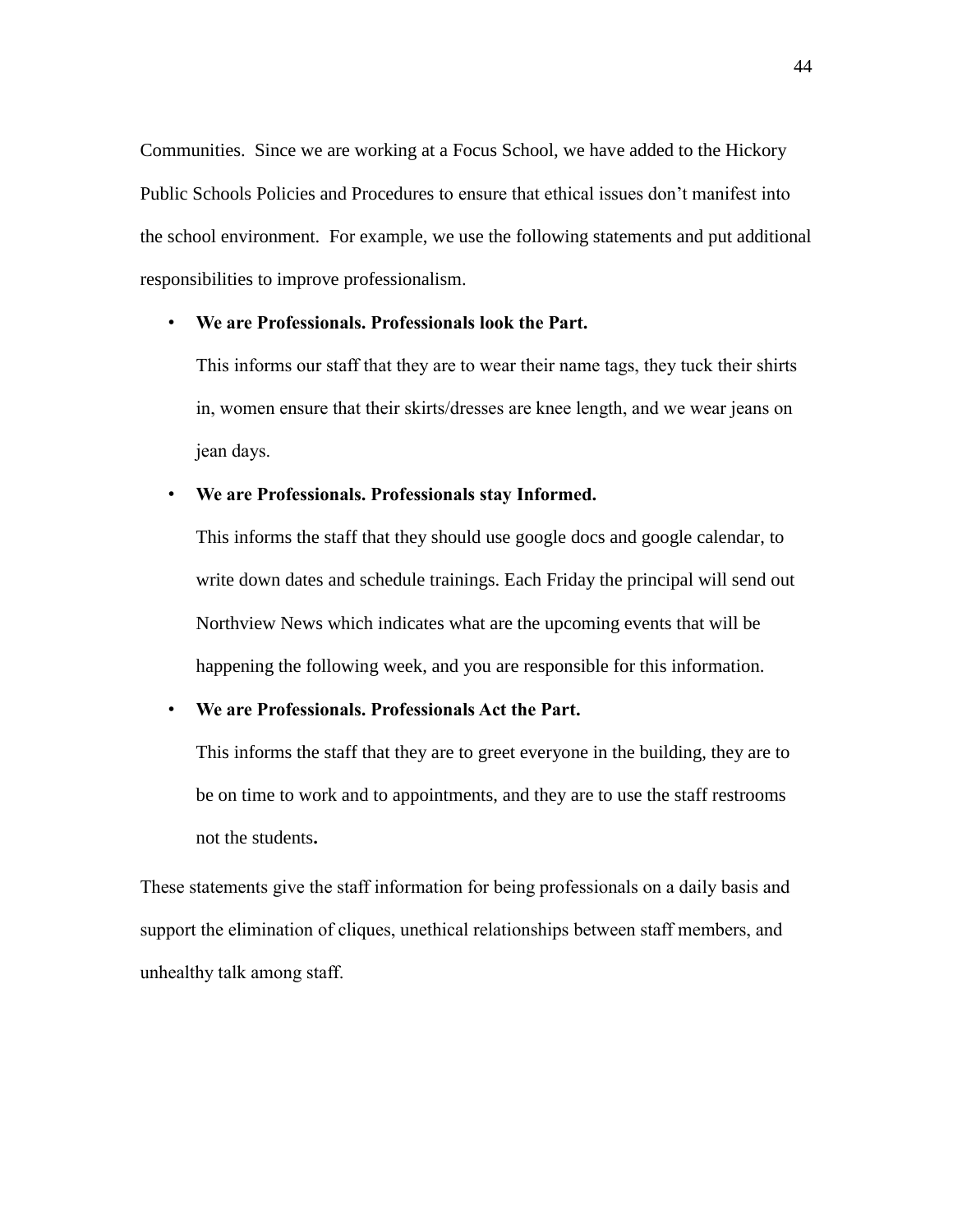# **Other Formal Elements**

Structure and Accountability for the organization is set up in the procedures within the cultural processes that have been implemented. Below is the list of the main procedures that support the daily operation of the school.

## **Structure and Accountability**

- Student Procedures
- Procedures for Supervision
- AM/PM Procedures
- Safe School Procedures Plan
- School Delay Procedures
- Student Advisory Procedures
- Grading Policies Procedures
- End of the Year Procedures

These are norms in the organization that are updated yearly and reiterated during the midyear.

### **Weaknesses**

I found in the organization that all the weaknesses were integrated with the School Improvement Plan. (1) The black males are underperforming academically which correlates with the School Improvement Plan Goal of Decrease non-proficiency of underperforming subgroups by 15% annually on state test. (2) Teacher turnover is a school high of 7 in the 2015-2016 School Year which correlates with the School Improvement Plan Goal of Decrease teacher turnover rate annually resulting from factors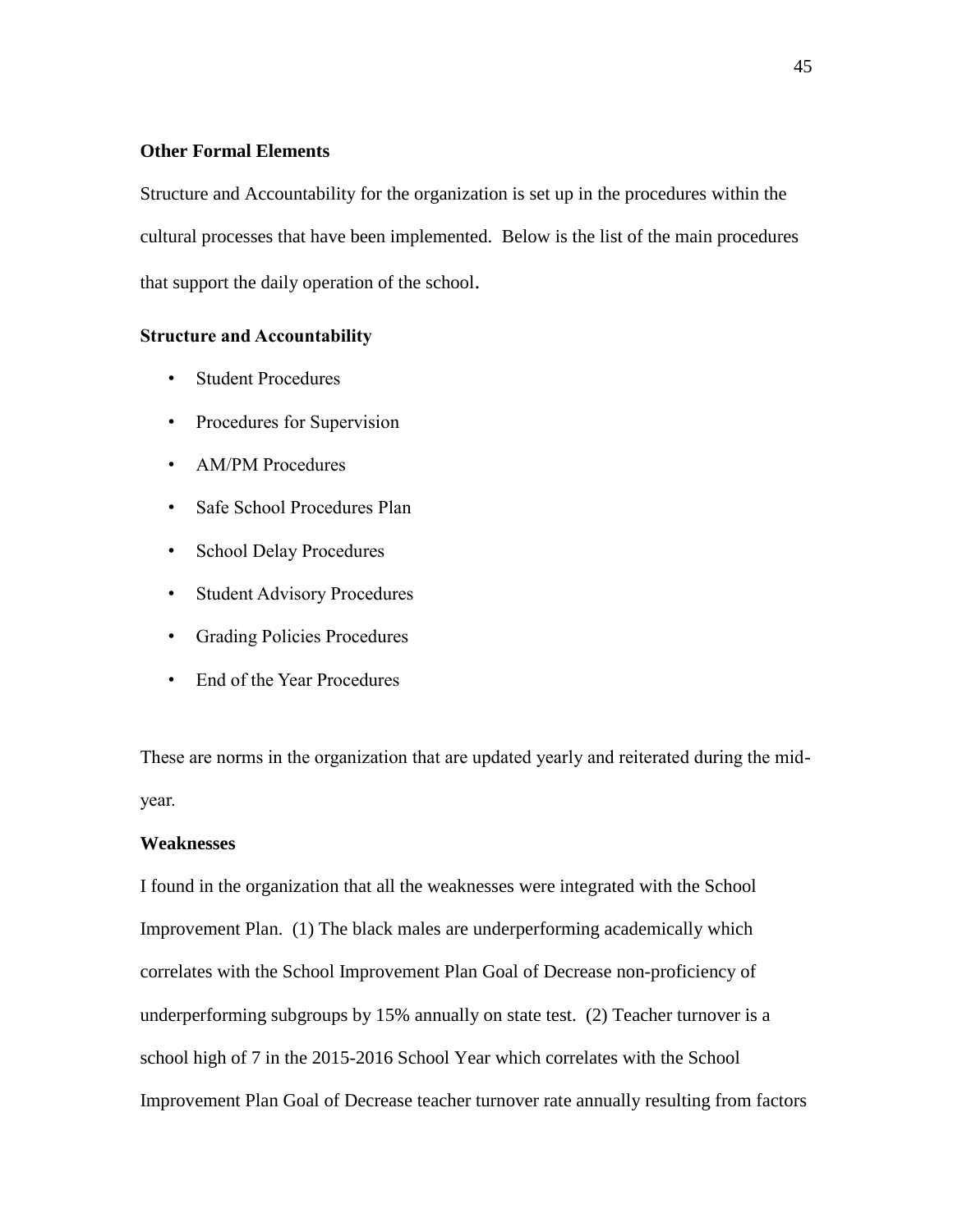with the control of the school. Discipline Data had a high of 403 referrals in the 2015- 2016 School Year which correlates with the School Improvement Plan Goal of Reduce the out-of-school short term suspensions by 10% during the 2015-2016 School Year.

#### **Teachers' Working Conditions Survey**

The Teachers Working Conditions Survey (TWCS) has been a key contributor in analyzing how the cultural processes are working according to the staff. During the 2015-2016 School Year the TWCS was not funded by the state, which left us with a void of finding out how the teachers felt how the school was progressing throughout the year. The principal and I put together a survey for the staff, questioning them about the policies and procedures of the organization.

When we got the results of the survey and the top areas of concern were. (1) The teachers were concerned with the discipline of the low socioeconomic students being so frequently. (2) The discipline was not the same for all of the students showing some were given different consequences for same referral. (3) There was a concern that there were no rewards for teachers within the organization. (4) The treatment for the Students with Disabilities and English Second Language was better than the Academic Gifted. The survey allowed the staff to voice their concerns and shows how Administration supports them.

## **Evidence Resources**

The resources that I used to see how ethically transformed our organization is below.

- Focus School Action Plan
- End of Grade Reading, Math and Science Tests
- ACCESS Testing, EVAAS, formative assessments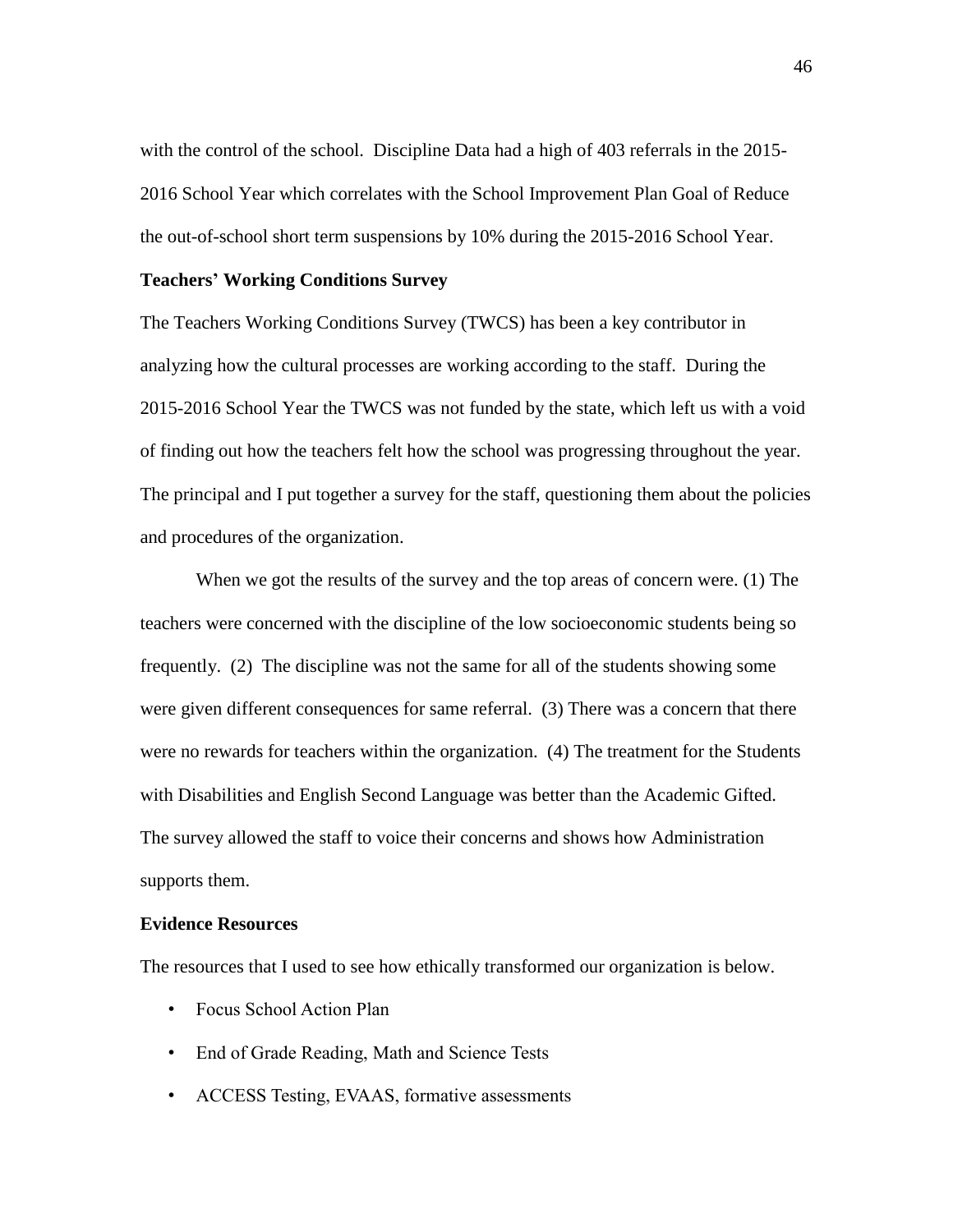- School Leaders Survey
- Schools to Watch best practices
- SWOT Analysis

## **Recommendations**

The recommendations I suggest will support the organization transformation to an ethical organization. This is by implementing the Consultancy Project which includes the Lunch Buddy Mentoring Program, and the Classroom Management/Diversity Class. The Consultancy Project will support the District and School Goal of Decrease nonproficiency of underperforming subgroups by 15% annually on state test. We will also recommend that we reiterate the policies and procedures for Structure and Accountability, and we will mandate that we adhere to meeting the requirements of the School Improvement Plan. We will revise and review the schoolwide student behavior management plans, participate in the PBIS training and interventions to decrease our discipline. We need to create a teacher recognition program at the school level that the teachers themselves participate in establishing. We will prioritize areas of concerns and needs for staff, if the TWCS is not funded by the state. We will facilitate cross-curricular planning to reinforce rigor relevance and  $21<sup>st</sup>$  century skills. These recommendations will continuously improve teacher participation in all facets of the school minimizing the opportunity of unethical practices.